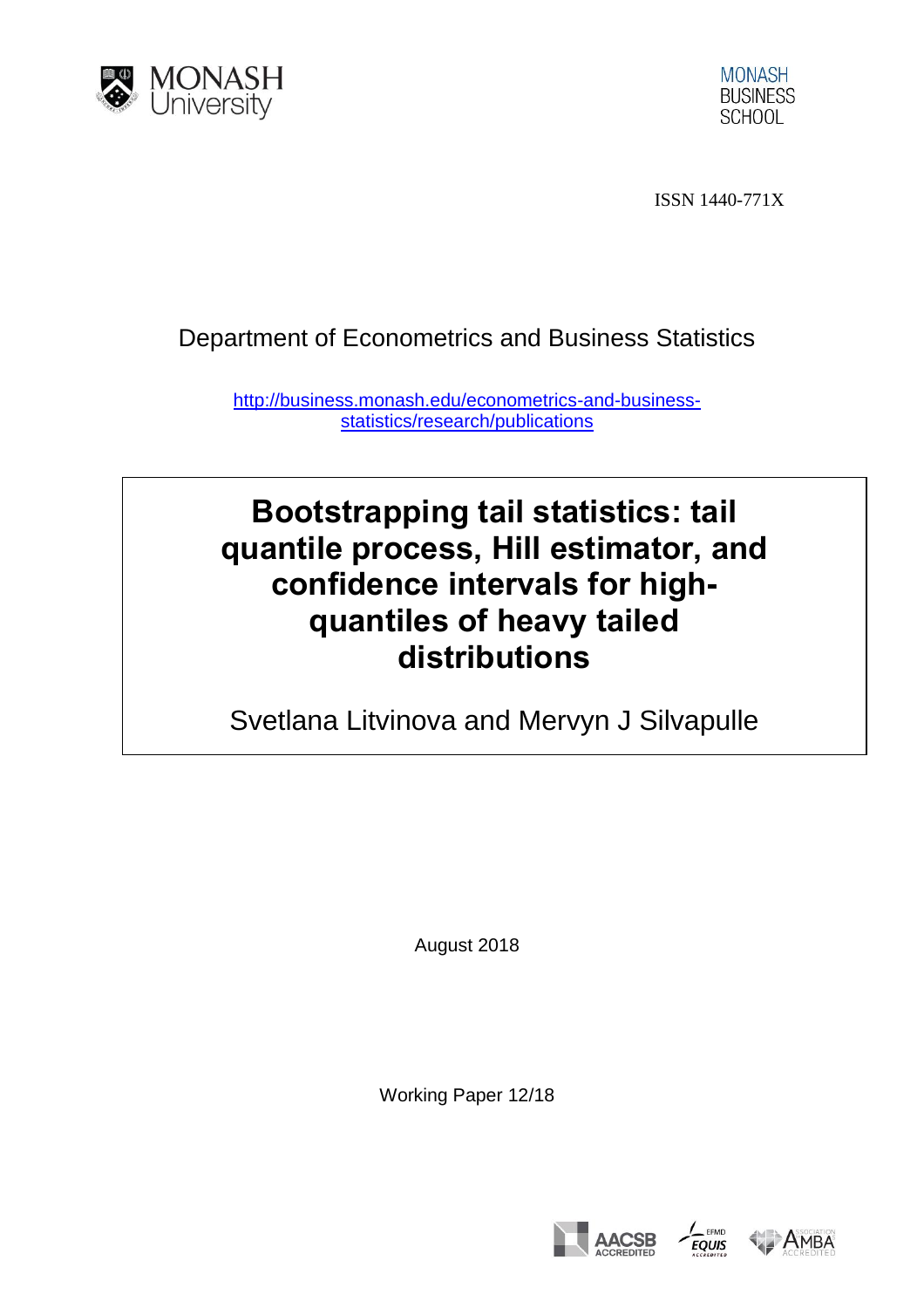### Bootstrapping tail statistics: tail quantile process, Hill estimator, and confidence intervals for high-quantiles of heavy tailed distributions

Svetlana Litvinova<sup>[1](#page-1-0)</sup> and Mervyn J Silvapulle<sup>[2](#page-1-1)</sup>

Department of Econometrics and Business Statistics,

Monash Business School, Monash University, Australia.

svetlana.litvinova@monash.edu; mervyn.silvapulle@monash.edu

August 2018

#### Abstract

In risk management areas such as reinsurance, the need often arises to construct a confidence interval for a quantile in the tail of the distribution. While different methods are available for this purpose, doubts have been raised about the validity of full-sample bootstrap. In this paper, we first obtain some general results on the validity of fullsample bootstrap for the tail quantile process. This opens the possibility of developing bootstrap methods based on tail statistics. Second, we develop a bootstrap method for constructing confidence intervals for high-quantiles of heavy-tailed distributions and show that it is consistent. In our simulation study, the bootstrap method for constructing confidence intervals for high quantiles performed overall better than the data tilting method, but none was uniformly the best; the data tilting method appears to be currently the preferred choice. Since the two methods are based on quite different approaches, we recommend that both methods be used side by side in applications.

*Keywords*: Full-sample bootstrap; Intermediate order statistic; Hill estimator; Extreme

value Index; Tail empirical process; Tail quantile process

#### 1 Introduction

Identification of rare and costly extreme events is important in risk management. It helps the decision making process in taking precautionary actions to reduce the potential losses caused by such extreme events. Some examples are: (1) How high is the flood level expected to reach only once in 50 years? (2) What is the level of loss that an investment portfolio is expected to exceed with only 0.005 probability? (3) What is the level of the insurance

<sup>1</sup> Svetlana Litvinova gratefully acknowledges the support from Monash University through a Postgraduate Scholarship.

<span id="page-1-1"></span><span id="page-1-0"></span><sup>&</sup>lt;sup>2</sup>Mervyn Silvapulle gratefully acknowledges support from the Australian Research Council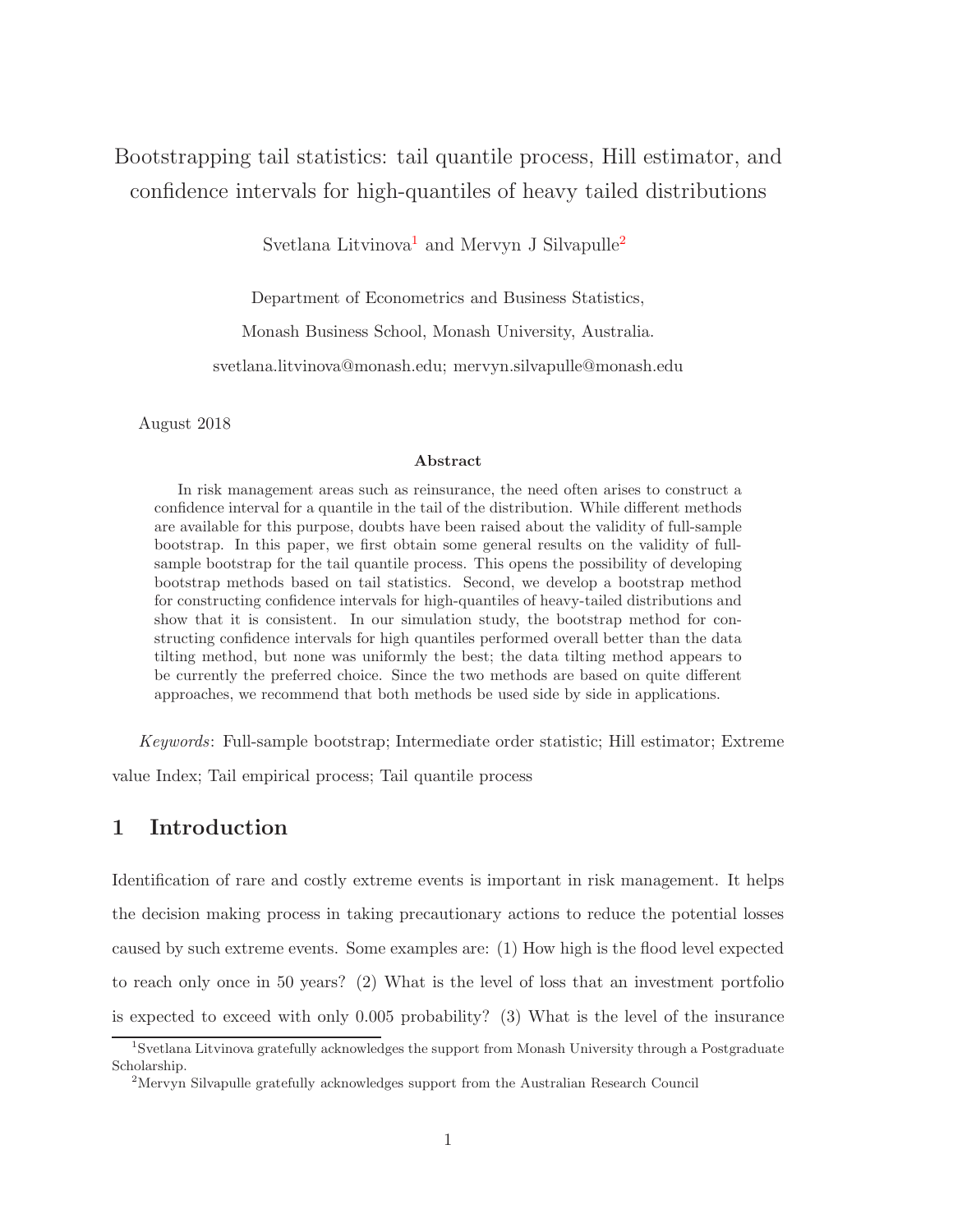claim that is expected to exceed by only 0.1% of the claims? Such inferential topics are at the core of re-insurance and underwriting. A quantity that is regularly used in such areas is a confidence interval for a high-quantile  $x_p$  defined by  $F(x_p) = 1 - p$ , where F is a distribution function and p is a small positive number  $(0 < p < 1)$ . The best available methods use estimates of the tail of F to construct estimators of  $x_p$ ; the value of p is too small to rely on the sample quantile as an estimate of  $x_p$ . This paper develops a new and improved method for constructing a confidence interval for  $x_p$ . Our proposed method is based on full-sample bootstrap. Our main theoretical results clarify doubts that have been raised about the validity of such a full-bootstrap method.

There is a large literature on estimation of confidence intervals for high-quantiles, particularly for heavy-tailed distributions. It is a topic that is carefully studied in textbooks and monographs in this field. For an excellent account of the topic, see Chapter 4 in [Beirlant](#page-13-0) *et al.* [\(2004](#page-13-0)), section 4.3 in [de Haan and Ferreira](#page-13-1) [\(2006\)](#page-13-1), and sections 6.3 and 6.4 in [Embrechts](#page-14-0) *et al.* [\(1997](#page-14-0)). [Coles](#page-13-2) [\(2001](#page-13-2)) provides an excellent introductory account to the topic. [Peng and Qi](#page-14-1) [\(2006](#page-14-1)) studied coverage of confidence intervals for high quantiles of a heavy-tailed distribution, and developed an improved method based on data tilting; in their simulation study, the data-tilting method performed better than the competing ones.

It is well-known that bootstrap has its limitations for inference involving extremes and heavy-tailed distributions. For heavy-tailed distributions, the bootstrap fails to consistently estimate the distribution of a sample mean [\(Athreya 1987](#page-13-3); [Knight 1989](#page-14-2)). Similarly, the bootstrap fails to consistently estimate the distribution of sample minimum or maximum [\(Angus 1993\)](#page-13-4). A subsample bootstrap, where resamples have a size of order of magnitude smaller than that of the original sample, is asymptotically valid in these cases (for example, [Athreya 1987](#page-13-3); [Deheuvels](#page-13-5) *et al.* [1993](#page-13-5)). However, in simulation studies, the subsample bootstrap performed poorly for inference on mean of a heavy-tailed distribution [\(Hall 1998\)](#page-14-3), and for inference on the Pareto index [\(Guillou 2000\)](#page-14-4); our simulations results, not reported here, also corroborate the same. [Geluk and de Haan](#page-14-5) [\(2002](#page-14-5)) examined validity of the bootstrap method for intermediate order statistics. The question of whether or not full-sample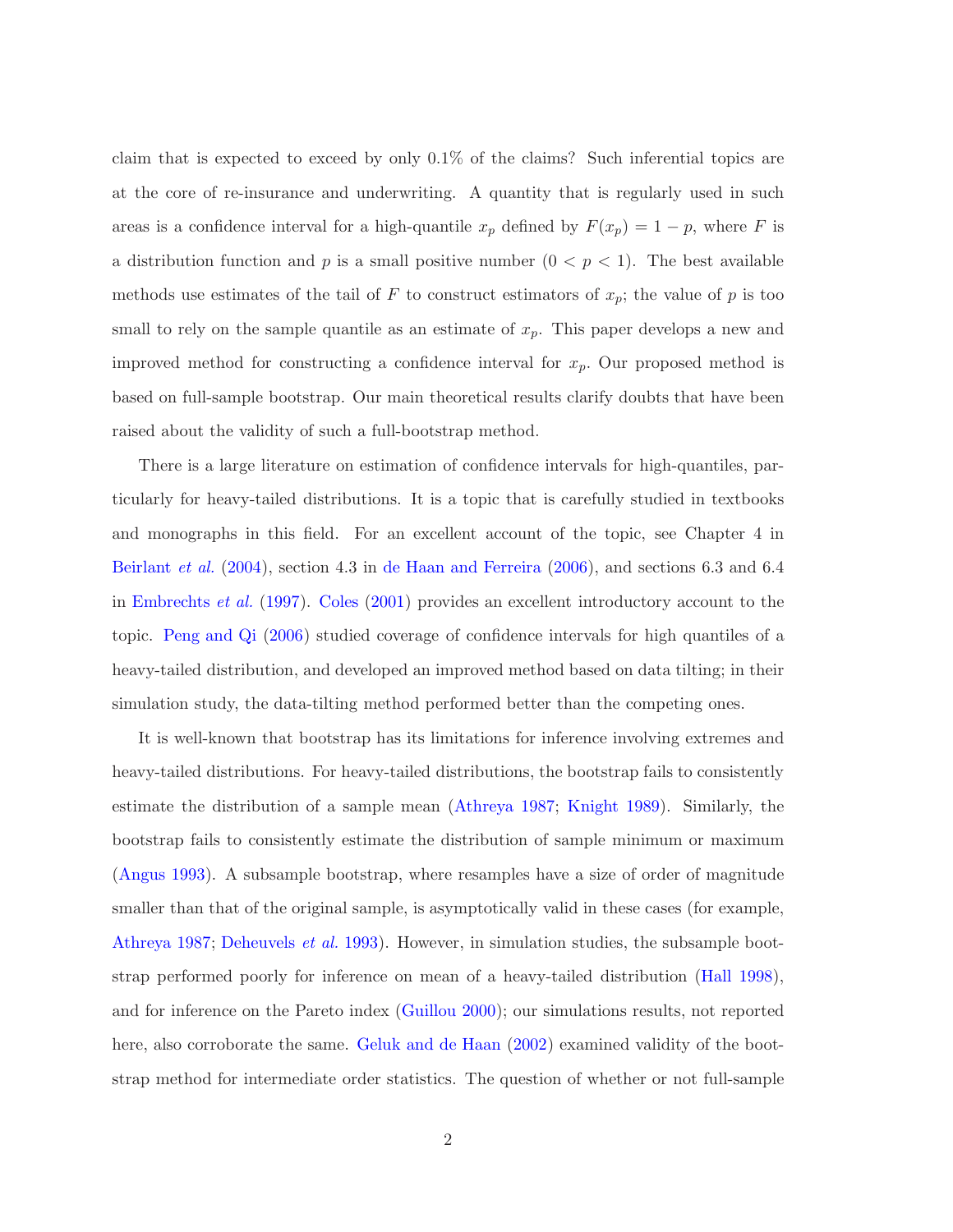nonparametric bootstrap is consistent for estimating the distribution of extreme statistics, and for inference on high quantiles in heavy-tailed univariate distributions, is nontrivial but deserves a clear answer in view of its potential applications in empirical studies and for the development of bootstrap methods for inference on the tails of distributions.

In this paper, we obtain bootstrap results that correspond to fundamental results on the tail quantile process. First, we show that a bootstrap version of a fundamental asymptotic representation of the tail quantile process holds. This result is useful for developing bootstrap methods for inference on the tail of the distribution. Second, we show that the full sample bootstrap is consistent for estimating the distribution of the Hill estimator of extreme value index, and finally develop a bootstrap method for constructing confidence intervals for high-quantiles of heavy-tailed univariate distributions. These theoretical results provide answers to some of the aforementioned questions that have been raised in the literature about the validity of full-sample nonparametric bootstrap. We carried out a simulation study to compare our bootstrap method with the data-tilting method, which appears to be currently the best available. In our simulation study, the overall performance of our proposed bootstrap method was better than that of the data-tilting method, but the difference was not huge, and none of them performed uniformly the best. Therefore, our recommendation is that both methods be used in empirical studies.

### <span id="page-3-0"></span>2 Notation and preliminaries

In this section we introduce some notation, state the main regularity conditions, and recall some relevant results from the extreme value theory literature; there are no new results in this section and most of them are from [de Haan and Ferreira](#page-13-1) [\(2006\)](#page-13-1) which is the main reference for the details in this paper. Let  $X_1, X_2, \ldots, X_n$  be independent and identically distributed with common distribution function F, and let  $X_{1,n} \leq X_{2,n} \leq \ldots \leq X_{n,n}$ denote the corresponding order statistics. Let  $F_n$  denote the empirical distribution function of  $X_1, X_2, \ldots, X_n$ . If there exists a sequence of constants  $a_n > 0$  and  $b_n \in \mathbb{R}$  such that  $pr\{(X_{n,n}-b_n)/a_n \leq x\} \to G(x)$  and G is nondegenerate then (a) G is called an *extreme*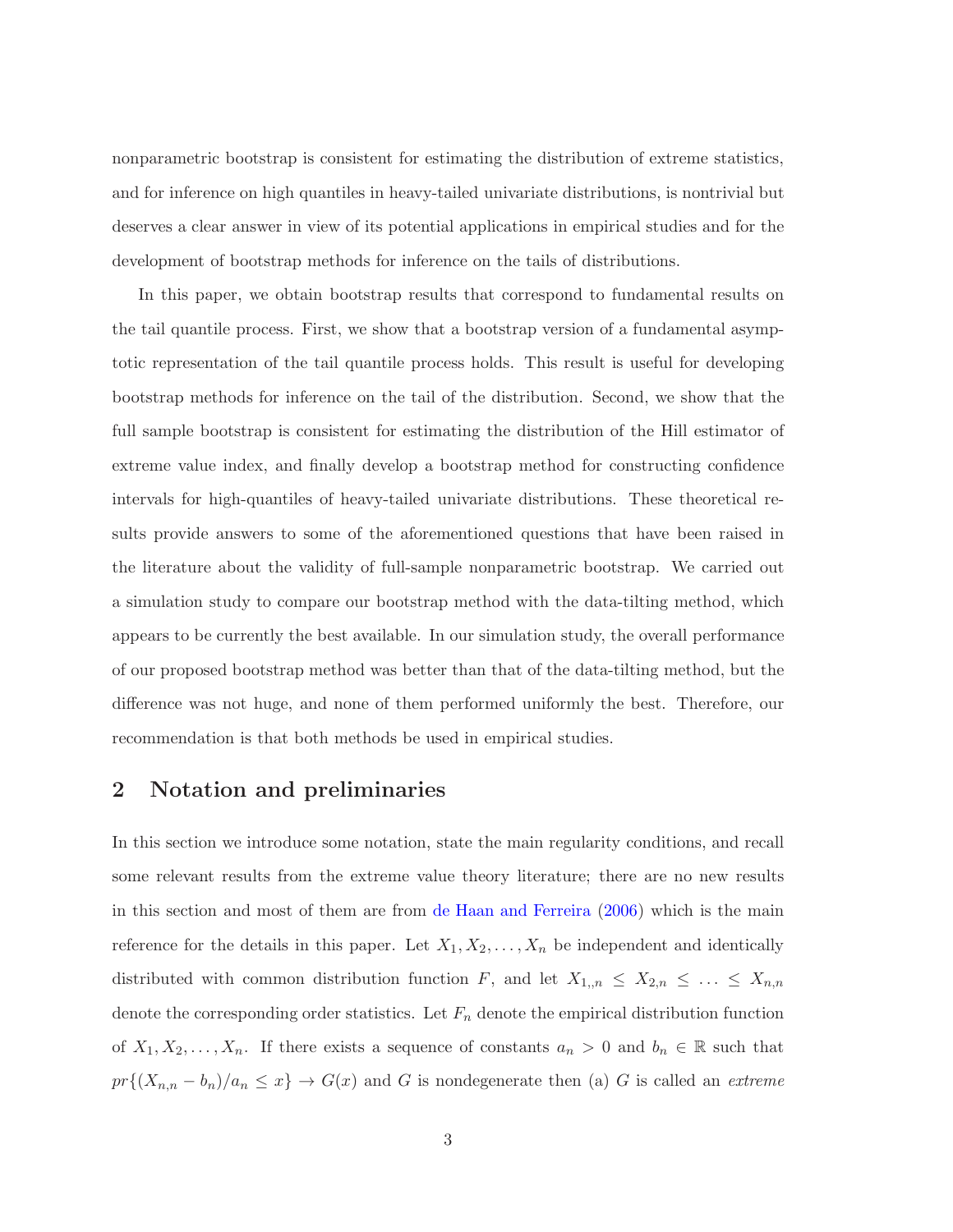*value distribution* function, (b) F is said to be in the *maximum domain of attraction* of G, denoted by  $F \in D(G)$ , and (c) the class of extreme value distributions is  $G_{\gamma}(ax+b)$ , where  $G_{\gamma}(x) = \exp\{- (1 + \gamma x)^{-1/\gamma}\}\ (x > -\gamma^{-1}, b \in \mathbb{R}, a > 0).$  The parameter  $\gamma$ , called the *extreme value index* or the *tail index*, characterizes the tail behaviour of F; in what follows, the term 'tail' refers to 'right tail'. If  $\gamma < 0$ ,  $\gamma = 0$ , or  $\gamma > 0$  then F has a finite end point, *light tail*, or *heavy tail*, respectively.

In this paper, we pay particular attention to the case when  $F$  belongs to the family of heavy-tailed distributions; thus,  $F \in D(G_{\gamma})$  where  $\gamma > 0$ . Therefore, the tail of  $\{1 - F(x)\}$ decays as a power function; more specifically,  $F(x) = 1 - s(x)x^{-1/\gamma}$  where  $s(x)$  is slowly varying at  $\infty$ . Examples of distributions in this family include Pareto, Burr, Student's t,  $\alpha$ -stable, and loggamma distributions [\(Matthys and Beirlant 2003](#page-14-6)). Thus, our assumption that F has heavy tail does not restrict  $F$  to a particular parametric family, such as, a t distribution.

Let  $U(y) = F^{\leftarrow}(1 - y^{-1})$ , where  $F^{\leftarrow}$  denotes the inverse function of F. There is a oneto-one correspondence between  $F$  and  $U$ . Often, regularity conditions on the tails of  $F$  are expressed in terms of U. The distribution function  $F \in D(G)$  if and only if there exists a positive function  $a(t)$  ( $t \in \mathbb{R}$ ) such that (for example, Theorem 1.1.6, [de Haan and Ferreira](#page-13-1) [2006\)](#page-13-1).

<span id="page-4-0"></span>
$$
\lim_{t \to \infty} \{ U(tx) - U(t) \} / a(t) = \{ x^{\gamma} - 1 \} / \gamma, \quad (x > 0).
$$
 (1)

If [\(1\)](#page-4-0) holds, then U is said to satisfy the *first-order condition* of regular variation.

To establish convergence in distribution of intermediate order statistics, a second-order refinement is also necessary. The function U is said to satisfy the *second-order condition* of regular variation if there exists a function H that is not a multiple of  $(x^{\gamma} - 1)/\gamma$  and a positive or negative function A with  $\lim_{t\to\infty} A(t) = 0$ , such that

<span id="page-4-1"></span>
$$
\lim_{t \to \infty} [\{U(tx) - U(t)\}/a(t) - \{x^{\gamma} - 1\}/\gamma]/A(t) = H(x), \quad (x > 0).
$$
 (2)

For heavy-tailed distributions, namely for the case  $\gamma > 0$ , this condition reduces to

$$
[\{U(tx)/U(t)\} - x^{\gamma}]/A(t) \to x^{\gamma}(x^{\rho} - 1)/\rho \text{ as } t \to \infty
$$
\n(3)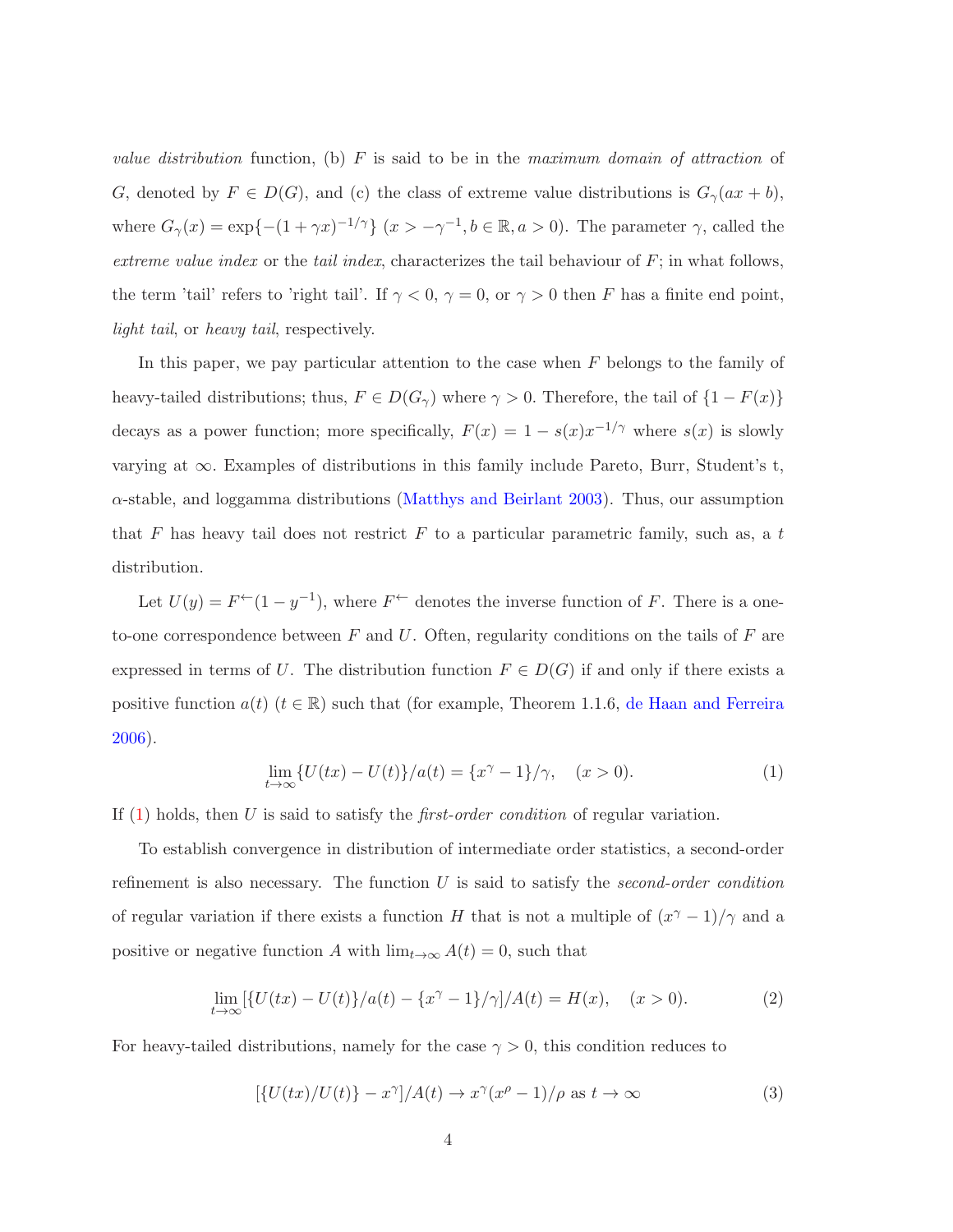for some  $\rho \leq 0$   $(x > 0, \gamma > 0)$ .

Let  $k := k(n)$  denote a sequence of positive integers satisfying  $k \to \infty$  and  $(k/n) \to 0$  as  $n \to \infty$ ; in what follows this is assumed without further comment. Then  $X_{n-k,n}$  is called an *intermediate order statistic*, and the sequence {k(n)} is called an *intermediate order sequence*. Next, let us define,

#### Condition A:

(A.1).  $k \to \infty$  and  $(k/n) \to 0$  as  $n \to \infty$ . (A.2). The function U satisfies [\(1\)](#page-4-0) and [\(2\)](#page-4-1). (A.3).  $k^{1/2}A(n/k) \to \lambda$  as  $n \to \infty$ , for some finite  $\lambda$ . (A.4).  $k^{1/2}A(n/k) \to 0$  as  $n \to \infty$ .

Now, we recall important results on statistics of extremes. In the next section, we provide the corresponding bootstrap versions of these results. For a proof of the next result, see [Drees](#page-13-6) [\(1998](#page-13-6)) and Theorem 2.4.2 and Corollary 2.4.5 in [de Haan and Ferreira](#page-13-1) [\(2006](#page-13-1)).

<span id="page-5-0"></span>**Theorem 1.** Suppose that  $(A.1)$ ,  $(A.2)$ , and  $(A.3)$  are satisfied. Then there exists a se*quence of Brownian motions*  ${W_n(s) : s > 0}$  *such that for suitably chosen functions*  $a_0$  *and*  $A_0$  *and each*  $\varepsilon > 0$ *, we have* 

$$
\sup_{0 < s \le 1} s^{\gamma + (1/2) + \varepsilon} |k^{1/2} \left( \frac{X_{n-[ks], n} - B_0(n/k)}{a_0(n/k)} - \frac{s^{-\gamma} - 1}{\gamma} \right) - s^{-\gamma - 1} W_n(s)
$$
\n
$$
-k^{1/2} A_0(n/k) \Psi_{\gamma, \rho}(s^{-1})| = o_p(1).
$$

*where*

$$
B_0(n/k) = \begin{cases} U(n/k), & \gamma \ge -1/2, \\ X_{n,n} + \gamma^{-1} a_0(n/k), & \gamma < -1/2 \end{cases}
$$

For later reference, we state the following special case; see for example, Theorem 2.4.1 in [de Haan and Ferreira](#page-13-1) [\(2006](#page-13-1)). To help interpretation, it is worth noting that  $X_{n-k,n}$  =  $F_n^{\leftarrow} \{1 - (k/n)\}\$  and  $U(n/k) = F^{\leftarrow} \{1 - (k/n)\}.$ 

<span id="page-5-1"></span>**Theorem 2.** Suppose that the conditions of Theorem [1](#page-5-0) are satisfied. Then  $k^{1/2}\lbrace X_{n-k,n} U(n/k)$  $\{a(n/k)$  *converges, in distribution, to*  $N(0, 1)$ *.* 

To define a high quantile, let  $p_n$  be a sequence in the range  $0 < p_n < 1$  satisfying  $p_n \to 0$ as  $n \to \infty$ . A 100(1 – p<sub>n</sub>)% quantile denoted  $x_{p_n}$  of F is defined by  $F(x_{p_n}) = 1 - p_n$ .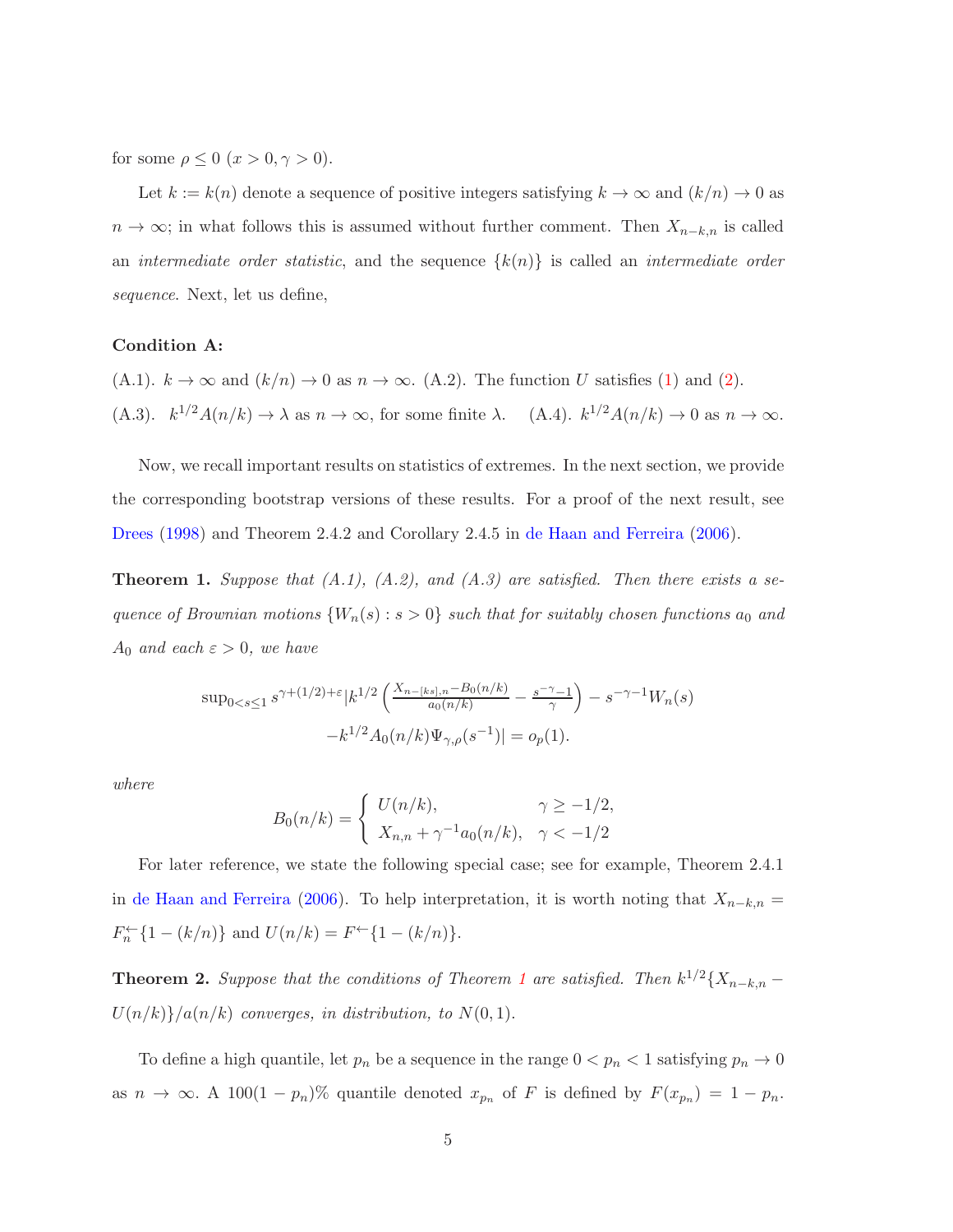Since  $p_n \to 0$  as  $n \to \infty$  we refer to  $x_{p_n}$  as a *high quantile*. The 100(1 – p<sub>n</sub>)%-quantile of  $\{X_1, \ldots, X_n\}$  is equal to the intermediate order statistic  $X_{n-[np_n],n}$  where [·] denotes the integer part. If  $p_n$  is close to, or smaller than,  $n^{-1}$ , as is the case with high-quantiles, then the foregoing sample quantile is not a good estimator of the population quantile  $x_{p_n}$ . In this case,  $x_{p_n}$  is typically estimated using information about the behaviour of the tail of F.

Consider the case when F has heavy-tails (i.e  $\gamma > 0$ ), and let

$$
\hat{\gamma} = k^{-1} \sum_{i=0}^{k-1} [\log X_{n-i,n} - \log X_{n-k,n}],
$$

which is the well-known *Hill estimator* of  $\gamma$ . We estimate  $x_{p_n}$  by  $\hat{x}_{p_n} = X_{n-k,n} \{k/(np_n)\hat{\gamma}\}\$ (for example, see page 1966 in [Peng and Qi 2006\)](#page-14-1); the basic idea is to temporarily assume that  $F(x) = 1 - cx^{-1/\gamma}$  and construct  $\hat{x}_{p_n}$  as  $(p_n/\hat{c}_n)^{-\hat{\gamma}}$ . Next, we recall two more results in addition to Theorem [2](#page-5-1) ( see Theorem 3.2.5 in [de Haan and Ferreira 2006](#page-13-1), and Theorem 1 in [Peng and Qi 2006](#page-14-1)). Let  $d_n = k/(np_n)$ .

<span id="page-6-1"></span>Theorem 3. *Suppose that (A.1), (A.2), and (A.4) are satisfied, and that* F *has heavy tail. Then*  $k^{1/2}(\hat{\gamma} - \gamma)$  *converges, in distribution, to*  $N(0, \gamma^2)$  *as*  $n \to \infty$ *.* 

<span id="page-6-0"></span>Theorem 4. *Suppose that (A.1), (A.2), and (A.4) are satisfied. Further, suppose that* F has heavy tail,  $np_n = o(k)$ , and  $\log d_n = o(k^{1/2})$ . Then,  $\{k^{1/2}/\log d_n\} \log{\{\hat{x}_{p_n}/x_{p_n}\}}$ *converges, in distribution, to*  $N(0, \gamma^2)$  *as*  $n \to \infty$ *.* 

Theorem [4](#page-6-0) can be used for constructing an asymptotic confidence interval for  $x_{p_n}$ . To implement the aforementioned methods, the threshold  $k$  must be chosen. There has been extensive studies about various choices of  $k$ ; for example, see [Scarrott and MacDonald](#page-15-0) [\(2012](#page-15-0)), section 2.2.1 in [Peng and Qi](#page-14-7) [\(2017](#page-14-7)), [Ferreira](#page-14-8) *et al.* [\(2003\)](#page-14-8), [Gomes and Oliveira](#page-14-9) [\(2001](#page-14-9)), and [Danielsson](#page-13-7) *et al.* [\(2001](#page-13-7)). In general, the available automatic methods of choosing k are not that reliable [\(Danielsson](#page-13-8) *et al.* [2016](#page-13-8)).

#### 3 First order consistency of the full-sample bootstrap

Let  $X_1^*, \ldots, X_n^*$  denote a simple random sample from the empirical distribution function  $F_n$  of  $\{X_1,\ldots,X_n\}$ , and let  $X_{1,n}^*,\ldots,X_{1,n}^*$  denote the corresponding order statistics. Let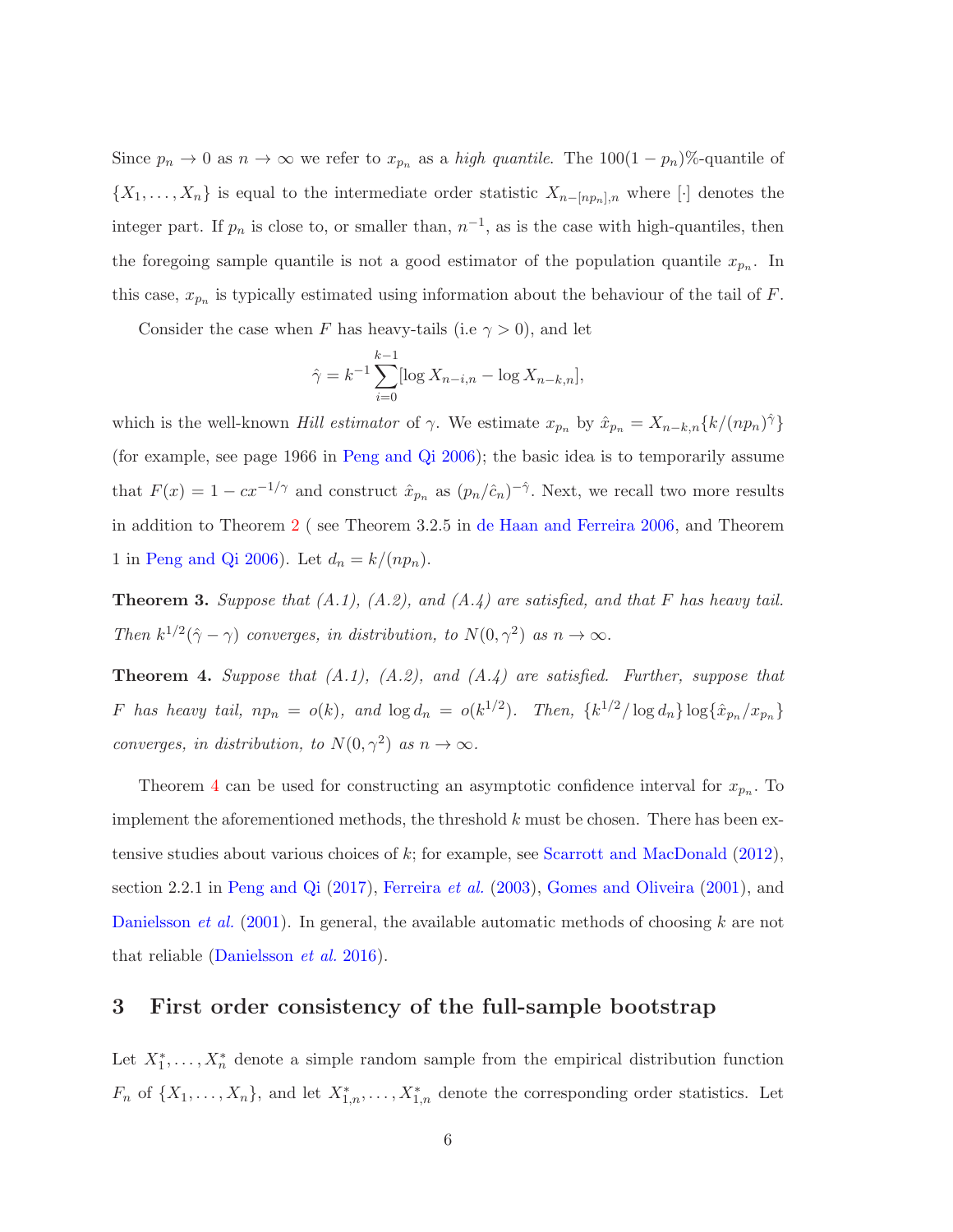$\{\hat{\gamma}^*, \hat{x}_{p_n}^*\}$  denote the bootstrap statistics corresponding to  $\{\hat{\gamma}, \hat{x}_{p_n}\}$ . Let P denote the probability relating to the original sample, and let  $P'$  denote the joint probability measure for the original sample and the bootstrap sample; the precise construction of  $P'$  is discussed in the Supplementary Materials. The following results establish the first-order asymptotic validity of the full-sample bootstrap estimators of the distributions of  $\{X_{n-k,n}, \hat{\gamma}, \hat{x}_{p_n}\}$ based on  $\{X_{n-k,n}^*, \hat{\gamma}^*, \hat{x}_{p_n}^*\}$ . We use these to show that a valid asymptotic confidence interval for the high-quantile  $x_{p_n}$  can be constructed by full-sample bootstrap. The process  ${X_{n-[ks],n}}_{s\in[0,1]}$  can also be suitably approximated by its corresponding bootstrap process, as stated in the result below. The consistency of bootstrap is with respect to the joint probability  $P'$ ; it is not the conditional probability given the sample.

The next result is a bootstrap version of Theorem [1](#page-5-0)

Theorem 5. *Suppose that the conditions of Theorem [1](#page-5-0) are satisfied. Then, for suitably chosen function*  $a_0(\cdot)$ *, we have* 

$$
\sup_{0 \le s \le 1} s^{\gamma + (1/2) + \epsilon} \left| k^{1/2} \frac{X_{n-[ks],n}^* - X_{n-[ks],n} - b_0(n)}{a_0(\frac{n}{k})} - \frac{B'_{k,n}(s)}{s^{\gamma+1}} \right| = o_{P'}(1) \tag{4}
$$

*where*

$$
b_0(n) = \begin{cases} 0, & \gamma \ge -1/2, \\ X_{n,n}^* - X_{n,n}, & \gamma < -1/2. \end{cases}
$$

A corollary of the foregoing result is for a particular intermediate sequence. This is stated below; it can also proved directly without appealing to the above, and proof is somewhat simpler.

Theorem 6. *Suppose that the conditions of Theorem [2](#page-5-1) are satisfied. Then,*

$$
P'[Y_n^* \le y] - P[Y_n \le y] \to 0 \text{ as } n \to \infty \quad (y \in \mathbb{R}),
$$

*where*  $Y_n^* = k^{1/2} (X_{n-k,n}^* - X_{n-k,n})/a(n/k)$  *and*  $Y_n = k^{1/2} \{X_{n-k,n} - U(n/k)\}/a(n/k)$ .

Theorem 7. *Suppose that the conditions of Theorem [3](#page-6-1) are satisfied. Then,*

$$
P'[k^{1/2}(\hat{\gamma}^* - \hat{\gamma}) \le y] - P[k^{1/2}(\hat{\gamma} - \gamma) \le y] \to 0 \text{ as } n \to \infty \quad (y \in \mathbb{R}).
$$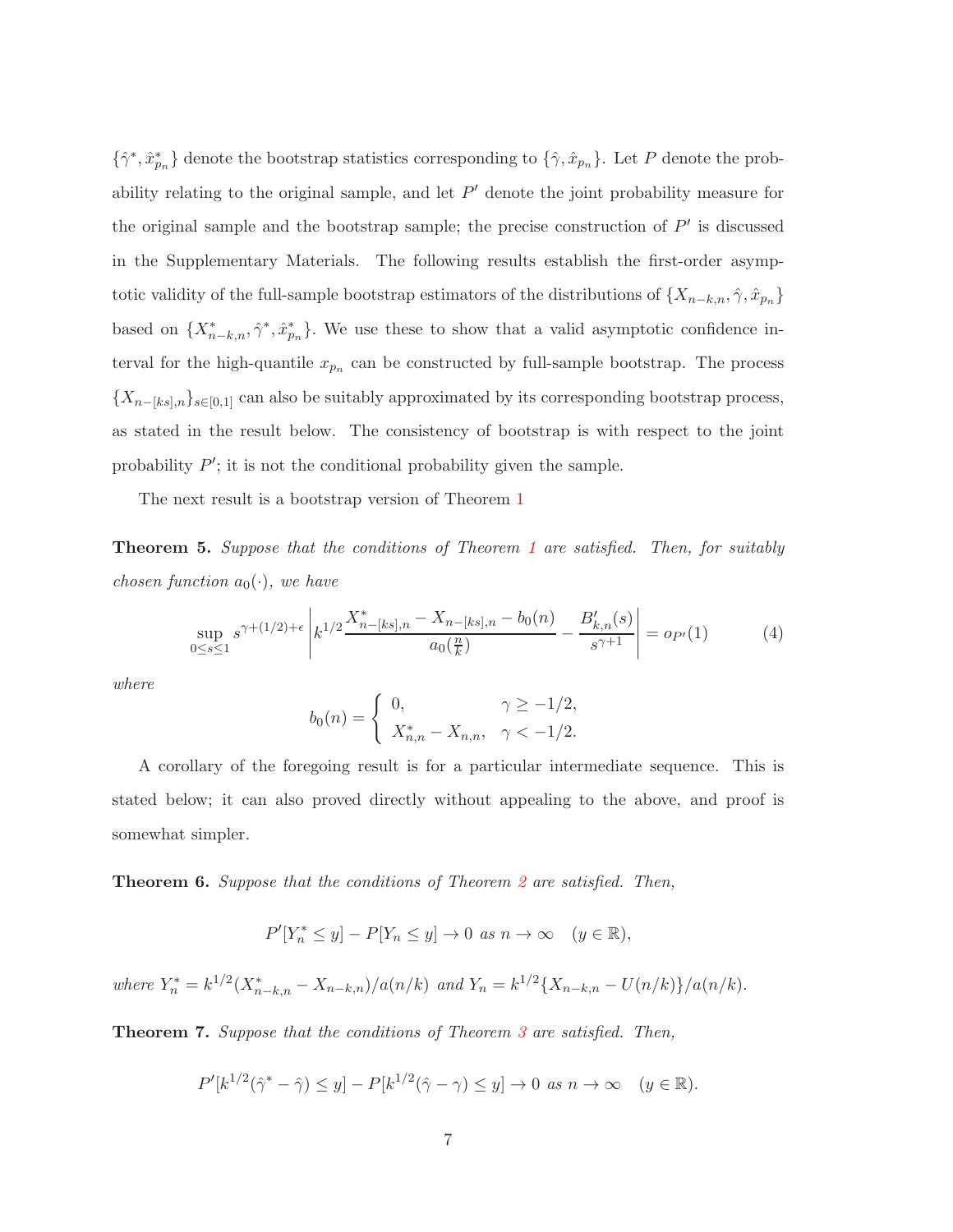<span id="page-8-0"></span>Theorem 8. *Suppose that the conditions of Theorem [4](#page-6-0) are satisfied. Then,*

$$
P'[Y_n^* \le y] - P[Y_n \le y] \to 0 \text{ as } n \to \infty \quad (y \in \mathbb{R}),
$$

*where*  $Y_n^* = (k^{1/2}/\log d_n) \log(\hat{x}_{p_n}^*/\hat{x}_{p_n})$  *and*  $Y_n = (k^{1/2}/\log d_n) \log(\hat{x}_{p_n}/x_{p_n})$ .

Theorem [8](#page-8-0) is used for constructing a full-sample bootstrap confidence interval for  $x_{p_n}$ . In the simulations study that we report in the next section, we used the percentile method because it performed better than the other methods. Let  $\hat{x}_{p_n,\alpha} := \hat{x}_{p_n,\alpha}(X_1,\ldots,X_n)$ denote the  $\alpha$ -quantile of  $\hat{x}_{p_n}^*$ , conditional on  $\{X_1,\ldots,X_n\}$ , defined by  $P^*(\hat{x}_{p_n}^* \leq \hat{x}_{p_n,\alpha})$  $X_1, \ldots, X_n$  = 1 –  $\alpha$ , where we used the symbol  $P^*$  to denote the conditional bootstrap probability. Since  $\hat{x}_{p_n,\alpha}$  is a conditional quantile, it can be computed approximately by simulation; for example, generate  $B$  bootstrap samples, compute the quantile estimate  $\hat{x}_{p_n}^{*(j)}$  for the jth bootstrap sample  $(j = 1, ..., B)$ , and approximate  $\hat{x}_{p_n,\alpha}$  by the  $1 - \alpha$ quantile of  $\{\hat{x}_{p_n}^{*(j)}, j = 1, \ldots, B\}$ . Then the *percentile*  $(1 - \alpha)$ -confidence interval for  $x_{p_n}$  is  $I_{Ep}(\alpha) = (\hat{x}_{p_n,\alpha/2}, \hat{x}_{p_n,1-\alpha/2})$ . This is stated in the next result.

Proposition 1. *Suppose that the conditions of Theorem [4](#page-6-0) are satisfied. Then,*  $P\{x_{p_n} \in I_{Ep}(\alpha)\} \to (1-\alpha) \text{ as } n \to \infty \text{ (}0 < \alpha < 1\text{).}$ 

### 4 Simulation Study

We carried out a simulation study to compare the performance of our bootstrap method with the data tilting method for constructing a confidence interval for a high-quantile  $x_{p_n}$ . We restricted to the data tilting method for comparison mainly because it appears to be the best available based on the simulation study reported in [Peng and Qi](#page-14-7) [\(2017](#page-14-7)). We compared the two methods in terms of coverage probability and length of the confidence interval. The results for the following settings are provided:  $F = \text{Frechet}(2), t(2)$  and  $t(4)$ ;  $np_n = 2, 0.2, 0.02$  when  $n = 200$ ;  $np_n = 1, 0.1, 0.01$  when  $n = 1000$ .

Estimation of tail quantiles requires to choose  $k$ . This is a nontrivial problem, as mentioned in section [2.](#page-3-0) In our study, we evaluated a method of [Danielsson](#page-13-8) *et al.* [\(2016](#page-13-8)), which uses a minimum distance criterion between the Pareto and empirical tail quantiles. This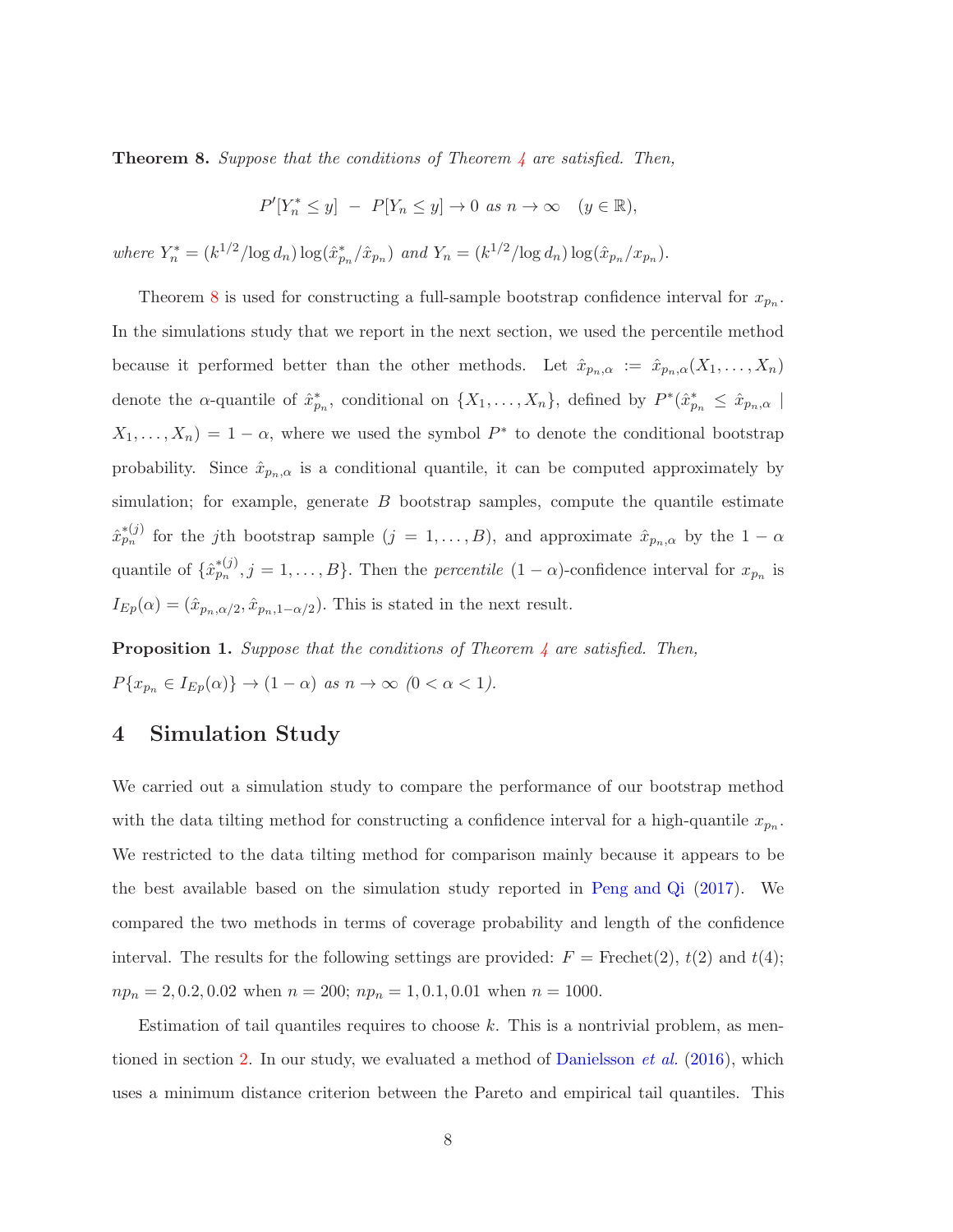<span id="page-9-0"></span>

Figure 1: Comparison of bootstrap and data-tilting methods for 95% confidence intervals for high quantiles. The population distribution is  $t_2$  and the sample size is  $n = 200$ . The continuous and dashed lines correspond to the bootstrap and data-tilting methods respectively. The three panels in the first column provide a plot of coverage rates against k. The three rows of diagrams correspond to  $p_n = 0.01, 0.001$ , and  $0.0001$  respectively.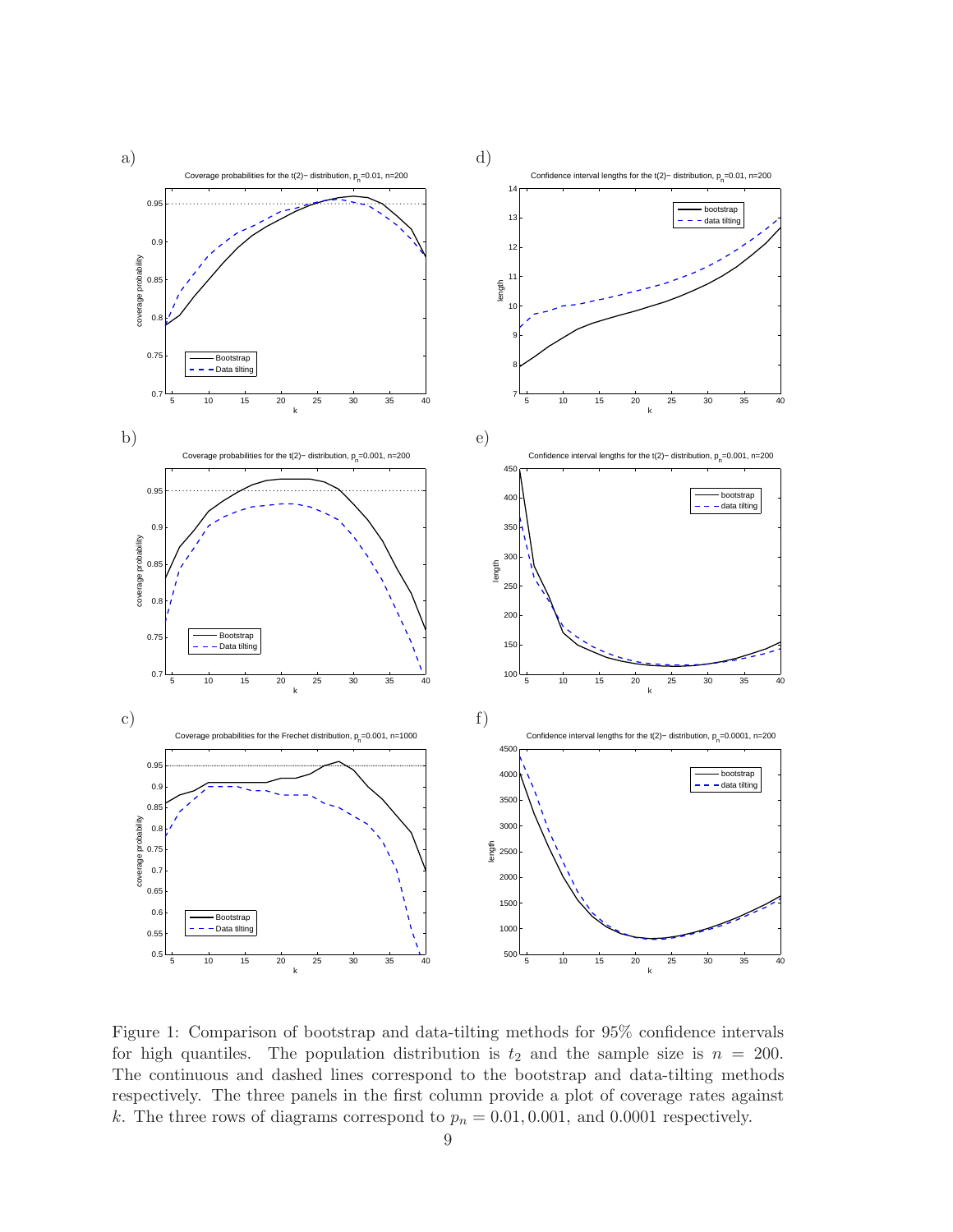method performed well for the Frechet distribution but was unreliable for other distributions, especially for estimating moderately high quantiles. Therefore, we do not report these results here, instead we provide results for a range of fixed values of k: for  $n = 1000$  we considered  $k = 5, 10, ..., 200$ , and for  $n = 200$  we considered  $k = 2, 4, ..., 70$ .

For each distribution  $F$ , the bootstrap method was implemented as follows: (1) Draw a simple random sample from F. (2) Draw a simple random sample  $X_1^*, \ldots, X_n^*$  from the sample in the previous step. (3) Choose a value for k and compute the estimate  $\hat{x}_{p_n}^*$  using the bootstrap sample. (4) Repeat the previous two steps  $B = 1000$  times. (5) Compute the quantiles  $\hat{x}_{p_n,\alpha/2}$  and  $\hat{x}_{p_n,1-\alpha/2}$  for the B values of  $\hat{x}_{p_n}^*$  in the previous step, construct a 100(1 –  $\alpha$ )%-confidence interval for  $x_{p_n}$  as  $(\hat{x}_{p_n,\alpha/2}, \hat{x}_{p_n,1-\alpha/2})$ , and check whether or not the true quantile is in this confidence interval. (6). Construct a confidence interval by the data-tilting method and check whether or not the true quantile is in this confidence interval. (7). Repeat the previous steps 1000 times and compute the coverage rates and mean lengths of the confidence intervals.

The results for t-distribution with 2 degrees of freedom are presented here in Figure [1;](#page-9-0) the results for t-distribution with 4 degrees of freedom and the Frechet(2) distribution are presented in the Supplementary Materials. The relative performance of the two methods for the other distributions in the Supplementary Materials are similar.

The main observations may be summarised as follows:

(1). Large values of  $np_n$   $((n, p_n) = (200, 0.01), (1000, 0.001))$ : For larger values of k, the bootstrap method performs better in terms of coverage and length. For smaller values of  $k$ , the data tilting method has slightly better coverage at the cost of larger confidence intervals. (2). Small values of  $np_n$   $((n, p_n) = (200, 0.001), (200, 0.0001), (1000, 0.0001), (1000, 0.00001)$ : The bootstrap method performs better in terms of coverage and length.

In summary, the bootstrap method performs at least as well as the data tilting method, or better.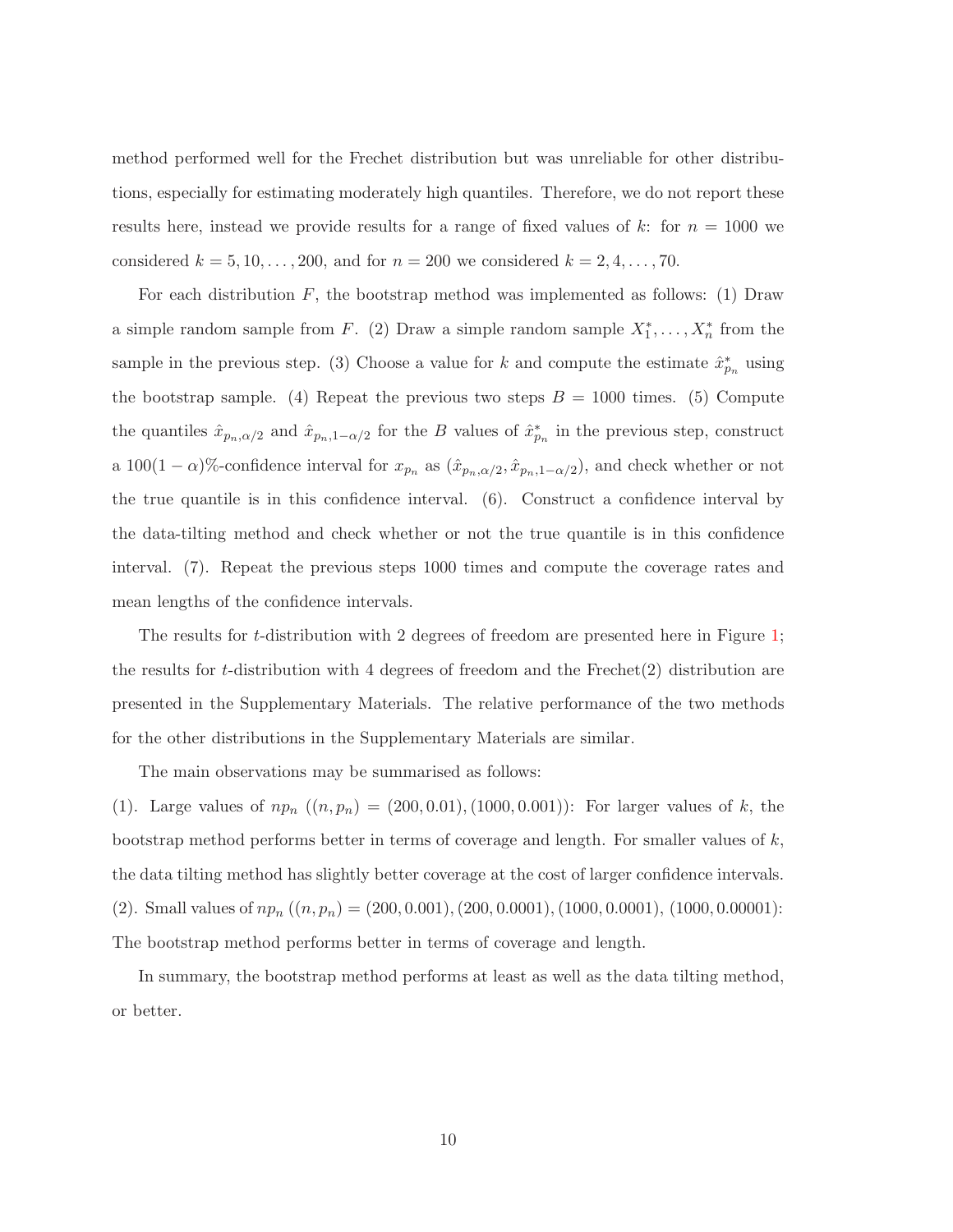<span id="page-11-0"></span>

Figure 2: The 90% confidence interval for the 0.01%-upper quantile of fire-loss, based on the Danish fire-loss data which consists of  $n = 2156$  observations. The confidence intervals are for each fixed k,  $k = 60, 65, \ldots, 400$ . The continuous and dashed lines correspond to bootstrap and data-tilting methods.

#### 5 Application to Danish Fire Insurance Data

As an application, we analyze a large set of data on fire insurance claims in Denmark. The data set contains the loss X in Danish Krone, caused by each fire from January 1980 to December 1990. The losses could be to buildings, contents, or profits. In our analysis we consider total losses over one million Danish Krone. There are  $n = 2156$  observations in the data set.

These data were analysed in several studies to illustrate different methods of inference based on statistics for extremes. In a detailed study, [McNeil](#page-14-10) [\(1997](#page-14-10)) followed by [Resnick](#page-14-11) [\(1997](#page-14-11)), concluded that the distribution of losses to be heavy-tailed with the tail index  $\gamma$ being in the range 0.5 to 0.7. We also assume that the loss is heavy-tailed.

Suppose that we wish to construct a 90% confidence interval for the quantile corresponding to  $p_n = 0.001$ . [Peng and Qi](#page-14-1) [\(2006](#page-14-1)) also used the same set of data, and applied data tilting, likelihood ratio, and normal approximation methods for constructing confidence in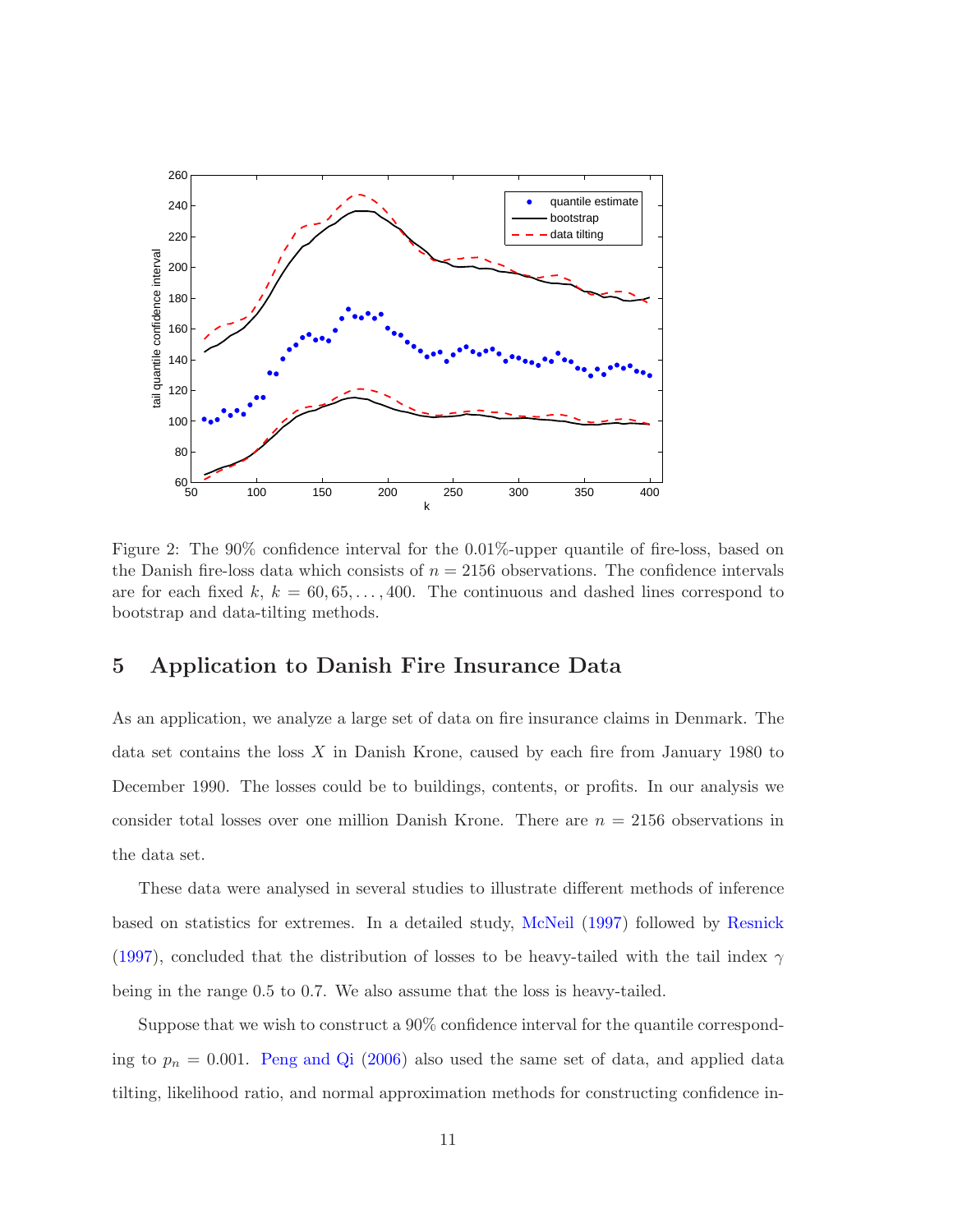tervals for tail quantile for a range of  $k$ ; in their computations, the data-tilting confidence intervals turned out to be the shortest for most values of  $k$ . Figure [2](#page-11-0) provides the tail quantile estimates together with the 90% confidence intervals obtained by the bootstrap and data tilting methods for  $k, k = 60, 65, \ldots, 400$ . It appears that lengths of confidence intervals obtained by the bootstrap method are slightly smaller than those based on the data tilting method for  $k \leq 185$ ; this is consistent with the simulation results. We observe that the two methods provide similar results for these data. It is of interest to note that the data tilting method and the bootstrap method lead similar results and conclusions even though the two methods adopt quite different techniques for inference. The consistency between the two sets of results provide some assurance of the reliability of the two sets of results. In summary, there is much to be gained in empirical studies by comparing and contrasting the results based on the data tilting and the bootstrap methods.

#### 6 Supplementary Materials

The Supplementary Materials contains the proofs and additional simulation results.

Acknowledgements: The first author is a PhD student and this paper is based on her thesis that is in preparation. We wish to thank professor John Einmahl for some helpful discussions at the early stages of this research. A few days before this paper was submitted to the Working Paper Series, Professor Chen Zhou of Erasmus University presented a seminar at Monash University; there is some overlap between the results of our paper and those presented at this seminar, but the two approaches appear to be different. However, to our knowledge, there is no paper available in the literature, published or unpublished, containing any of the results/proofs in this paper.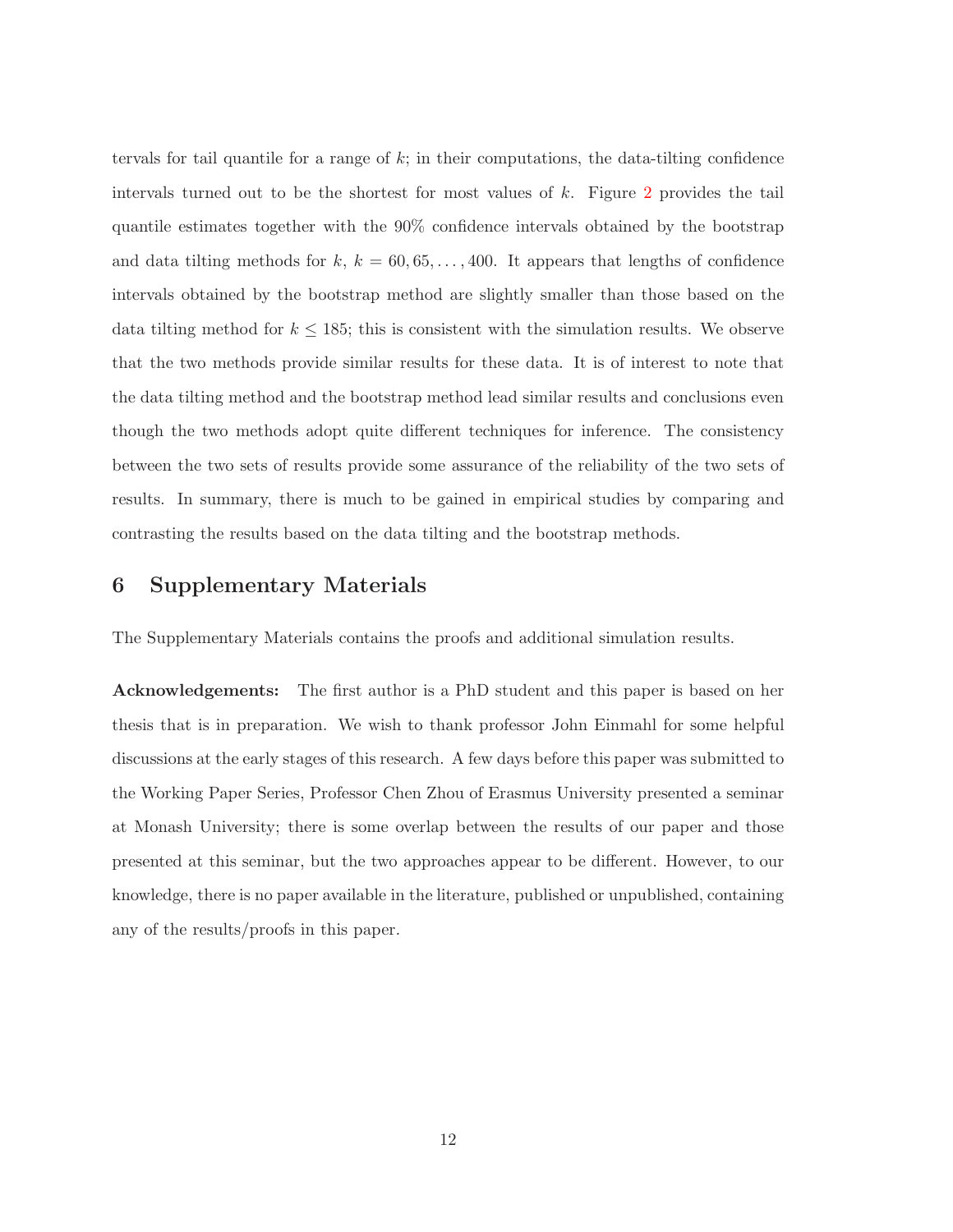### References

- <span id="page-13-4"></span>Angus, J. (1993). Asymptotic theory for bootsrapping the extremes. *Communications in Statistics - Theory and Methods*, 22(1), 15–30.
- <span id="page-13-3"></span>Athreya, K. B. (1987). Bootstrap of the mean in the infinite variance case. *The Annals of Statistics*, 15, 724–731.
- <span id="page-13-0"></span>Beirlant, J., Goegebeur, Y., Segers, J., and Teugels, J. (2004). *Statistics of Extremes: Theory and Applications*. John Wiley & Sons (Chichester).
- <span id="page-13-2"></span>Coles, S. (2001). *An Introduction to Statistical Modeling of Extreme Values*. Springer-Verlag Inc.
- Csörgő, S. and Mason, D. M. (1989). Bootstrapping empirical functions. *The Annals of statistics*, 17(4), 1447–1471.
- <span id="page-13-7"></span>Danielsson, J., de Haan, L., Peng, L., and de Vries, C. G. (2001). Using a bootstrap method to choose the sample fraction in tail index estimation. *Journal of Multivariate Analysis*,  $76(2)$ , 226-248.
- <span id="page-13-8"></span>Danielsson, J., Ergun, L. M., de Haan, L., and de Vries, C. (2016). Tail index estimation: Quantile driven threshold selection. *SRC Working paper*.
- <span id="page-13-1"></span>de Haan, L. and Ferreira, A. (2006). *Extreme Value Theory: An Introduction (Springer Series in Operations Research and Financial Engineering)*. Springer.
- <span id="page-13-5"></span>Deheuvels, P., Mason, D. M., and Shorack, G. R. (1993). Some results on the influence of extremes on the bootstrap. *Annales de l'institut Henri Poincare (B) Probabilites et Statistiques*, 29(1), 83–103.
- <span id="page-13-6"></span>Drees, H. (1998). On smooth statistical tail functionals. *Scandinavian Journal of Statistics*, 25(1), 187–210.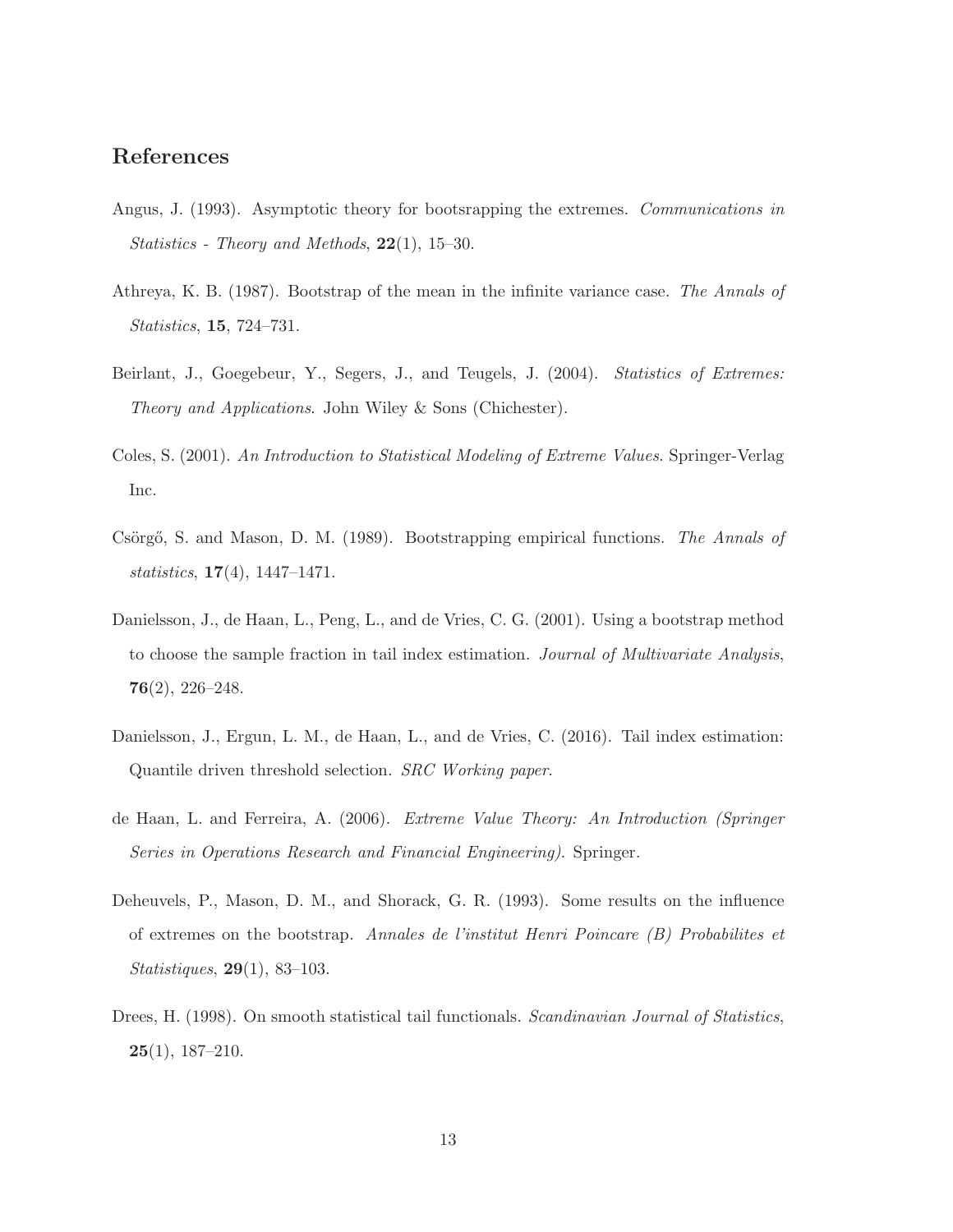- <span id="page-14-0"></span>Embrechts, P., Kluppelberg, C., and Mikosch, T. (1997). *Modelling Extremal Events: For Insurance and Finance*. Springer-Verlag Inc.
- <span id="page-14-8"></span>Ferreira, A., de Haan, L., and Peng, L. (2003). On optimising the estimation of high quantiles of a probability distribution. *Statistics*, 37(5), 401–434.
- <span id="page-14-5"></span>Geluk, J. and de Haan, L. (2002). On bootstrap sample size in extreme value theory. *Publ. Inst. Math. (N.S.)*, 71(85), 21–25.
- <span id="page-14-9"></span>Gomes, M. I. and Oliveira, O. (2001). The bootstrap methodology in statistics of extremes - choice of the optimal sample fraction. *Extremes*, 4(4), 331–358.
- <span id="page-14-4"></span>Guillou, A. (2000). Bootstrap confidence intervals for the pareto index. *Communications in Statistics - Theory and Methods*, 29(1), 211–226.
- <span id="page-14-3"></span>Hall, P. (1998). Comparison of bootstrap and asymptotic approximations to the distribution of a heavy-tailed mean. *Statistica Sinica*, 8, 887–906.
- <span id="page-14-2"></span>Knight, K. (1989). On the bootstrap of the sample mean in the infinite variance case. *The Annals of Statistics*, 17, 1168–1175.
- <span id="page-14-6"></span>Matthys, G. and Beirlant, J. (2003). Estimating the extreme value index and high quantiles with exponential regression models. *Statistica Sinica*, 13, 853–880.
- <span id="page-14-10"></span>McNeil, A. (1997). Estimating the tails of loss severity distribution using extreme value theory. *Astin Bulletin: A Journal of the International Actuarial Association*, 27, 117–137.
- <span id="page-14-1"></span>Peng, L. and Qi, Y. (2006). Confidence regions for high quantiles of a heavy tailed distribution. *The Annals of Statistics*, 34(4), 1964–1986.
- <span id="page-14-7"></span>Peng, L. and Qi, Y. (2017). *Inference for Heavy-Tailed Data: Applications in Insurance and Finance*. Academic Press.
- <span id="page-14-11"></span>Resnick, S. I. (1997). Discussion of the danish data on large fire insurance losses. *Astin Bulletin: A Journal of the International Actuarial Association*, 27, 139–151.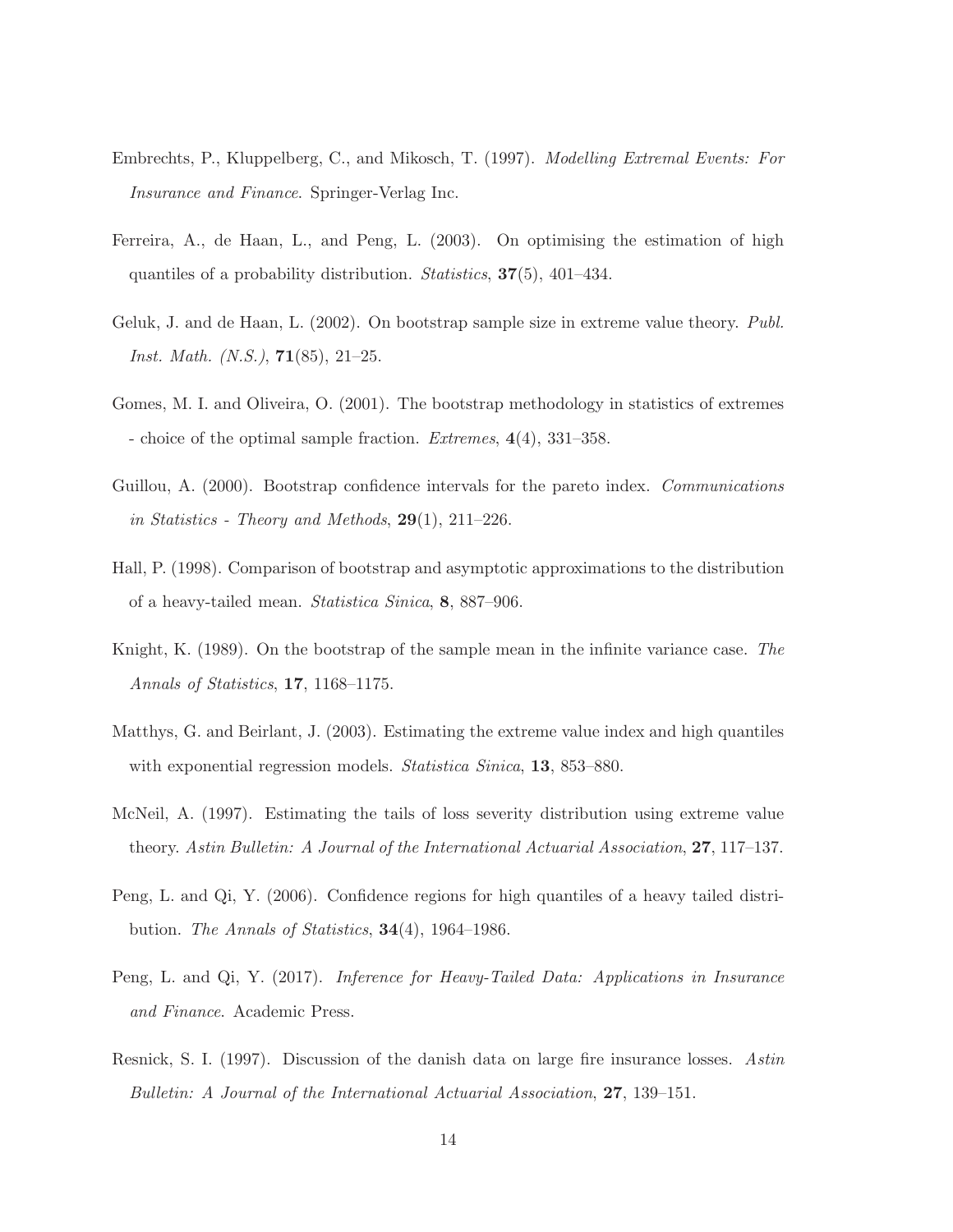<span id="page-15-0"></span>Scarrott, C. and MacDonald, A. (2012). A review of extreme value threshold estimation and uncertainty quantification. *Revstat Statistical Journal*, 10(1), 33–60.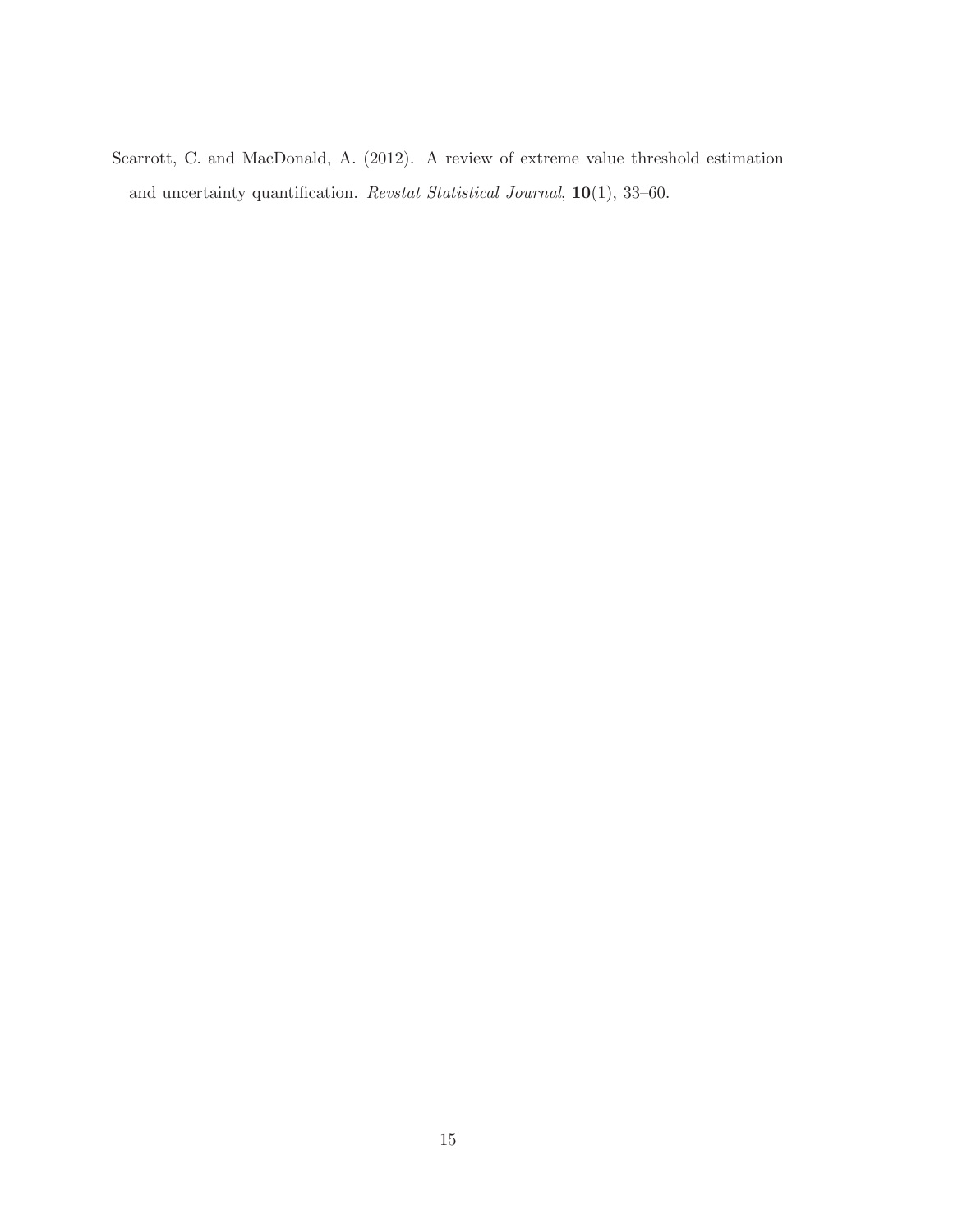# <span id="page-16-2"></span>Supplementary Materials for "Bootstrapping tail statistics: tail quantile process, Hill estimator, and confidence intervals for high-quantiles of heavy tailed distributions"

### Svetlana Litvinova<sup>[1](#page-16-0)</sup> and Mervyn J Silvapulle<sup>[2](#page-16-1)</sup>

Department of Econometrics and Business Statistics,

Monash Business School, Monash University, Australia.

svetlana.litvinova@monash.edu; mervyn.silvapulle@monash.edu

August 2018

#### Abstract

This Supplement section provides the proofs of the theorems and the proposition in the main paper. There are five appendices. The first two recall some known results on tail quantile processes and tail-quantile bootstrap processes. These results are stated here for convenience and also to introduce notation. They are crucial for the proofs of our main theorems. The third provides proofs for some preliminary lemmas; these are new results. The fourth appendix provides the proofs of the theorems in the main paper. The fifth provides some simulation results.

Keywords: Full-sample bootstrap; Intermediate order statistic; Hill estimator; Extreme value Index; Tail-empirical process; Tail-quantile process; Tail-quantile bootstrap processes.

<span id="page-16-0"></span><sup>1</sup>Svetlana Litvinova gratefully acknowledges the support from Monash University through a Postgraduate Scholarship.

<span id="page-16-1"></span><sup>2</sup>Silvapulle gratefully acknowledges support from the Australian Research Council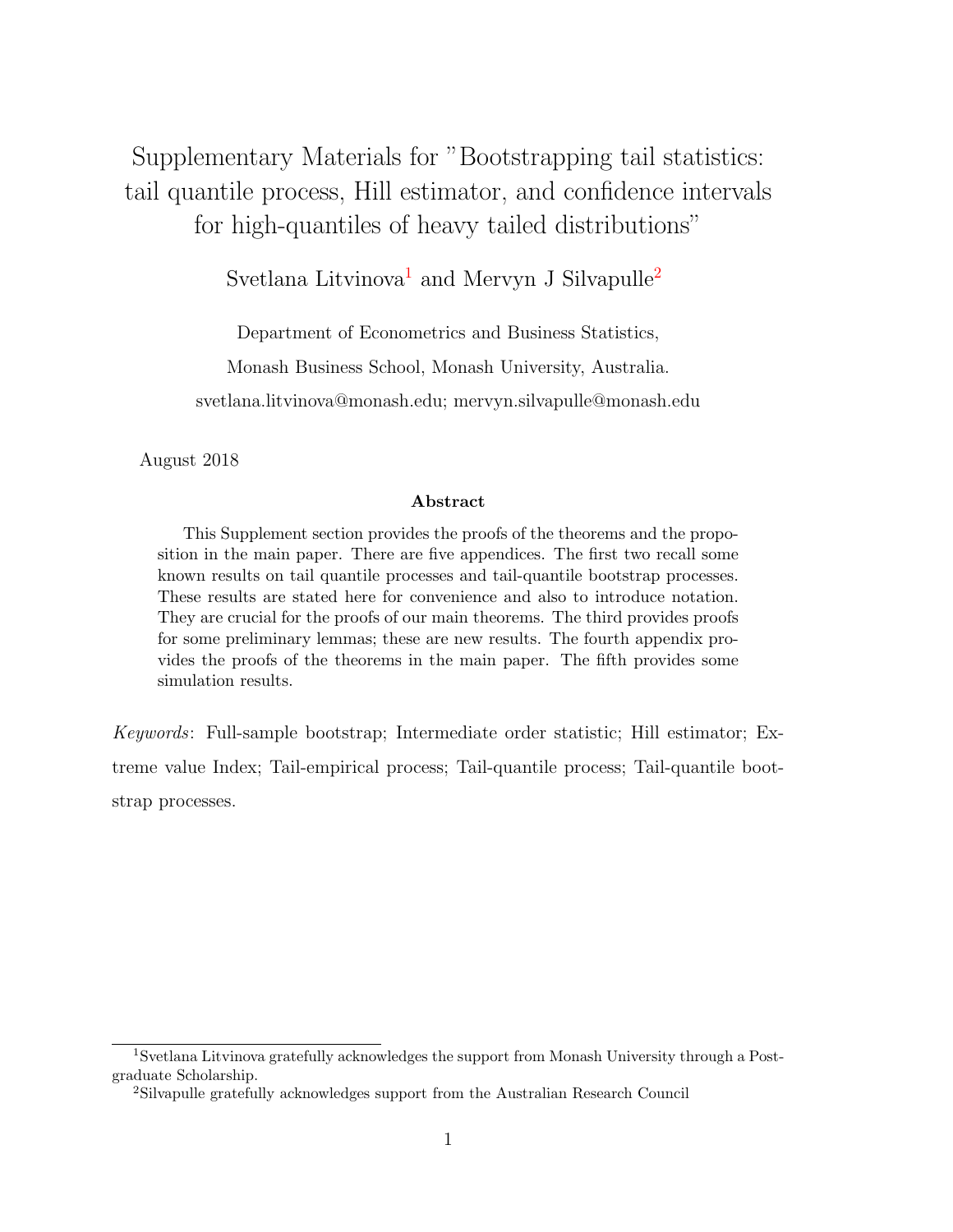### <span id="page-17-1"></span>1 Some known results on tail quantile processes.

Let  $V_1, \ldots, V_n$  be independent and identically distributed random variables with the Uniform $(0,1)$  distribution. Let  $V_{1,n} \leq \ldots, V_{n,n}$  denote order statistics of  $V_1, \ldots, V_n$ . Let

$$
U_n(x) = n^{-1} \sum_{i=1}^n I(V_i \le x)
$$

denote the empirical distribution function of  $V_1, \ldots, V_n$ . Define the *uniform quantile process* of  $\{V_1, \ldots, V_n\}$  by

$$
\beta_n(s) = n^{1/2} \{ s - V_n(s) \} \quad (0 \le s \le 1),
$$

where

$$
V_n(s) = \begin{cases} V_{k,n} & ((k-1)/n < s \le k/n, k = 1, \dots, n), \\ V_{1,n} & (s = 0), \end{cases}
$$

is the empirical quantile function.

Let us recall the following asymptotic approximation of the weighted uniform quantile process:

**Theorem A.1** (Theorem 2.1 in Csörgő et al. [1986\)](#page-56-0). There exists a probability space  $(\Omega, \mathcal{A}, P)$  which carries a sequence of independent uniform  $(0,1)$  random variables  $V_1, V_2, \ldots$  and a sequence of Brownian bridges  $B_1, B_2, \ldots$  such that

<span id="page-17-0"></span>
$$
\sup_{\lambda/n \le s \le 1 - \lambda/n} \frac{|\beta_n(s) - B_n(s)|}{\{s(1-s)\}^{1/2 - \nu}} = O_P(n^{-\nu})
$$
\n(A.1)

for all  $0 < \lambda < \infty$  and  $0 \le \nu < 1/2$ .

Csörgő and Mason  $(1989)$  established a result similar to  $(A.1)$  for the bootstrap version of the uniform empirical quantile process; since this is used in the proof below, we recall it here. First, they showed that there exists a probability space, denoted  $(\Omega', \mathcal{A}', P')$  that carries  $\{V_i\}$  and  $\{B_i\}$ , a sequence of independent uniform  $(0,1)$  random variables  $V'_1, V'_2, \ldots$ , and a sequence of Brownian bridges  $B'_1, B'_2, \ldots$ such that the two sets of random elements  $\{V_i\}_{i=1}^{\infty} \cup \{B_i(s) : 0 \le s \le 1\}_{i=1}^{\infty}$  and  ${V_i'}_{i=1}^{\infty} \cup {B_i'(s) : 0 \le s \le 1}_{i=1}^{\infty}$  are independent.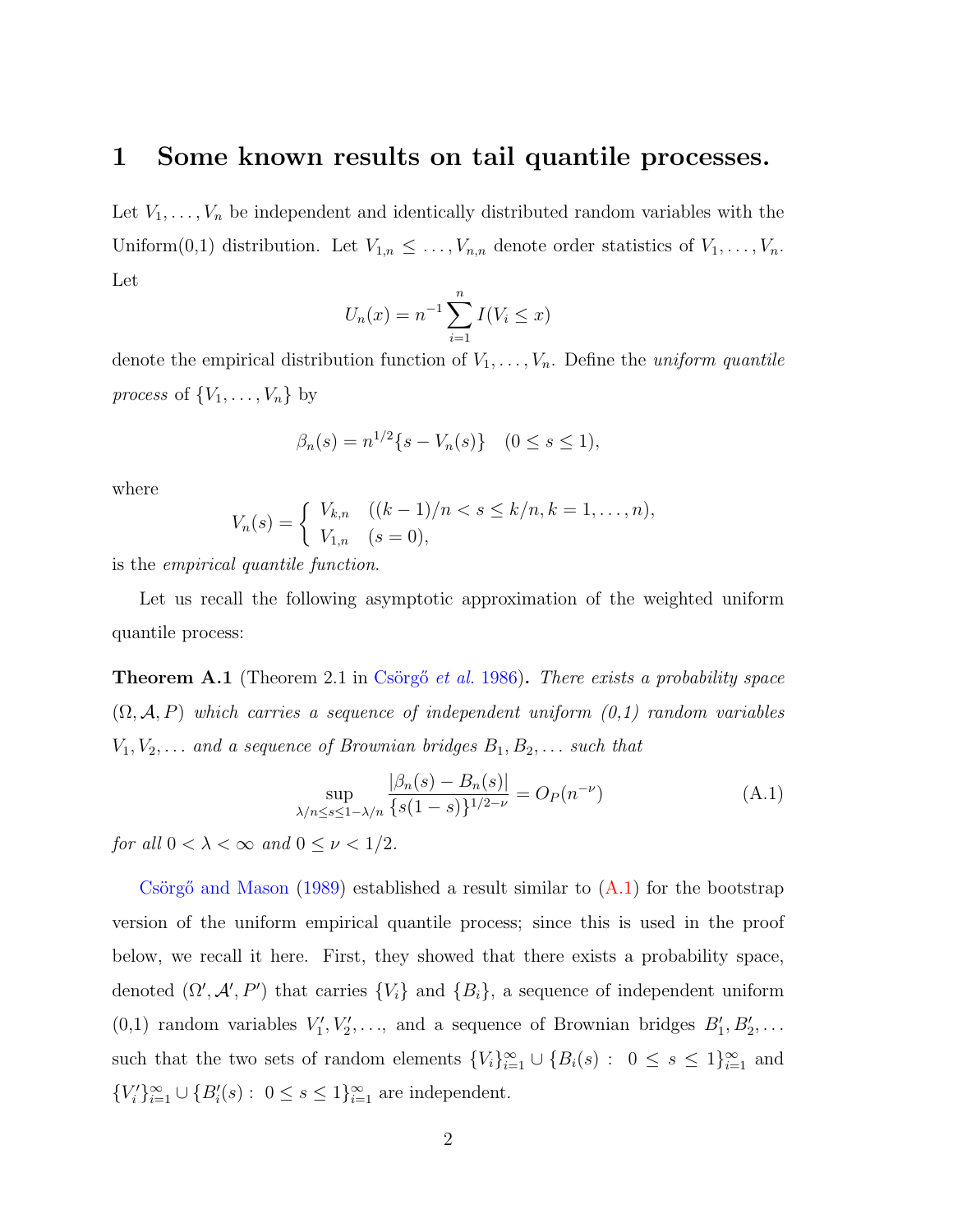Let  ${V'_{i,n}, \beta'_n(s), V'_n(s), i = 1, \ldots, n, 0 \le s \le 1}$  be defined in the same way as  ${V_{i,n}, \beta_n(s), V_n(s), i = 1, \ldots, n, 0 \le s \le 1}$  except that  ${V_i}_{i=1}^{\infty}$  is replaced by  ${V'_i}_{i=1}^{\infty}$ . Therefore, by  $(A.1)$ , we have

$$
\sup_{\lambda/n \le s \le 1-\lambda/n} \frac{|\beta_n'(s) - B_n'(s)|}{\{s(1-s)\}^{1/2-\nu}} = O_{P'}(n^{-\nu}) \quad (0 < \lambda < \infty, 0 \le \nu < 1/2).
$$

Let

$$
V_i^* = V_n(V_i') \quad (i = 1, ..., n), \quad V_n^*(s) = V_n\{V_n'(s)\} \quad (0 \le s \le 1).
$$

Then  $\{V_1^*,\ldots,V_n^*\}\subseteq \{V_1,\ldots,V_n\}$  and  $V_n^*(s)$  represents the bootstrap empirical quantile function. Let  ${V_{1,n}^*, \ldots V_{n,n}^*}$  denote the order statistics of  ${V_{1,n}, \ldots V_{n,n}}$ . Then, we have

$$
V_{[ks],n}^* = V_n(V_{[ks],n}') = V_n(V_{[nks/n],n}') = V_n\{V_n'(ks/n)\} = V_n^*(ks/n).
$$

Define the bootstrap uniform quantile process as

$$
\beta_n^*(s) = n^{1/2} \{ V_n(s) - V_n^*(s) \} \quad (0 \le s \le 1).
$$

Next, let us recall the following result.

<span id="page-18-1"></span>**Theorem A.2** (Theorem 2.1, Csörgő and Mason [1989\)](#page-56-1). On the probability space  $(\Omega', \mathcal{A}', P'),$ 

<span id="page-18-0"></span>
$$
\sup_{\lambda/n \le s \le 1 - \lambda/n} \frac{|\beta_n^*(s) - B_n'(s)|}{(s(1-s))^{1/2 - \nu}} = O_{P'}(n^{-\nu})
$$
(A.2)

for all  $0 < \lambda < \infty$  and  $0 \leq \nu < 1/4$ .

Let k denote an *intermediate order sequence* satisfying

$$
k \to \infty, k/n \to 0 \text{ as } n \to \infty. \tag{A.3}
$$

Define the uniform tail quantile process as

$$
\beta_{k,n}(s) = \left(\frac{n}{k}\right)^{1/2} \beta_n\left(\frac{ks}{n}\right) = k^{1/2}\left(s - \frac{n}{k}V_{[ks],n}\right) \quad (1/k \le s \le 1),
$$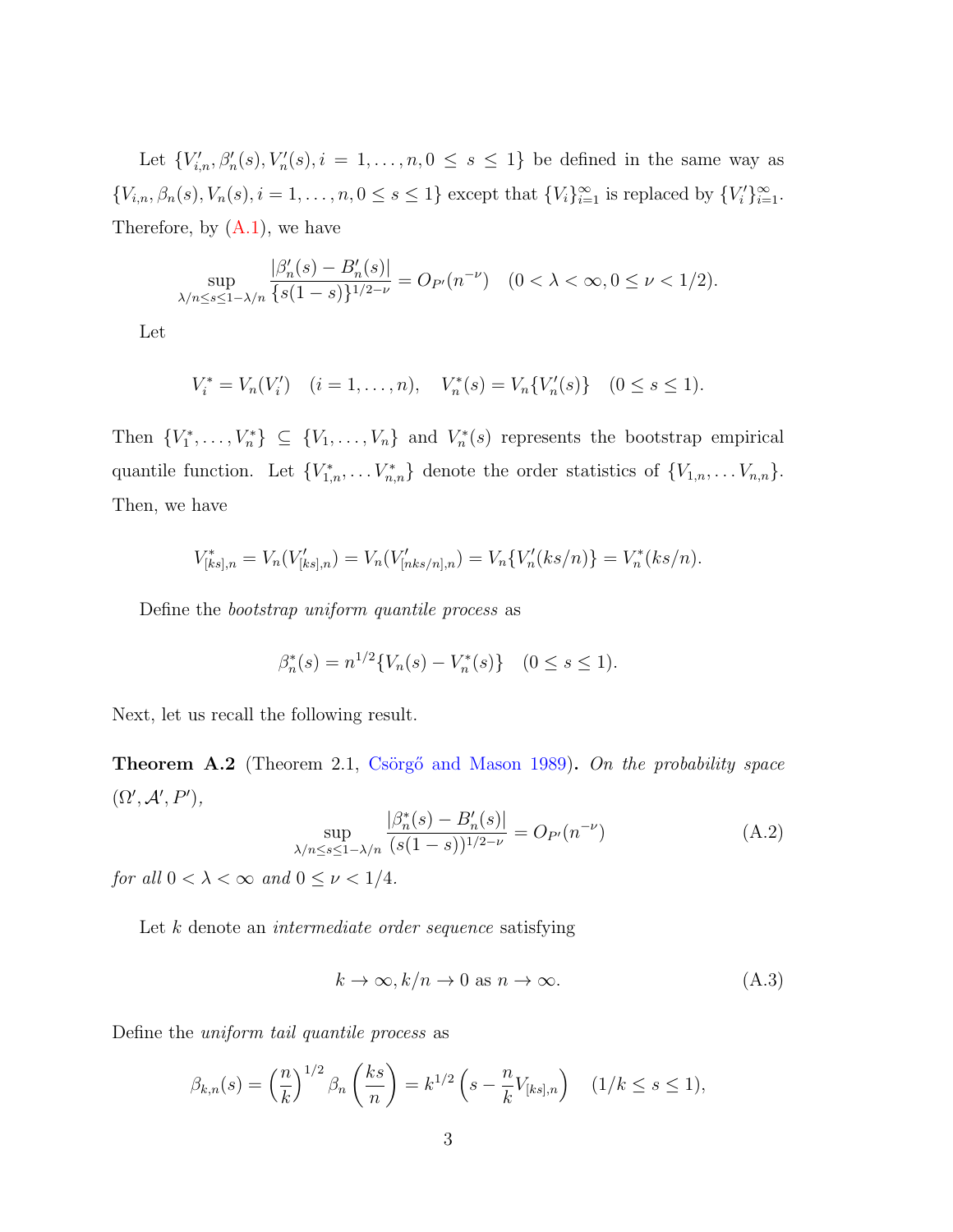and also the uniform tail quantile bootstrap processes as

<span id="page-19-4"></span>
$$
\beta_{k,n}^*(s) = \left(\frac{n}{k}\right)^{1/2} \beta_n^* \left(\frac{ks}{n}\right) = k^{1/2} \left(\frac{n}{k} V_{[ks],n} - \frac{n}{k} V_{[ks],n}^*\right) \quad (1/k \le s \le 1) \tag{A.4}
$$

where  $[x]$  denotes the smallest positive integer larger than or equal to x. The uniform tail quantile process has been studied in the literature (Csörgő and Horváth, [1987\)](#page-56-2). The following result is from [Peng and Qi](#page-56-3) [\(2017\)](#page-56-3). Let

<span id="page-19-0"></span>
$$
B_{k,n}(s) = (n/k)^{1/2} B_n(ks/n), \tag{A.5}
$$

and  $B_n$  is as it appears in  $(A.1)$ .

<span id="page-19-3"></span>**Theorem A.3** (Theorem 2.3, [Peng and Qi](#page-56-3) [2017\)](#page-56-3). For any  $0 \le \nu < 1/2$ , we have

$$
\sup_{1 \le sk \le n-1} \frac{|\beta_{k,n}(s) - B_{k,n}(s)|}{s^{\nu}} = o_P(1). \tag{A.6}
$$

In the following theorem we establish an asymptotic result for the bootstrap uniform quantile process. Let

$$
B'_{k,n}(s) = (n/k)^{1/2} B'_n(ks/n),
$$

where  $B'_n$  is as in  $(A.2)$ .

<span id="page-19-1"></span>**Lemma A.1** (Remark 1 in Csörgő and Mason [\(1989\)](#page-56-1)). For  $0 < \delta \leq 1/2$ 

$$
a^{-\delta} \sup_{0 \le s \le a} s^{-1/2+\delta} |B_n(s)| \stackrel{d}{\longrightarrow} \sup_{0 \le s \le 1} s^{-1/2+\delta} |W(s)|,
$$
 (A.7)

as  $a \downarrow 0$  where W is a standard Wiener process on  $[0,1]$ .

<span id="page-19-2"></span>**Lemma A.2** (Csörgő and Mason [\(1989\)](#page-56-1), p.1454). On the probability space  $(\Omega', \mathcal{A}', P')$ of Theorem [A.2](#page-18-1)

$$
\sup_{0 < s < 1} \frac{U_n(s)}{s} + \sup_{0 < s \le 1} \frac{1 - U_n(s)}{1 - s} = O_{P'}(1),\tag{A.8}
$$

$$
\sup_{V_{1,n}\leq s<1} \frac{s}{U_n(s)} + \sup_{0
$$

$$
\sup_{0 < s < 1} \frac{s}{V_n(s)} + \sup_{0 < s \le 1} \frac{1 - s}{1 - V_n(s)} = O_{P'}(1),\tag{A.10}
$$

$$
\sup_{\rho/n \le s < 1} \frac{V_n(s)}{s} + \sup_{0 < s \le 1 - \rho/n} \frac{1 - V_n(s)}{1 - s} = O_{P'}(1), \qquad \text{for any } 0 < \rho < \infty. \tag{A.11}
$$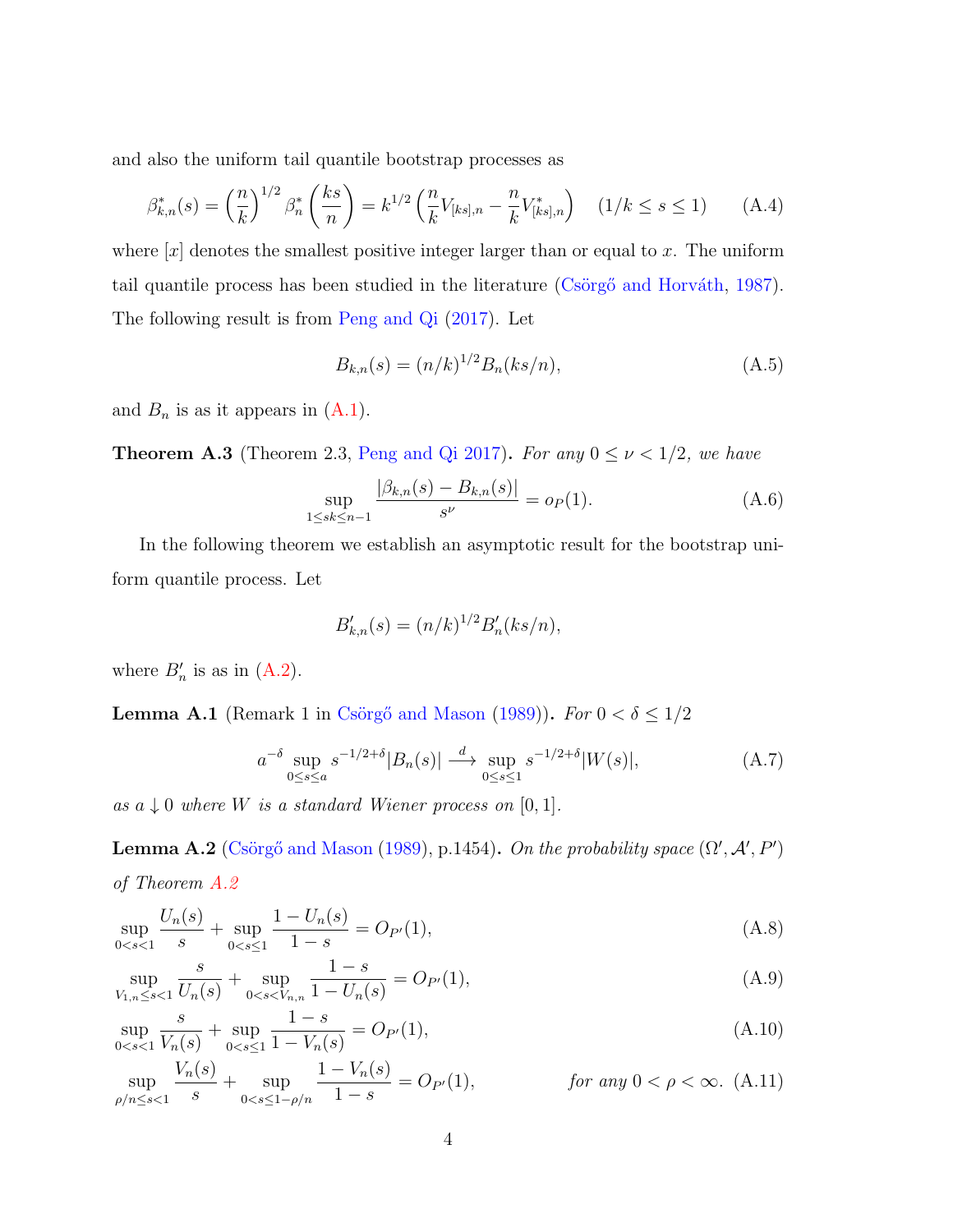<span id="page-20-2"></span>**Lemma A.3** (Theorem 2.3 in Csörgő and Mason  $(1989)$ ). On the probability space  $(\Omega', \mathcal{A}', P')$  of Theorem [A.2](#page-18-1)

$$
\sup_{0 < s < 1} \frac{U_n^*(s)}{s} + \sup_{0 < s \le 1} \frac{1 - U_n^*(s)}{1 - s} = O_{P'}(1),\tag{A.12}
$$

$$
\sup_{V_{1,n}^* \le s < 1} \frac{s}{U_n^*(s)} + \sup_{0 < s < V_{n,n^*}} \frac{1-s}{1 - U_n^*(s)} = O_{P'}(1),\tag{A.13}
$$

$$
\sup_{0 < s < 1} \frac{s}{V_n^*(s)} + \sup_{0 < s \le 1} \frac{1 - s}{1 - V_n^*(s)} = O_{P'}(1),\tag{A.14}
$$

$$
\sup_{\rho/n \le s < 1} \frac{V_n^*(s)}{s} + \sup_{0 < s \le 1 - \rho/n} \frac{1 - V_n^*(s)}{1 - s} = O_{P'}(1), \qquad \text{for any } 0 < \rho < \infty. \tag{A.15}
$$

### 2 Some results on extreme value theory

Recall that

<span id="page-20-3"></span>
$$
U(y) = F^{\leftarrow} \{ 1 - (1/y) \} \quad (y > 0). \tag{A.16}
$$

where  $F^{\leftarrow}$  is the inverse function. If there exists a positive function  $a(t)$   $(t \in \mathbb{R})$  such that (for example, Theorem 1.1.6, [de Haan and Ferreira](#page-56-4) [2006\)](#page-56-4)

$$
\lim_{t \to \infty} \{ U(tx) - U(t) \} / a(t) = \{ x^{\gamma} - 1 \} / \gamma, \quad (x > 0)
$$

then  $U$  is said to satisfy the *first-order condition of regular variation*. To establish convergence in distribution of statistics related to the tail of  $F$ , a second-order refinement is also necessary. The function  $U$  is said to satisfy the *second-order condition* of regular variation if there exists a function H that is not a multiple of  $(x^{\gamma}-1)/\gamma$ , and a positive or negative function A with  $\lim_{t\to\infty} A(t) = 0$ , such that

<span id="page-20-0"></span>
$$
\lim_{t \to \infty} [\{U(tx) - U(t)\}/a(t) - \{x^{\gamma} - 1\}/\gamma]/A(t) = H(x) \quad (x > 0).
$$
 (A.17)

For the heavy-tailed distributions, namely for the case  $\gamma > 0$ , this condition reduces to

<span id="page-20-1"></span>
$$
\{U(tx)/U(t) - x^{\gamma}\}/A(t) \to x^{\gamma}(x^{\rho} - 1)/\rho \text{ as } t \to \infty
$$
 (A.18)

for some  $\rho \leq 0$ .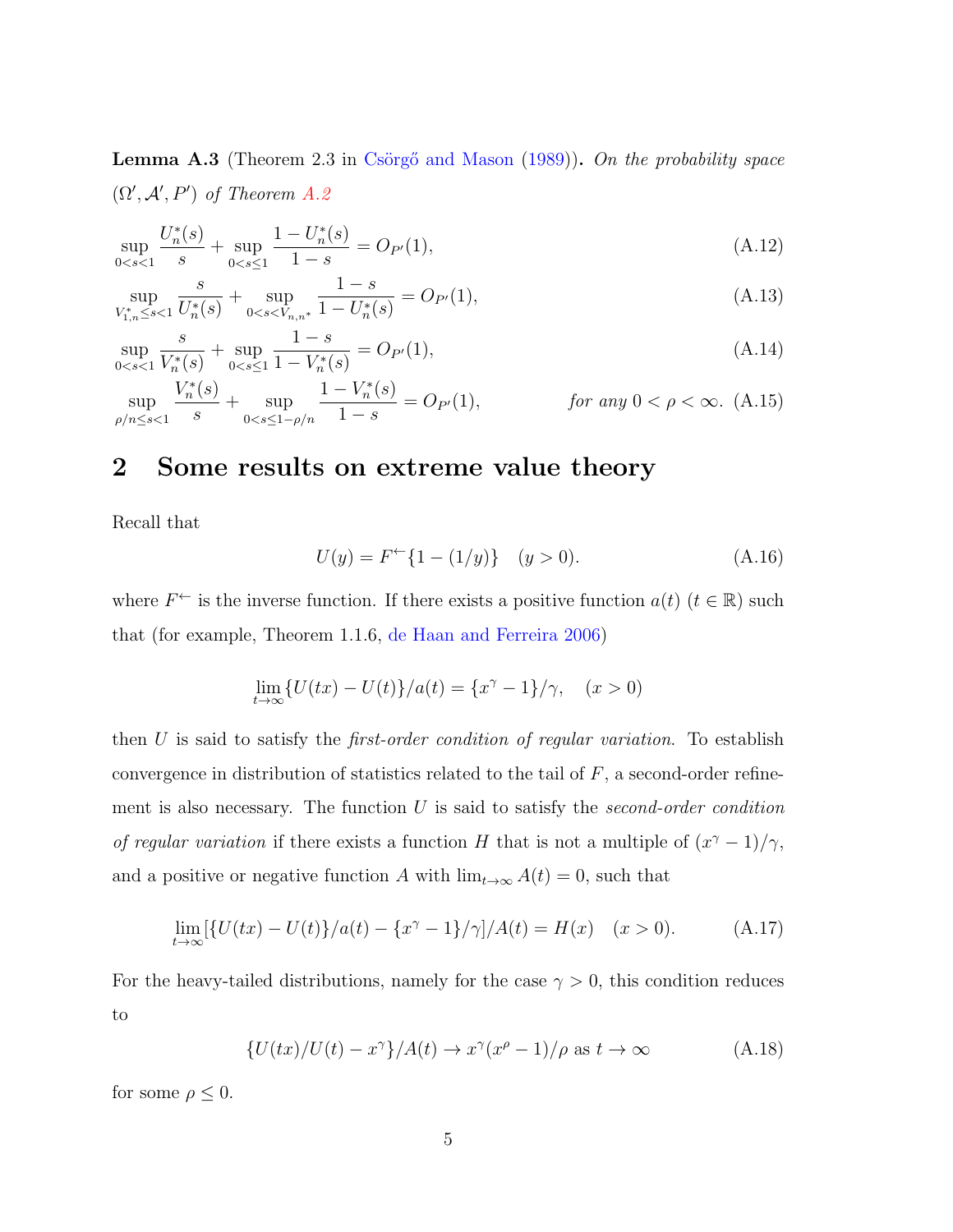### <span id="page-21-4"></span>Proposition 1 (Corollary 2.3.5 in [de Haan and Ferreira](#page-56-4) [\(2006\)](#page-56-4)). Suppose that rela-tion [\(A.17\)](#page-20-0) holds. Then there exist a positive function  $a_*(t)$  and a function  $A_*(t)$  of constant sign such that

<span id="page-21-0"></span>
$$
\lim_{t \to \infty} \frac{\frac{U(tx) - U(t)}{a_*(t)} - \frac{x^{\gamma} - 1}{\gamma}}{A_*(t)} = \Psi_{\gamma, \rho}(x), \quad x > 0,
$$
\n(A.19)

where

$$
\Psi_{\gamma,\rho}(x) = \begin{cases}\n\frac{x^{\gamma+\rho}-1}{\gamma+\rho} & \gamma + \rho \neq 0, \ \rho < 0, \\
\log x, & \gamma + \rho = 0, \ \rho < 0, \\
\frac{1}{2}x^{\gamma} \log x, & \rho = 0 \neq \gamma, \\
\frac{1}{2}(\log x)^{2}, & \rho = 0 = \gamma, \\
a_{*}(t) = \begin{cases}\na(t)(1-\rho^{-1}A(t)) & \rho < 0, \\
a(t)(1-\gamma^{-1}A(t)) & \rho = 0 \neq \gamma, \\
a(t), & \rho = 0 = \gamma,\n\end{cases} (A.21)
$$

and

$$
A_*(t) = \begin{cases} \rho^{-1}A(t) & \rho < 0, \\ a(t) & \rho = 0. \end{cases}
$$
 (A.22)

The following is a uniform bound for the second order approximation  $(A.19)$ .

<span id="page-21-1"></span>**Lemma A.4** (Theorem 2.3.6 in [de Haan and Ferreira](#page-56-4)  $(2006)$ ). Suppose that  $(A.19)$ holds for some fixed  $\gamma \in \mathbb{R}$  and  $\rho \leq 0$ . Then there are functions  $a_0$  and  $A_0$  satisfying, as  $t \to \infty$ ,  $A_0(t)/A_*(t) = o(1)$ ,  $a_0(t)/a_*(t) - 1 = o(A_*(t))$ , with the following property: for any  $\epsilon > 0$  and  $\delta > 0$ , there exists  $t_0 = t_0(\epsilon, \delta)$  such that for  $t \ge t_0$  and  $tx \ge t_0$ , we have

<span id="page-21-2"></span>
$$
\left| \frac{\frac{U(tx) - U(t)}{a_0(t)} - \frac{x^{\gamma} - 1}{\gamma}}{A_0(t)} - \Psi_{\gamma, \rho}(x) \right| \le \epsilon x^{\gamma + \rho} \max(x^{\delta}, x^{-\delta}). \tag{A.23}
$$

**Lemma A.5** [\(de Haan and Ferreira](#page-56-4) [\(2006\)](#page-56-4), p60). The second-order condition  $(A.18)$ is equivalent to

$$
\lim_{t \to \infty} \frac{\log U(tx) - \log U(t) - \gamma \log x}{A(t)} = \frac{x^{\rho} - 1}{\rho}.
$$
\n(A.24)

Moreover, the following inequality holds. For a possibly different function  $A_0(t)$ , with  $A_0(t) \sim A(t)$ ,  $t \to \infty$ , and for any  $\epsilon > 0$  and  $\delta > 0$ , there exists a  $t_0$  such that for  $t \ge t_0$  and  $tx \ge t_0$ , we have

<span id="page-21-3"></span>
$$
\left| \frac{\log U(tx) - \log U(t) - \gamma \log x}{A_0(t)} - \frac{x^{\rho} - 1}{\rho} \right| \le \epsilon x^{\rho} \max\{x^{\delta}, x^{-\delta}\}.
$$
 (A.25)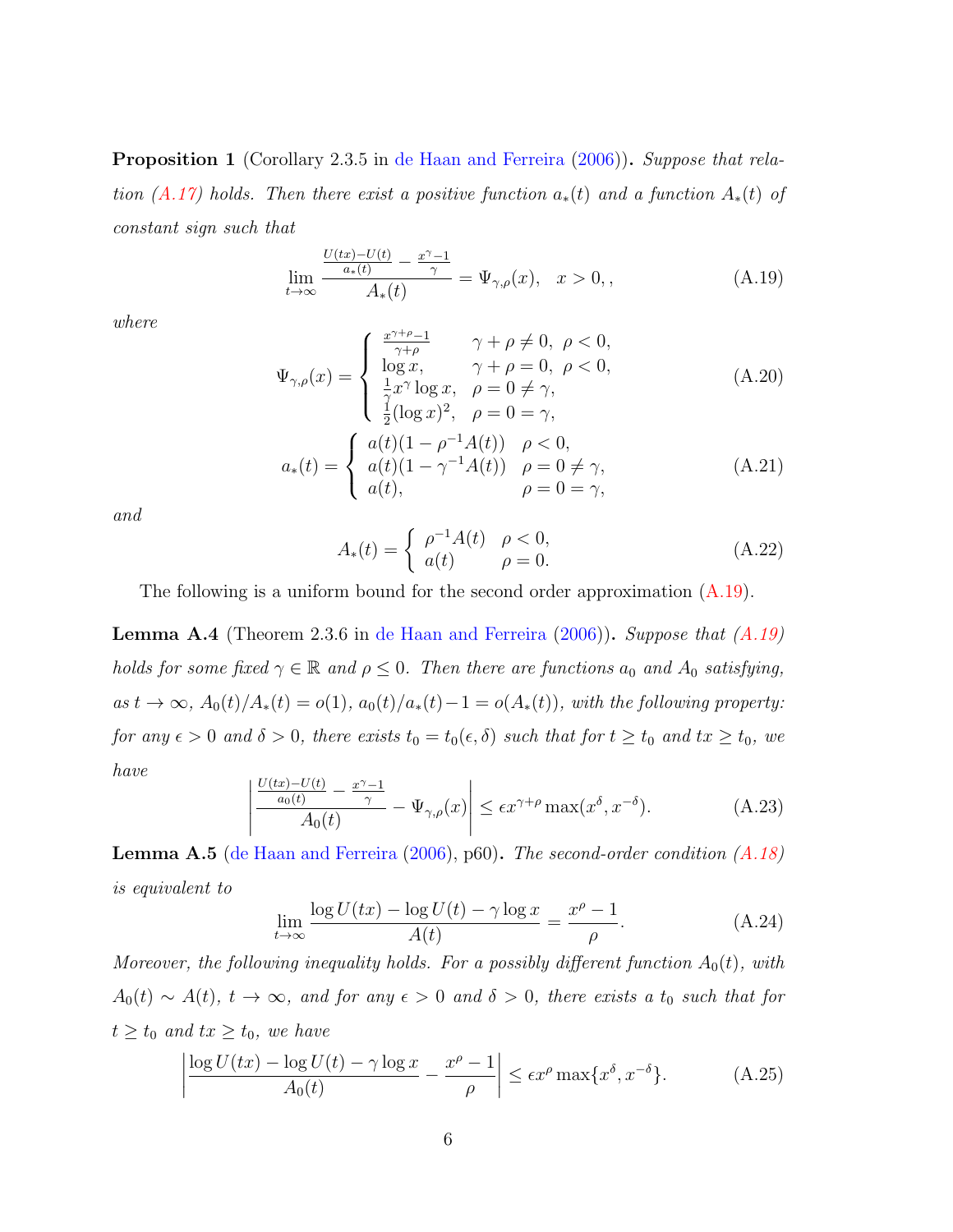# 3 Preliminary lemmas to prove the theorems in the paper

<span id="page-22-1"></span>**Lemma A.6.** For  $0 \le \nu < 1/2$  and  $\epsilon > 0$ , we have

<span id="page-22-0"></span>
$$
\sup_{0 \le s \le 1} s^{-\nu} |B_{k,n}(s)| = O_{P'}(1), \quad \sup_{0 \le s \le 1} s^{-\nu} |B'_{k,n}(s)| = O_{P'}(1), \tag{A.26}
$$

$$
\lim_{\delta \downarrow 0} \liminf_{n \to \infty} P' \left\{ \sup_{0 \le s \le \delta} s^{-\nu} |B_{k,n}(s)| < \epsilon \right\} = 1. \tag{A.27}
$$

*Proof.* Let us note that the value  $s^{-\nu} |B_{k,n}(s)|$  at  $s = 0$  is defined by continuity.

*Proof of* [\(A.26\)](#page-22-0): Substituting for  $B_{k,n}$  in [\(A.5\)](#page-19-0), we have

$$
\sup_{0 \le s \le 1} s^{-\nu} |B_{k,n}(s)| = \sup_{0 \le s \le 1} s^{-\nu} (n/k)^{1/2} |B_n(ks/n)|
$$
  
= 
$$
\sup_{0 \le t \le k/n} (nt/k)^{-\nu} (n/k)^{1/2} |B_n(t)| = \sup_{0 \le t \le k/n} (t)^{-\nu} |B_n(t)| (n/k)^{1/2 - \nu}
$$
  
= 
$$
(k/n)^{-\mu} \sup_{0 \le t \le k/n} t^{-1/2 + \mu} |B_n(t)|, \qquad \text{[since } 0 < \mu \le 1/2].
$$

Then, for any  $x \in \mathbb{R}$ ,

$$
P'\left\{\sup_{0\le s\le 1} s^{-\nu}|B_{k,n}(s)| < x\right\} \le P'\left\{(k/n)^{-\mu}\sup_{0\le t\le k/n} t^{-1/2+\mu}|B_n(t)| < x\right\}
$$
\n
$$
\to P'\left\{\sup_{0\le t\le 1} t^{-1/2+\mu}|W(t)| < x\right\}
$$

as  $n \to \infty$  by Lemma [A.1.](#page-19-1) The statement [\(A.26\)](#page-22-0) is immediate since  $\sup_{0 \le t \le 1} t^{-1/2+\mu}|W(t)|$ is bounded in probability.

*Proof of* [\(A.27\)](#page-22-0): Let  $\mu = 1/2 - \nu$ , then

$$
\sup_{0 \le s \le \delta} s^{-\nu} |B_{k,n}(s)| = \sup_{0 \le s \le \delta} s^{-\nu} (n/k)^{1/2} |B_n(ks/n)|
$$
  
= 
$$
\sup_{0 \le t \le k\delta/n} (nt/k)^{-\nu} (n/k)^{1/2} |B_n(t)| = \sup_{0 \le t \le k\delta/n} (t)^{-\nu} |B_n(t)| (n/k)^{1/2-\nu}
$$
  
= 
$$
(k/n)^{-\mu} \sup_{0 \le t \le k\delta/n} t^{-1/2+\mu} |B_n(t)| = \delta^{\mu} (\delta k/n)^{-\mu} \sup_{0 \le t \le k\delta/n} t^{-1/2+\mu} |B_n(t)|.
$$

Let  $\epsilon_1 > 0$  and  $\epsilon > 0$  be given. By Lemma [A.1,](#page-19-1) for any  $x \in \mathbb{R}$  and  $\delta > 0$ ,

$$
\lim_{n \to \infty} P' \left\{ (\delta k/n)^{-\mu} \sup_{0 \le t \le k\delta/n} t^{-1/2 + \mu} |B_n(t)| < x \right\} = P' \left\{ \sup_{0 \le t \le 1} t^{-1/2 + \mu} |W(t)| < x \right\}.
$$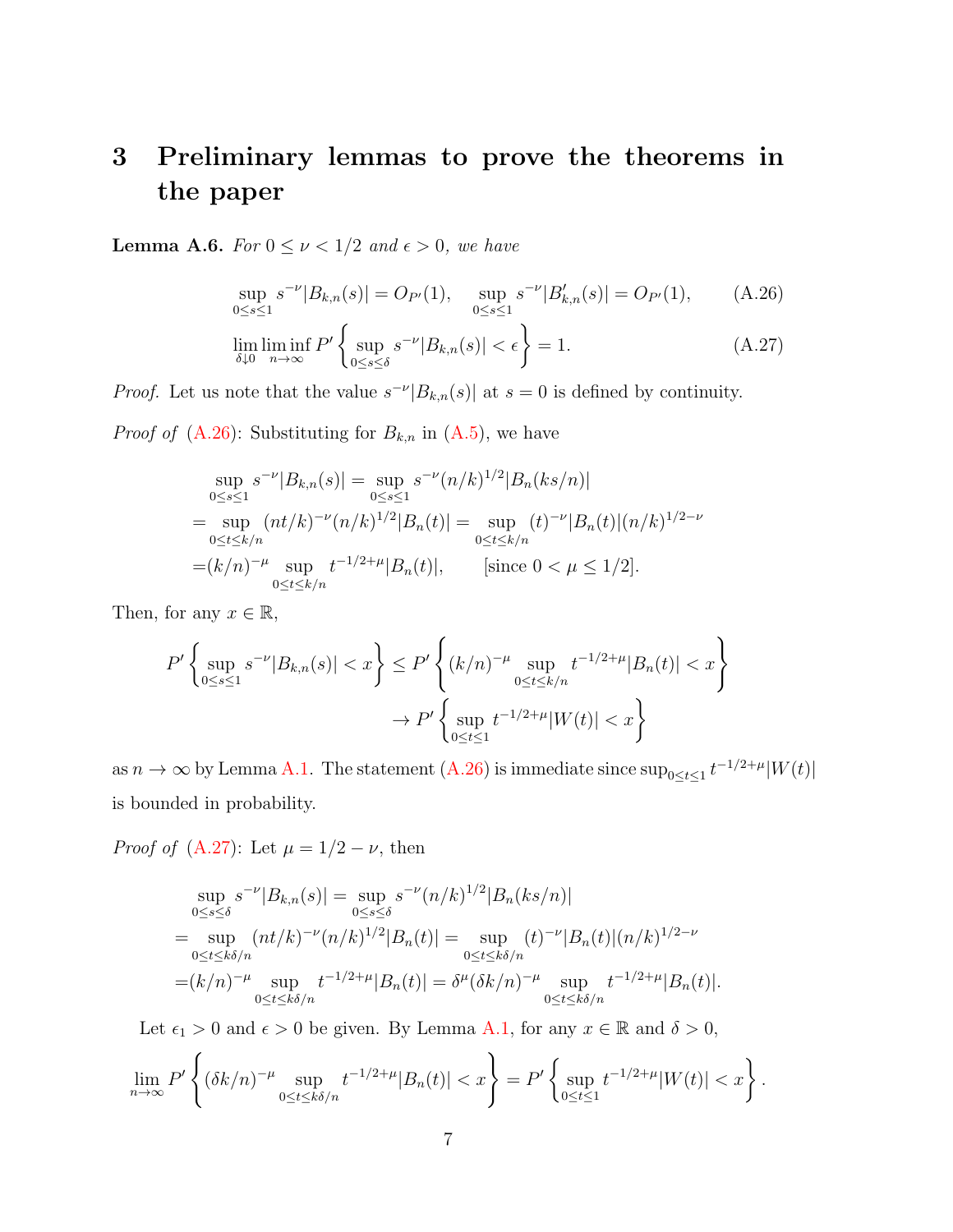Therefore, there exists  $n_0$  such that  $\forall n \geq n_0$ 

$$
\left| P' \left\{ (\delta k/n)^{-\mu} \sup_{0 \le t \le k\delta/n} t^{-1/2+\mu} |B_n(t)| < x \right\} - P' \left\{ \sup_{0 \le t \le 1} t^{-1/2+\mu} |W(t)| < x \right\} \right| < \frac{\epsilon_1}{2}.
$$

Since  $\sup_{0\leq t\leq 1} t^{-1/2+\mu}|W(t)|$  is bounded in probability, there exists  $M>0$  such that

$$
P'\left\{\sup_{0\leq t\leq 1}t^{-1/2+\mu}|W(t)| < M\right\} > 1 - \frac{\epsilon_1}{2}.
$$

Then, for any  $n \geq n_0$ ,

$$
P'\left\{ (\delta k/n)^{-\mu} \sup_{0 \le t \le k\delta/n} t^{-1/2+\mu} |B_n(t)| < M \right\} \ge P'\left\{ \sup_{0 \le t \le 1} t^{-1/2+\mu} |W(t)| < M \right\} - \frac{\epsilon_1}{2}
$$
\n
$$
\ge 1 - \frac{\epsilon_1}{2} - \frac{\epsilon_1}{2} = 1 - \epsilon_1.
$$

Therefore,

<span id="page-23-0"></span>
$$
\liminf_{n \to \infty} P' \left\{ (\delta k/n)^{-\mu} \sup_{0 \le t \le k\delta/n} t^{-1/2 + \mu} |B_n(t)| < M \right\} \ge 1 - \epsilon_1. \tag{A.28}
$$

Since  $\delta^{\mu} \downarrow 0$  as  $\delta \downarrow 0$ , where  $0 < \mu < 1/2$ , there exists  $\delta_0 > 0$  such that for any  $0 < \delta < \delta_0 \, \delta^{\mu} < \frac{\epsilon}{M}$  $\frac{\epsilon}{M}$ . Let  $0 < \delta < \delta_0$ . Then, since  $\epsilon \delta^{-\mu} > M$ , we have

$$
P'\left\{\delta^{\mu}(\delta k/n)^{-\mu}\sup_{0\leq t\leq k\delta/n}t^{-1/2+\mu}|B_n(t)|<\epsilon\right\}=P'\left\{(\delta k/n)^{-\mu}\sup_{0\leq t\leq k\delta/n}t^{-1/2+\mu}|B_n(t)|<\epsilon\delta^{-\mu}\right\}
$$

$$
\geq P'\left\{\left((\delta k/n)^{-\mu}\sup_{0\leq t\leq k\delta/n}t^{-1/2+\mu}|B_n(t)|
$$

Take  $\liminf_{n\to\infty}$  on both sides of the last inequality with  $\delta > 0$  held fixed in the range  $0 < \delta < \delta_0$ .

$$
\liminf_{n \to \infty} P' \left\{ \delta^{\mu} (\delta k/n)^{-\mu} \sup_{0 \le t \le k\delta/n} t^{-1/2 + \mu} |B_n(t)| < \epsilon \right\}
$$
  
\n
$$
\ge \liminf_{n \to \infty} P' \left\{ (\delta k/n)^{-\mu} \sup_{0 \le t \le k\delta/n} t^{-1/2 + \mu} |B_n(t)| < M \right\}
$$
  
\n
$$
\ge 1 - \epsilon_1, \qquad \text{[by (A.28)]}
$$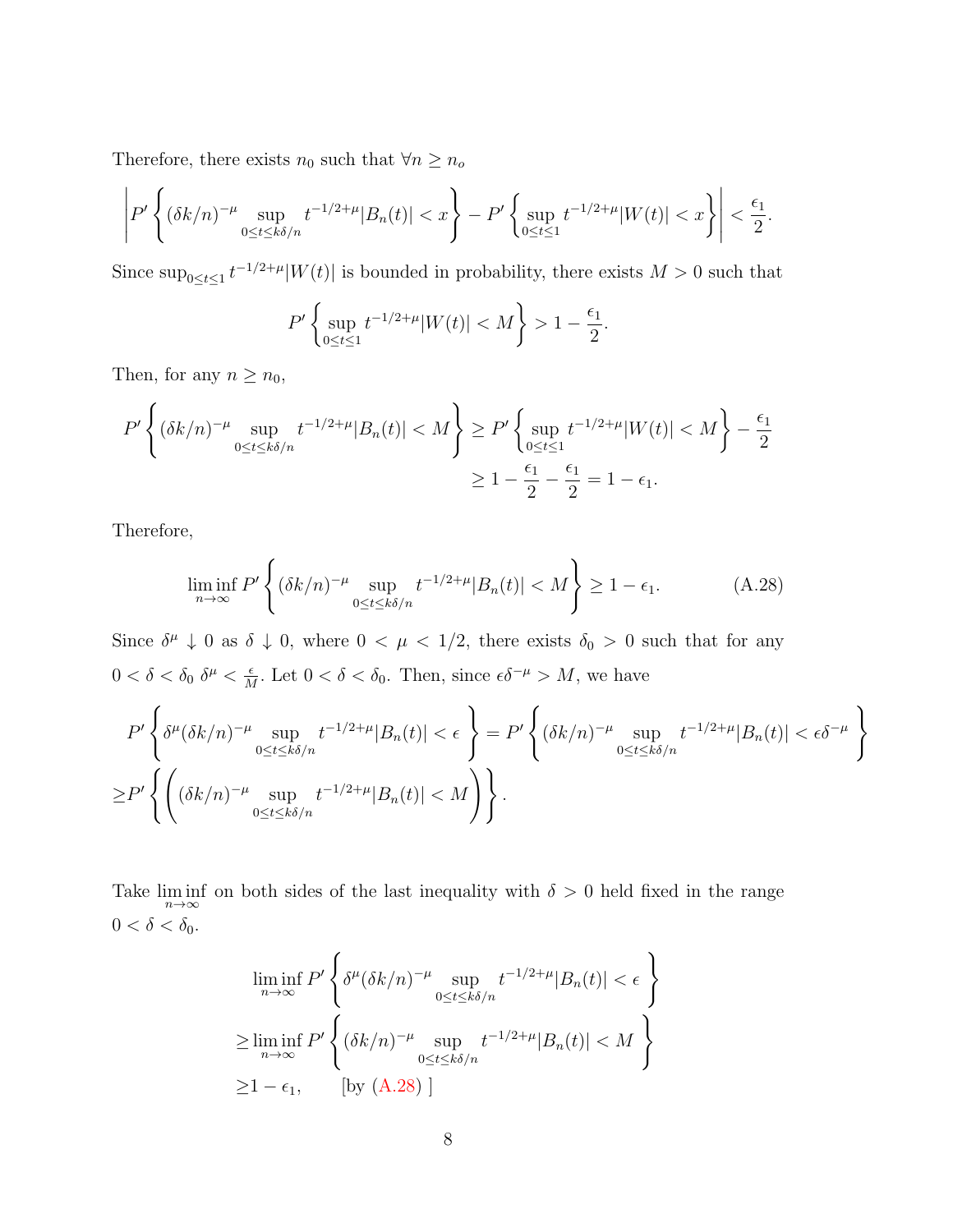Take  $\lim_{\delta \downarrow 0}$  on both sides of the last inequality.

$$
\lim_{\delta \downarrow 0} \liminf_{n \to \infty} P' \left\{ \delta^{\mu} (\delta k/n)^{-\mu} \sup_{0 \le t \le k\delta/n} t^{-1/2 + \mu} |B_n(t)| < \epsilon \right\} \ge 1 - \epsilon_1.
$$

We obtained

$$
1 \geq \lim_{\delta \downarrow 0} \liminf_{n \to \infty} P' \left\{ \delta^{\mu} (\delta k/n)^{-\mu} \sup_{0 \leq t \leq k\delta/n} t^{-1/2+\mu} |B_n(t)| < \epsilon \right\} \geq 1 - \epsilon_1
$$

Since  $\epsilon_1 > 0$  is arbitrary,

$$
\lim_{\delta \downarrow 0} \liminf_{n \to \infty} P' \left\{ \delta^{\mu} (\delta k/n)^{-\mu} \sup_{0 \le t \le k\delta/n} t^{-1/2 + \mu} |B_n(t)| < \epsilon \right\} = 1.
$$

<span id="page-24-2"></span>**Lemma A.7.** On the probability space  $(\Omega', \mathcal{A}', P')$  of Theorem [A.2,](#page-18-1) for any  $0 \leq \nu <$  $1/2$ , we have

<span id="page-24-1"></span>
$$
\sup_{k^{-1} < s \le 1} \frac{\left| \beta_{k,n}^*(s) - B_{k,n}'(s) \right|}{s^\nu} = o_{P'}(1). \tag{A.29}
$$

*Proof.* Choose any  $0 \leq \nu < 1/2$ . Let  $\mu = (1/2) - \nu$  and  $\delta$  be any number in the range  $0 \le \delta < \min(\mu, 1/4)$ . Then for any  $0 < t \le k/n$ , we have

<span id="page-24-0"></span>
$$
(n/k)^{\mu}t^{\mu-1/2} \le (n/k)^{\delta}t^{\delta-1/2}
$$
\n(A.30)

since

$$
\frac{(n/k)^{\mu}t^{\mu-1/2}}{(n/k)^{\delta}t^{\delta-1/2}} = \left(\frac{n}{k}\right)^{\mu-\delta}t^{\mu-\delta} \le \left(\frac{n}{k}\right)^{\mu-\delta}\left(\frac{k}{n}\right)^{\mu-\delta} = 1.
$$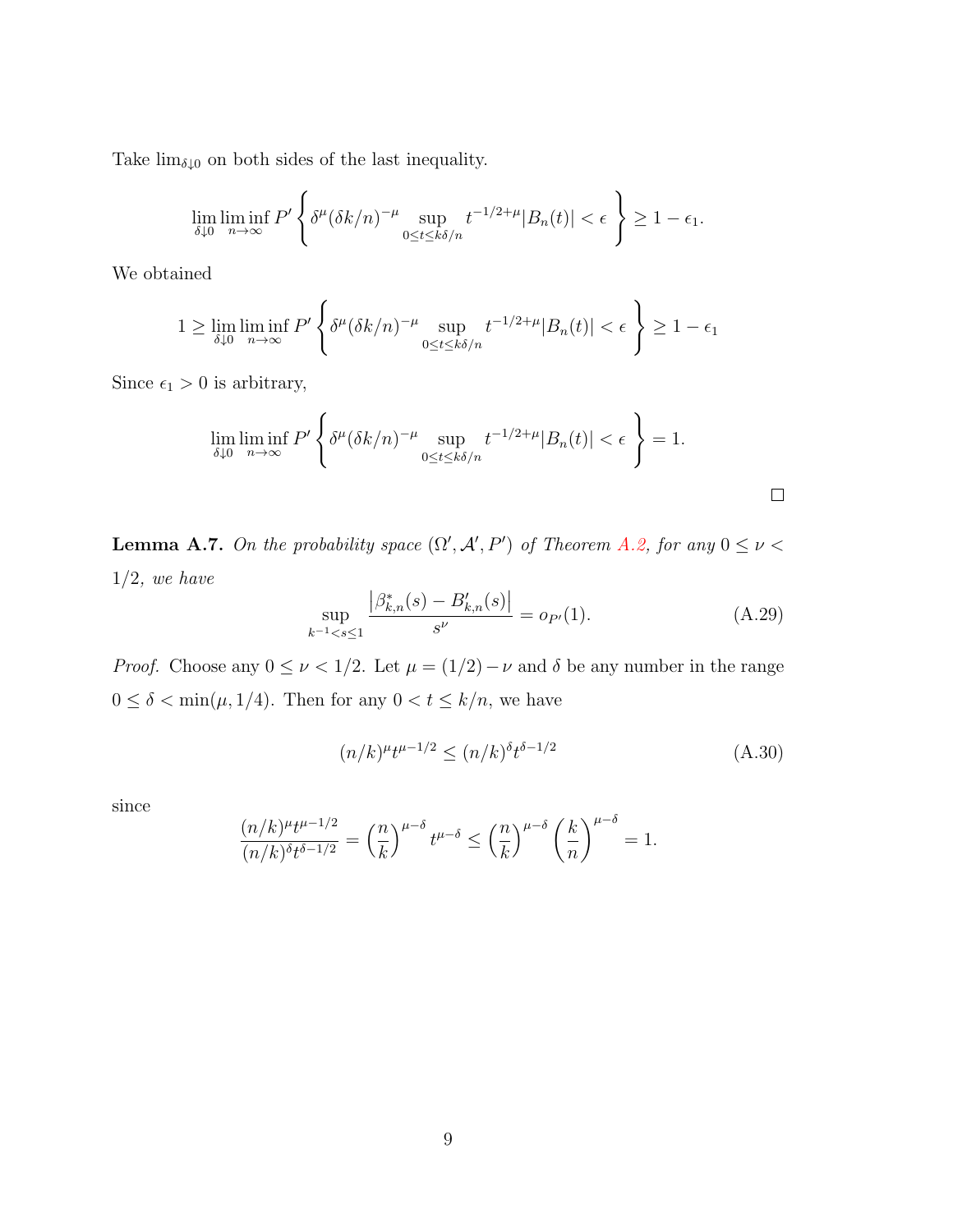Therefore,

$$
\sup_{1/k \le s \le 1} \frac{|\beta_{k,n}^*(s) - B_{k,n}'(s)|}{s^{\nu}} = \sup_{1/k \le s \le 1} (n/k)^{1/2} \frac{|\beta_n^*(ks/n) - B_n'(ks/n)|}{s^{\nu}}
$$
  
\n
$$
= \sup_{1/k \le s \le 1} (n/k)^{1/2 - \nu} \frac{|\beta_n^*(ks/n) - B_n'(ks/n)|}{(ks/n)^{\nu}}
$$
  
\n
$$
= \sup_{1/n \le t \le k/n} (n/k)^{1/2 - \nu} \frac{|\beta_n^*(t) - B_n'(t)|}{t^{\nu}}
$$
  
\n
$$
= \sup_{1/n \le t \le k/n} (n/k)^{\mu} \frac{|\beta_n^*(t) - B_n'(t)|}{t^{1/2 - \mu}} \quad (0 \le \mu < 1/2)
$$
  
\n
$$
\le \sup_{1/n \le t \le k/n} (n/k)^{\delta} \frac{|\beta_n^*(t) - B_n'(t)|}{t^{1/2 - \delta}} \quad \text{[by (A.30)]}
$$
  
\n
$$
\le \sup_{1/n \le t \le k/n} n^{\delta} \frac{|\beta_n^*(t) - B_n'(t)|}{\{t(1-t)\}^{1/2 - \delta}} k^{-\delta} \sup_{1/n \le t \le k/n} (1-t)^{1/2 - \delta}
$$
  
\n
$$
= O_{P'}(1)k^{-\delta} \{1 - (1/n)\}^{1/2 - \delta} \quad \text{[by (A.2)]}
$$
  
\n
$$
= O_{P'}(1).
$$

<span id="page-25-1"></span>**Lemma A.8.** Let  $\epsilon > 0$  be given. Then, on the probability space  $(\Omega', \mathcal{A}', P')$  of Theorem [A.2,](#page-18-1) we have

<span id="page-25-3"></span>
$$
\sup_{1/k \le s \le 1} s^{1/2 + \epsilon} \left| k^{1/2} \left( \log \left( \frac{k}{n V_{[ks],n}^*} \right) - \log \left( \frac{k}{n V_{[ks],n}} \right) \right) - \frac{B'_{k,n}(s)}{s} \right| = o_{P'}(1). \tag{A.31}
$$

 $\Box$ 

*Proof.* Let  $s \in [1/k, 1]$ ,

<span id="page-25-2"></span>
$$
\xi_l(s) = \min\{(n/k)V^*_{[ks],n}, (n/k)V_{[ks],n}\}, \quad \xi_u(s) = \max\{(n/k)V^*_{[ks],n}, (n/k)V_{[ks],n}\}.
$$
\n(A.32)

By applying the mean value theorem to  $\varphi(t) = \log(1/t)$ , we have

<span id="page-25-0"></span>
$$
k^{1/2} \left( \log \left( \frac{k}{n V_{[ks],n}^*} \right) - \log \left( \frac{k}{n V_{[ks],n}} \right) \right) = -\frac{1}{\xi_n} k^{1/2} \left( \frac{n}{k} V_{[ks],n}^* - \frac{n}{k} V_{[ks],n} \right) = \xi_n^{-1}(s) \beta_{k,n}^*(s),
$$
\n(A.33)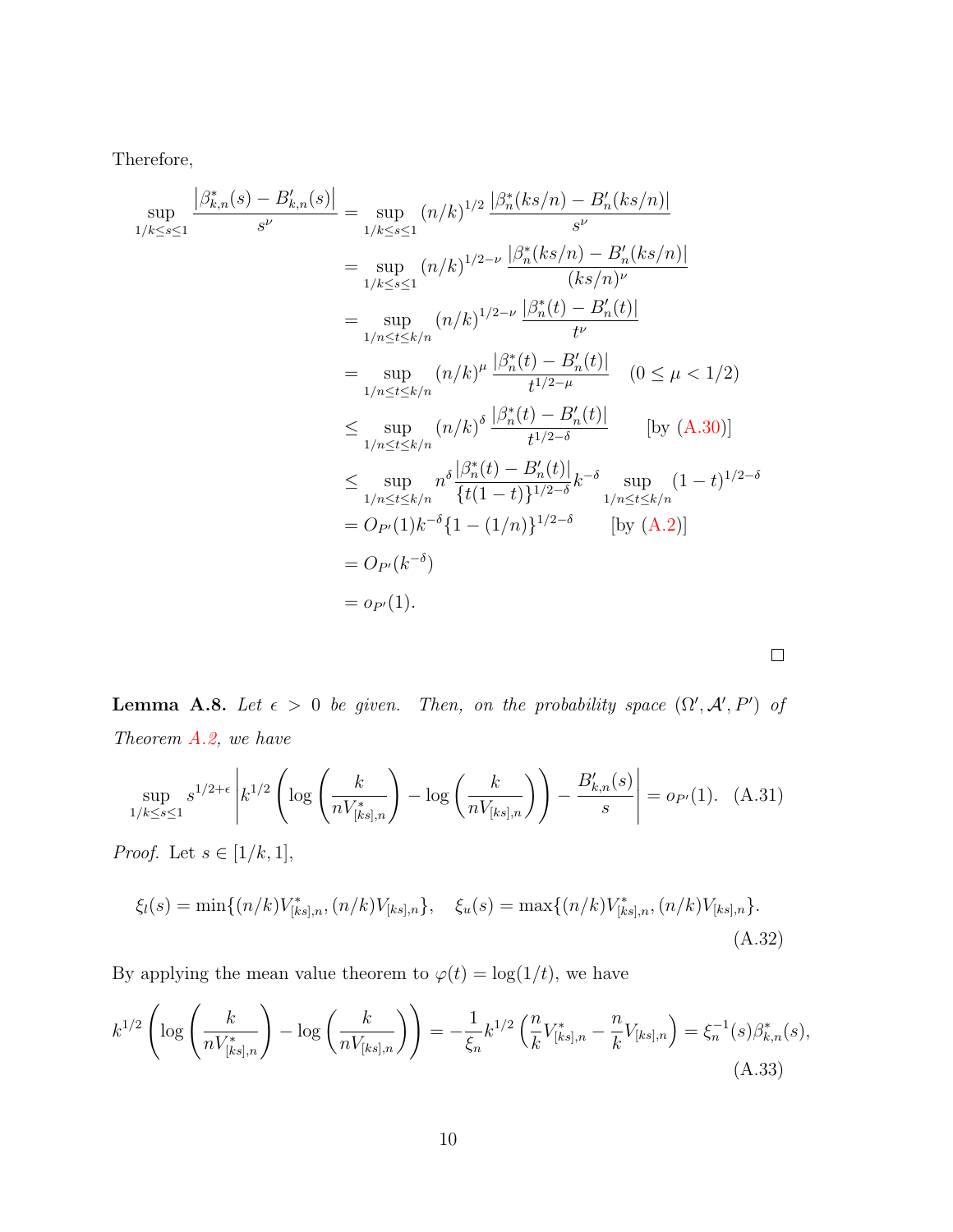where  $\xi_n(s) \in [\xi_l(s), \xi_u(s)]$ . Then,

$$
\sup_{1/k \le s \le 1} s^{1/2 + \epsilon} \left| k^{1/2} \left( \log \left( \frac{k}{n V_{[ks],n}^*} \right) - \log \left( \frac{k}{n V_{[ks],n}} \right) \right) - \frac{B'_{k,n}(s)}{s} \right|
$$
  
\n
$$
= \sup_{1/k \le s \le 1} s^{1/2 + \epsilon} \left| \xi_n^{-1}(s) \beta_{k,n}^*(s) - s^{-1} B'_{k,n}(s) \right| \qquad \text{[by (A.33)]}
$$
  
\n
$$
\le \sup_{1/k \le s \le 1} s^{1/2 + \epsilon} \frac{1}{\xi_n(s)} \left| \beta_{k,n}^*(s) - B'_{k,n}(s) \right| + \sup_{1/k \le s \le 1} s^{1/2 + \epsilon} B'_{k,n}(s) \left| \frac{1}{s} - \frac{1}{\xi_n(s)} \right|
$$
  
\n
$$
= \sup_{1/k \le s \le 1} \frac{s}{\xi_n(s)} \frac{\left| \beta_{k,n}^*(s) - B'_{k,n}(s) \right|}{s^{1/2 - \epsilon}} + \sup_{1/k \le s \le 1} \frac{s^{1/2 + \epsilon}}{s} B'_{k,n}(s) \frac{\left| \xi_n(s) - s \right|}{\xi_n(s)}
$$
  
\n
$$
= A_1 + A_2,
$$

where

<span id="page-26-5"></span>
$$
A_1 = \sup_{1/k \le s \le 1} \frac{s}{\xi_n(s)} \sup_{1/k \le s \le 1} \frac{\left|\beta_{k,n}^*(s) - B_{k,n}'(s)\right|}{s^{1/2 - \epsilon}}, \quad A_2 = \sup_{1/k \le s \le 1} \frac{B_{k,n}'(s)}{s^{1/2 - \epsilon}} \frac{\left|\xi_n(s) - s\right|}{\xi_n(s)}.
$$
\n(A.34)

First, we obtain bounds for  $A_1$ , and then for  $A_2$ . By Lemmas [A.2](#page-19-2) and [A.3,](#page-20-2) we have

$$
\sup_{0 < s \le 1} \frac{s}{(nV_{[ks],n})/k} = \sup_{0 < s \le 1} \frac{ks}{n} \frac{1}{V_n(ks/n)} = \sup_{0 < t \le k/n} \frac{t}{V_n(t)} = O_{P'}(1),\tag{A.35}
$$

$$
\sup_{1/k \le s \le 1} \frac{nV_{[ks],n}}{k} \frac{1}{s} = \sup_{1/k \le s \le 1} V_n(ks/n) \frac{n}{ks} = \sup_{1/n \le t \le k/n} \frac{V_n(t)}{t} = O_{P'}(1), \tag{A.36}
$$

$$
\sup_{0 < s \le 1} \frac{s}{(nV_{[ks],n}^*)/k} = \sup_{0 < s \le 1} \frac{ks}{n} \frac{1}{V_n^*(ks/n)} = \sup_{0 < t \le k/n} \frac{t}{V_n^*(t)} = O_{P'}(1),\tag{A.37}
$$

$$
\sup_{1/k \le s \le 1} \frac{nV_{[ks],n}^*}{k} \frac{1}{s} = \sup_{1/k \le s \le 1} V_n^*(ks/n) \frac{n}{ks} = \sup_{1/n \le t \le k/n} \frac{V_n^*(t)}{t} = O_{P'}(1). \tag{A.38}
$$

Therefore, by [\(A.35\)](#page-26-0) and [\(A.37\)](#page-26-1),

<span id="page-26-4"></span><span id="page-26-3"></span><span id="page-26-2"></span><span id="page-26-1"></span><span id="page-26-0"></span>
$$
\sup_{0 < s \le 1} \frac{s}{\xi_n(s)} = O_{P'}(1). \tag{A.39}
$$

Similarly, by [\(A.36\)](#page-26-2) and [\(A.38\)](#page-26-3),

<span id="page-26-6"></span>
$$
\sup_{1/k \le s \le 1} \frac{\xi_n(s)}{s} = O_{P'}(1). \tag{A.40}
$$

Hence,  $A_1 = o_{P'}(1)$  by [\(A.39\)](#page-26-4) and [\(A.29\)](#page-24-1).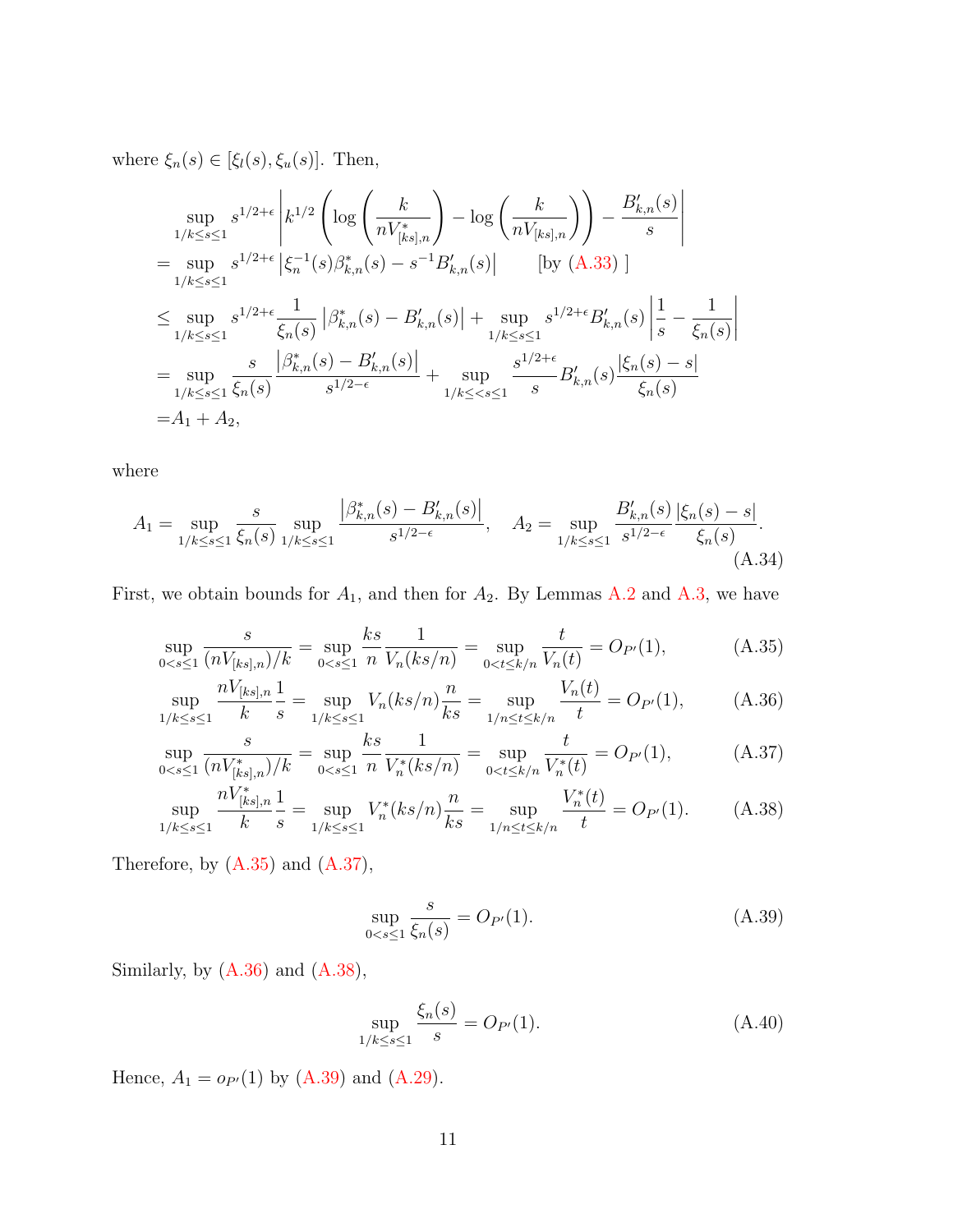Next, we obtain a bound for  $A_2$ . Let  $\delta \in (0,1)$ , and choose  $k > \delta^{-1}$ . Then,  $1/k < \delta \leq 1,$  and we have

$$
A_{2} = \sup_{1/k \le s \le 1} \frac{B'_{k,n}(s)}{s^{1/2-\epsilon}} \frac{|\xi_{n}(s) - s|}{\xi_{n}(s)}
$$
  
\n
$$
\le \sup_{1/k \le s \le \delta} \frac{B'_{k,n}(s)}{s^{1/2-\epsilon}} \frac{|\xi_{n}(s) - s|}{\xi_{n}(s)} + \sup_{\delta \le s \le 1} \frac{B'_{k,n}(s)}{s^{1/2-\epsilon}} \frac{|\xi_{n}(s) - s|}{\xi_{n}(s)}
$$
  
\n
$$
\le \sup_{1/k \le s \le \delta} \frac{B'_{k,n}(s)}{s^{1/2-\epsilon}} \sup_{1/k \le s \le \delta} \frac{|\xi_{n}(s) - s|}{\xi_{n}(s)} + \sup_{\delta < s \le 1} \frac{B'_{k,n}(s)}{s^{1/2-\epsilon}} \sup_{\delta < s \le 1} \frac{|\xi_{n}(s) - s|}{\xi_{n}(s)}
$$
  
\n
$$
\le B_{1}(n, k, \delta) B_{2}(n, k) + B_{3}(n, k) B_{4}(n, k, \delta),
$$

where

$$
B_1 = \sup_{0 < s \le \delta} s^{\epsilon - 1/2} B'_{k,n}(s), \qquad B_2 = \sup_{1/k \le s \le 1} \frac{|\xi_n(s) - s|}{\xi_n(s)} \tag{A.41}
$$

$$
B_3 = \sup_{0 < s \le 1} s^{\epsilon - 1/2} B'_{k,n}(s), \qquad B_4 = \sup_{\delta < s \le 1} \frac{|\xi_n(s) - s|}{\xi_n(s)}.\tag{A.42}
$$

By [\(A.39\)](#page-26-4),

<span id="page-27-1"></span>
$$
B_2(n,k) = \sup_{1/k \le s \le 1} \frac{|\xi_n(s) - s|}{\xi_n(s)} = \sup_{1/k \le s \le 1} \left| 1 - \frac{s}{\xi_n(s)} \right| = O_{P'}(1). \tag{A.43}
$$

Also, since  $\sup_{\delta \le s \le 1} s/\xi_n(s) = O_{P'}(1)$  by [\(A.39\)](#page-26-4), and

<span id="page-27-2"></span>
$$
\sup_{\delta < s \le 1} 1/s = 1/\delta < \infty,\tag{A.44}
$$

for any  $\delta > 0$ , we have

<span id="page-27-0"></span>
$$
\sup_{\delta < s \le 1} 1/\xi_n(s) = O_{P'}(1). \tag{A.45}
$$

By Theorem [A.3,](#page-19-3) for any  $0\leq \nu < 1/2$ 

$$
\sup_{1 \le sk \le n-1} \frac{|\beta_{k,n}(s) - B_{k,n}(s)|}{s^{\nu}} = o_{P'}(1).
$$

Since  $\sup_{\delta < s \leq 1} s^{-\nu} B_{k,n}(s) = O_{P'}(1)$  by Lemma [A.6](#page-22-1) and  $(1/k) < \delta$ , we have

$$
\sup_{\delta < s \le 1} s^{-\nu} |\beta_{k,n}(s)| = O_{P'}(1).
$$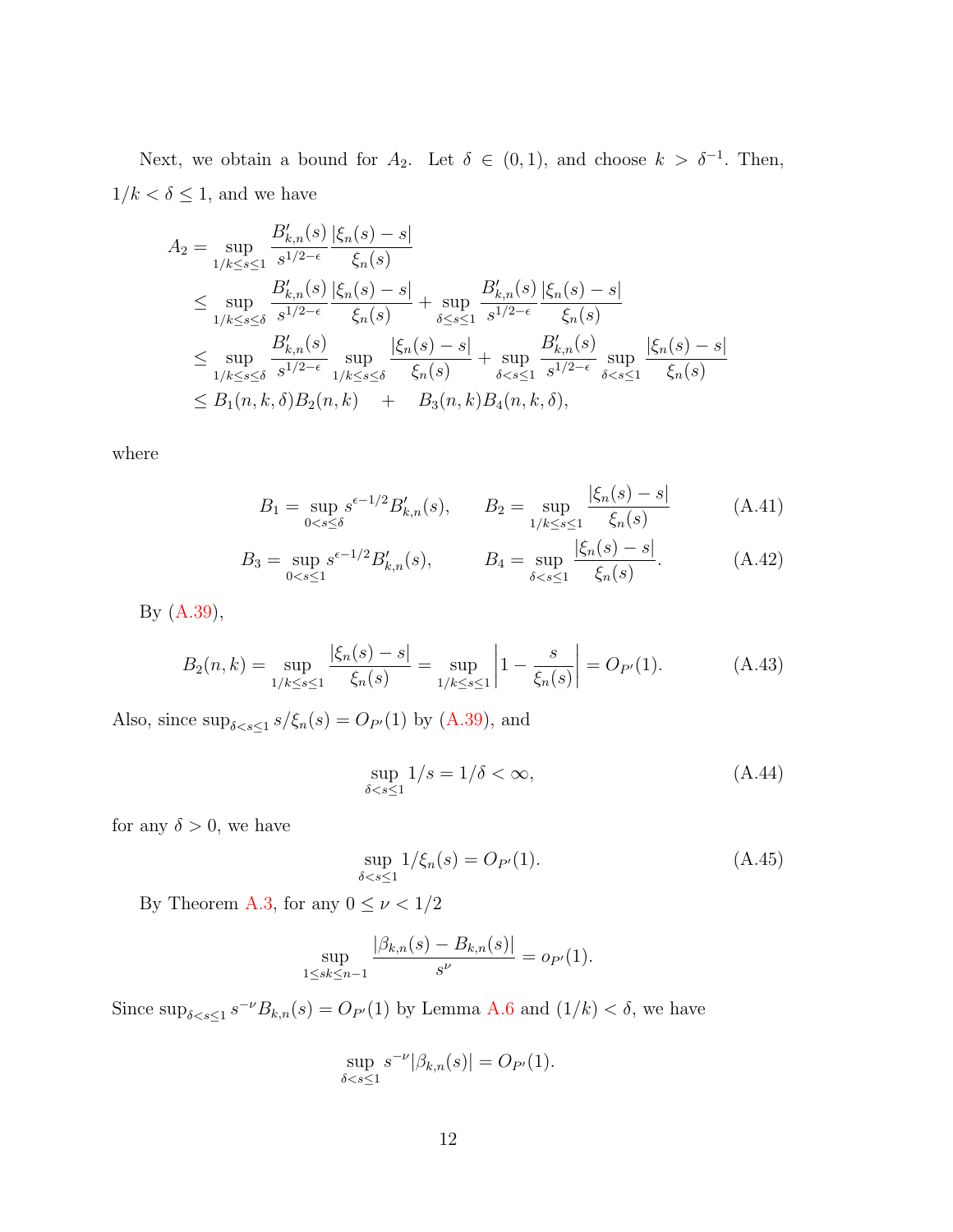Then, using the definition in  $(A.4)$ , we have

$$
\sup_{\delta < s \le 1} s^{-\nu} \left| s - \frac{n}{k} V_{[ks], n} \right| = O_{P'}(k^{-1/2}) = o_{P'}(1),
$$

and hence

<span id="page-28-0"></span>
$$
\sup_{\delta < s \le 1} \left| s - \frac{n}{k} V_{[ks], n} \right| = o_{P'}(1). \tag{A.46}
$$

By Lemma [A.7,](#page-24-2) for any  $0\leq \nu < 1/2$ 

$$
\sup_{\delta < s \le 1} \frac{\left| \beta_{k,n}^*(s) - B_{k,n}'(s) \right|}{s^{\nu}} = o_{P'}(1).
$$

Since  $\sup_{\delta \leq s \leq 1} s^{-\nu} B'_{k,n}(s) = O_{P'}(1)$  by Lemma [A.6,](#page-22-1) we have

$$
\sup_{\delta < s \le 1} s^{-\nu} |\beta^*_{k,n}(s)| = O_{P'}(1).
$$

Therefore, substituting for  $\beta^*_{k,n}(s)$  using  $(A.4)$ , we have

$$
\sup_{\delta < s \le 1} s^{-\nu} \left| \frac{n}{k} V_{[ks], n} - \frac{n}{k} V_{[ks], n}^* \right| = O_{P'}(k^{-1/2}) = o_{P'}(1)
$$

and

<span id="page-28-1"></span>
$$
\sup_{\delta < s \le 1} \left| \frac{n}{k} V_{[ks], n} - \frac{n}{k} V_{[ks], n}^* \right| = o_{P'}(1). \tag{A.47}
$$

By [\(A.46\)](#page-28-0) and [\(A.47\)](#page-28-1)

<span id="page-28-2"></span>
$$
\sup_{\delta < s \le 1} \left| s - \frac{n}{k} V_{[ks], n}^* \right| = o_{P'}(1). \tag{A.48}
$$

By [\(A.46\)](#page-28-0) and [\(A.48\)](#page-28-2),

<span id="page-28-3"></span>
$$
\sup_{\delta < s \le 1} |s - \xi_n(s)| = o_{P'}(1). \tag{A.49}
$$

Thus,

<span id="page-28-4"></span>
$$
B_4(n,k,\delta) = \sup_{\delta < s \le 1} \frac{|\xi_n(s) - s|}{\xi_n(s)} \le \left( \sup_{\delta < s \le 1} 1/\xi_n(s) \right) \left( \sup_{\delta < s \le 1} |s - \xi_n(s)| \right) = o_{P'}(1) \tag{A.50}
$$

by  $(A.49)$  and  $(A.45)$ .

Let  $\epsilon_1 > 0$  and  $\epsilon_2 > 0$  be given. Since  $B_2(n, k) = O_{P'}(1)$  as  $n \to \infty$  by [\(A.43\)](#page-27-1), there exists  $M_1 = M_1(\epsilon)$  and  $n_1 = n_1(\epsilon)$  such that for all  $n \geq n_1$ 

$$
P'[B_2(n,k) < M_1] > 1 - \epsilon_1.
$$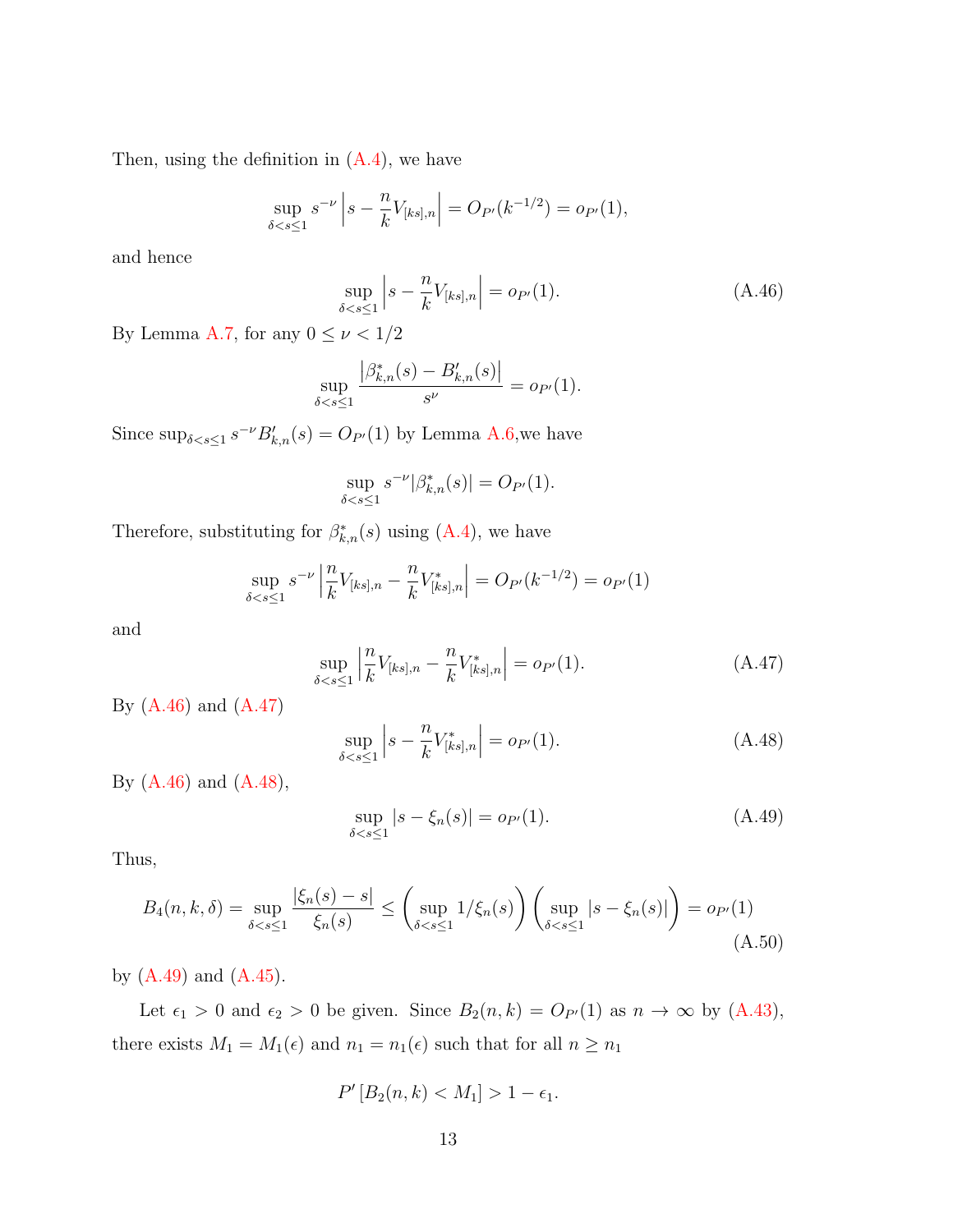Therefore,

<span id="page-29-0"></span>
$$
\liminf_{n \to \infty} P'[B_2(n, k) < M_1] \ge 1 - \epsilon_1. \tag{A.51}
$$

We have

$$
P'\{B_1(n, k, \delta)B_2(n, k) < \epsilon_2\}
$$
\n
$$
\geq P'\left\{B_1(n, k, \delta) < \frac{\epsilon_2}{M_1} \cap B_2(n, k) < M_1\right\}
$$
\n
$$
\geq P'\left\{B_1(n, k, \delta) < \frac{\epsilon_2}{M_1}\right\} + P'\{B_2(n, k) < M_1\} - 1.
$$

Taking  $\liminf_{n\to\infty}$  on both sides of the last inequality, we have

$$
\liminf_{n \to \infty} P' \left\{ B_1(n, k, \delta) B_2(n, k) < \epsilon_2 \right\}
$$
\n
$$
\geq \liminf_{n \to \infty} P' \left\{ B_1(n, k, \delta) < \frac{\epsilon_2}{M_1} \right\} + \liminf_{n \to \infty} P' \left\{ B_2(n, k) < M_1 \right\} - 1.
$$

Next, taking  $\lim_{\delta \downarrow 0}$  on both sides, we have

$$
\lim_{\delta \downarrow 0} \lim_{n \to \infty} P' \{ B_1(n, k, \delta) B_2(n, k) < \epsilon_2 \}
$$
\n
$$
\geq \lim_{\delta \downarrow 0} \lim_{n \to \infty} P' \left\{ B_1(n, k, \delta) < \frac{\epsilon_2}{M_1} \right\} + \lim_{\delta \downarrow 0} \lim_{n \to \infty} P' \{ B_2(n, k) < M_1 \} - 1
$$
\n
$$
= 1 + \lim_{\delta \downarrow 0} \lim_{n \to \infty} P' \{ B_2(n, k) < M_1 \} - 1 \qquad \text{[ by (A.27)]}
$$
\n
$$
= \lim_{n \to \infty} \inf_{P'} P' \{ B_2(n, k) < M_1 \}
$$
\n
$$
\geq 1 - \epsilon_1 \qquad \text{[ by (A.51)].}
$$

Thus, for any arbitrary  $\epsilon_1 > 0$ , we have

$$
1 \geq \lim_{\delta \downarrow 0} \liminf_{n \to \infty} P' \{ B_1(n, k, \delta) B_2(n, k) < \epsilon_2 \} \geq 1 - \epsilon_1,
$$

and hence

<span id="page-29-1"></span>
$$
\lim_{\delta \downarrow 0} \liminf_{n \to \infty} P' \{ B_1(n, k, \delta) B_2(n, k) < \epsilon_2 \} = 1. \tag{A.52}
$$

Similarly, let us evaluate  $P'$  { $B_3(n, k)B_4(n, k, \delta) < \epsilon_2$ }. Since  $B_3(n, k) = O_{P'}(1)$  as  $n \to$  $\infty$  by [\(A.26\)](#page-22-0), there exists  $M_2 = M_2(\epsilon_1)$  and  $n_2 = n_2(\epsilon_1)$  such that for all  $n \ge n_2$ 

$$
P'[B_3(n,k) < M_2] > 1 - \frac{\epsilon_1}{2}.
$$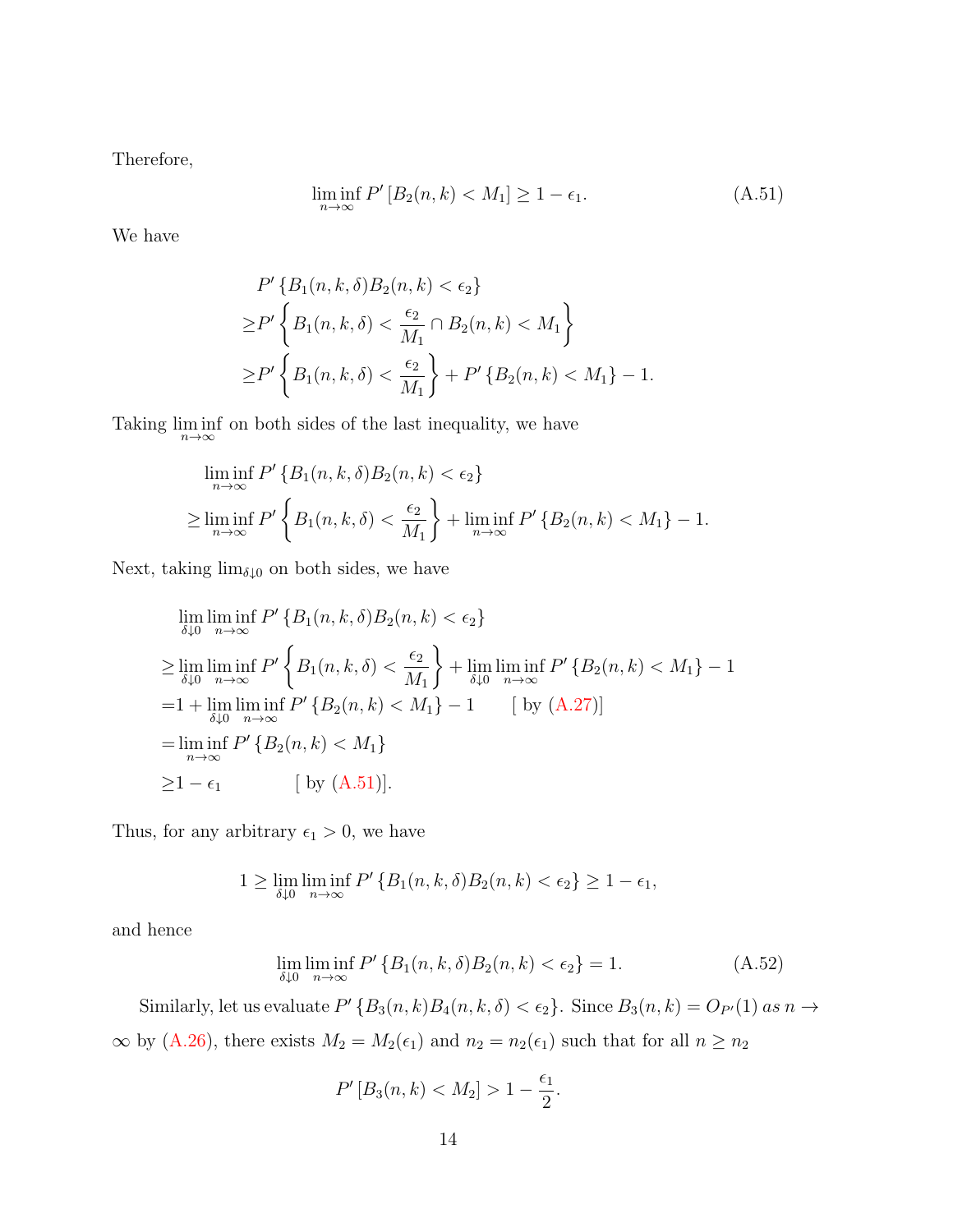Therefore,

<span id="page-30-0"></span>
$$
\liminf_{n \to \infty} P'[B_3(n, k) < M_2] \ge 1 - \frac{\epsilon_1}{2}.\tag{A.53}
$$

By [\(A.50\)](#page-28-4),  $B_4(n, k, \delta) = o_{P'}(1)$  as  $n \to \infty$  for every  $\delta > 0$ , and hence there exists  $n_3 = n_3(\epsilon_1)$  such that for all  $n \geq n_3$ 

$$
P'\left[B_4(n,k,\delta) < \frac{\epsilon_2}{M_1}\right] > 1 - \frac{\epsilon_1}{2}.
$$

Therefore,

<span id="page-30-1"></span>
$$
\liminf_{n \to \infty} P' \left[ B_4(n, k, \delta) < \frac{\epsilon_2}{M_1} \right] \ge 1 - \frac{\epsilon_1}{2}.\tag{A.54}
$$

Next, note that

$$
P'\left\{B_3(n,k)B_4(n,k,\delta) < \epsilon_2\right\} \ge P'\left\{B_3(n,k) < M_2 \cap B_4(n,k,\delta) < \frac{\epsilon_2}{M_2}\right\}
$$
\n
$$
\ge P'\left\{B_3(n,k) < M_2\right\} + P'\left\{B_4(n,k,\delta) < \frac{\epsilon_2}{M_2}\right\} - 1.
$$

Taking  $\liminf_{n\to\infty}$  on both sides of the last inequality with  $\delta > 0$  held fixed, we obtain

$$
\liminf_{n \to \infty} P' \{ B_3(n, k) B_4(n, k, \delta) < \epsilon_2 \}
$$
\n
$$
\geq \liminf_{n \to \infty} P' \{ B_3(n, k) < M_2 \} + \liminf_{n \to \infty} P' \left\{ B_4(n, k, \delta) < \frac{\epsilon_2}{M_1} \right\} - 1
$$
\n
$$
\geq 1 - \frac{\epsilon_1}{2} + 1 - \frac{\epsilon_1}{2} - 1 \qquad \text{[by (A.53) and (A.54)]}
$$
\n
$$
= 1 - \epsilon_1.
$$

Since  $\epsilon_1 > 0$  is arbitrary, and  $\liminf_{n \to \infty} P' \{B_3(n,k)B_4(n,k,\delta) < \epsilon_2\} \ge 1 - \epsilon_1$ , we

have

$$
\liminf_{n \to \infty} P' \{ B_3(n,k) B_4(n,k,\delta) < \epsilon_2 \} = 1
$$

for any fixed  $\delta \in (0,1)$ , and hence

<span id="page-30-2"></span>
$$
\lim_{\delta \downarrow 0} \liminf_{n \to \infty} P' \left\{ B_3(n, k) B_4(n, k, \delta) < \epsilon_2 \right\} = 1. \tag{A.55}
$$

Next, substituting for  $A_2$  in  $(A.34)$ , we obtain

$$
P'\{A_2(n,k) < 2\epsilon_2\} \ge P'\{B_1(n,k,\delta)B_2(n,k) < \epsilon_2 \cap B_3(n,k)B_4(n,k,\delta) < \epsilon_2\}
$$
\n
$$
\ge P'\{B_1(n,k,\delta)B_2(n,k) < \epsilon_2\} + P'\{B_3(n,k)B_4(n,k,\delta) < \epsilon_2\} - 1.
$$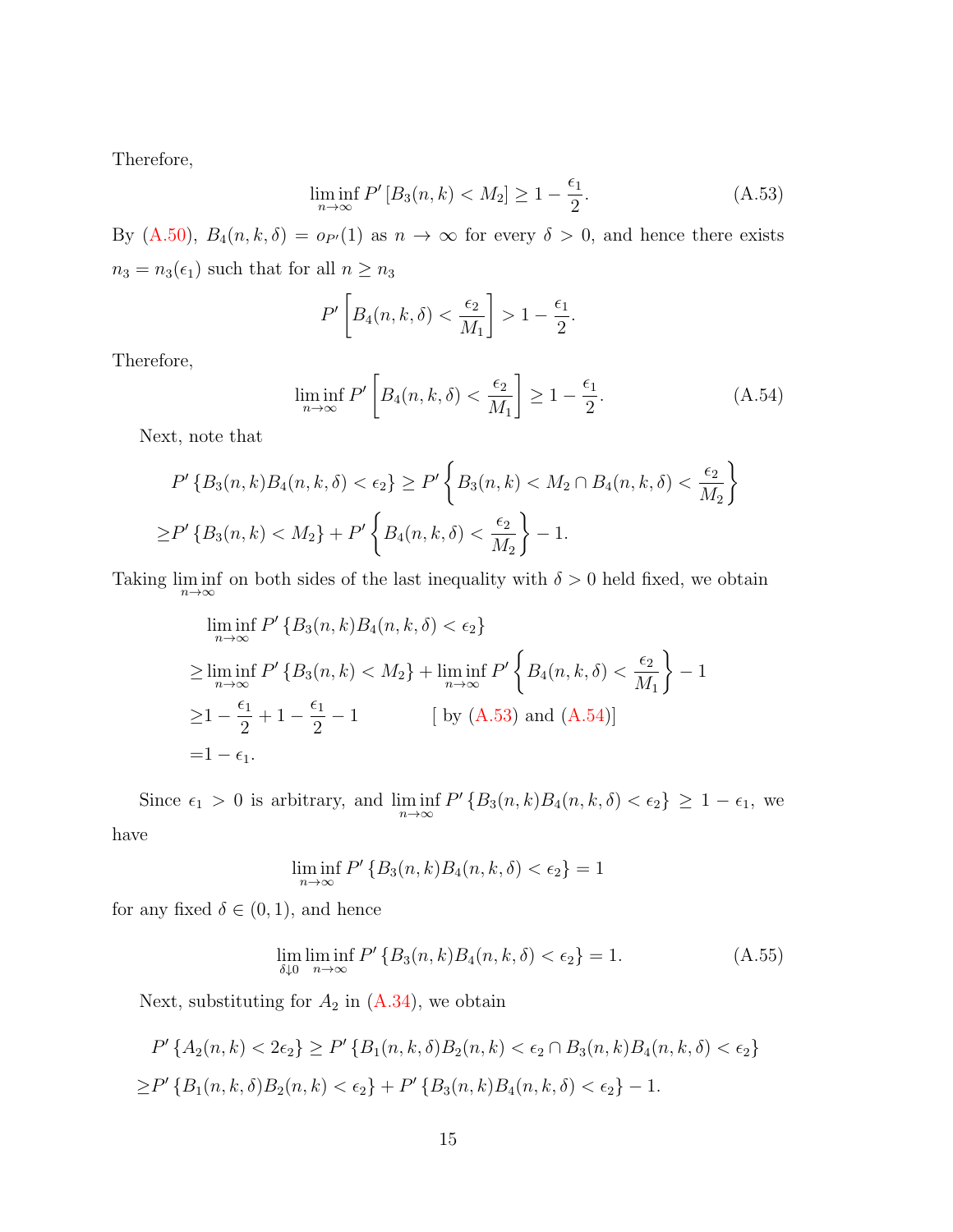Taking  $\liminf_{n\to\infty}$  on both sides of the above inequality, we have

$$
\liminf_{n \to \infty} P' \{ A_2(n, k) < 2\epsilon_2 \}
$$
\n
$$
\geq \liminf_{n \to \infty} P' \{ B_1(n, k, \delta) B_2(n, k) < \epsilon_2 \} + \liminf_{n \to \infty} P' \{ B_3(n, k) B_4(n, k, \delta) < \epsilon_2 \} - 1.
$$

Now, take  $\lim_{\delta \downarrow 0}$ . Since the left hand side of the above inequality does not depend on  $\delta$ , we have

$$
\liminf_{n \to \infty} P' \{ A_2(n, k) < 2\epsilon_2 \}
$$
\n
$$
\geq \lim_{\delta \downarrow 0} \liminf_{n \to \infty} P' \{ B_1(n, k, \delta) B_2(n, k) < \epsilon_2 \} + \lim_{\delta \downarrow 0} \liminf_{n \to \infty} P' \{ B_3(n, k) B_4(n, k, \delta) < \epsilon_2 \} - 1 = 1
$$

by  $(A.52)$  and  $(A.55)$ . Therefore,

$$
A_2(n,k) = o_{P'}(1).
$$

Since we have already proved that  $A_1(n, k) = o_{P'}(1)$ , we have  $A_1(n, k) + A_2(n, k) =$  $\Box$  $o_{P'}(1)$ . This completes the proof of Lemma [A.8.](#page-25-1)

**Lemma A.9.** Let  $\epsilon > 0$  be given. Then, on the probability space  $(\Omega', \mathcal{A}', P')$  of Theorem [A.2](#page-18-1) we have

<span id="page-31-0"></span>
$$
\sup_{1/k \le s \le 1} s^{\gamma + (1/2) + \epsilon} \left| \frac{k^{1/2}}{\gamma} \left\{ \left( \frac{k}{n V_{[ks],n}^*} \right)^{\gamma} - 1 \right\} - \frac{k^{1/2}}{\gamma} \left\{ \left( \frac{k}{n V_{[ks],n}} \right)^{\gamma} - 1 \right\} - \frac{B'_{k,n}(s)}{s^{\gamma+1}} \right| = o_{P'}(1).
$$
\n(A.56)

*Proof.* Let  $\xi_l(s)$  and  $\xi_u(s)$ ,  $1/k \le s \le 1$ , be defined in  $(A.32)$ . Let  $\varphi(t) = \gamma^{-1}(t^{-\gamma} - 1)$ . Applying the mean value theorem to  $\varphi(t)$  and noting that  $\dot{\varphi}(t) = -t^{-\gamma-1}$ , we obtain

$$
\frac{k^{1/2}}{\gamma} \left\{ \left( \frac{k}{n V_{[ks],n}^*} \right)^{\gamma} - 1 \right\} - \frac{k^{1/2}}{\gamma} \left\{ \left( \frac{k}{n V_{[ks],n}} \right)^{\gamma} - 1 \right\} \n= - \xi_n^{-\gamma - 1}(s) k^{1/2} \left( \frac{n}{k} V_{[ks],n}^* - \frac{n}{k} V_{[ks],n} \right) = \xi_n^{-\gamma - 1}(s) \beta_{k,n}^*(s),
$$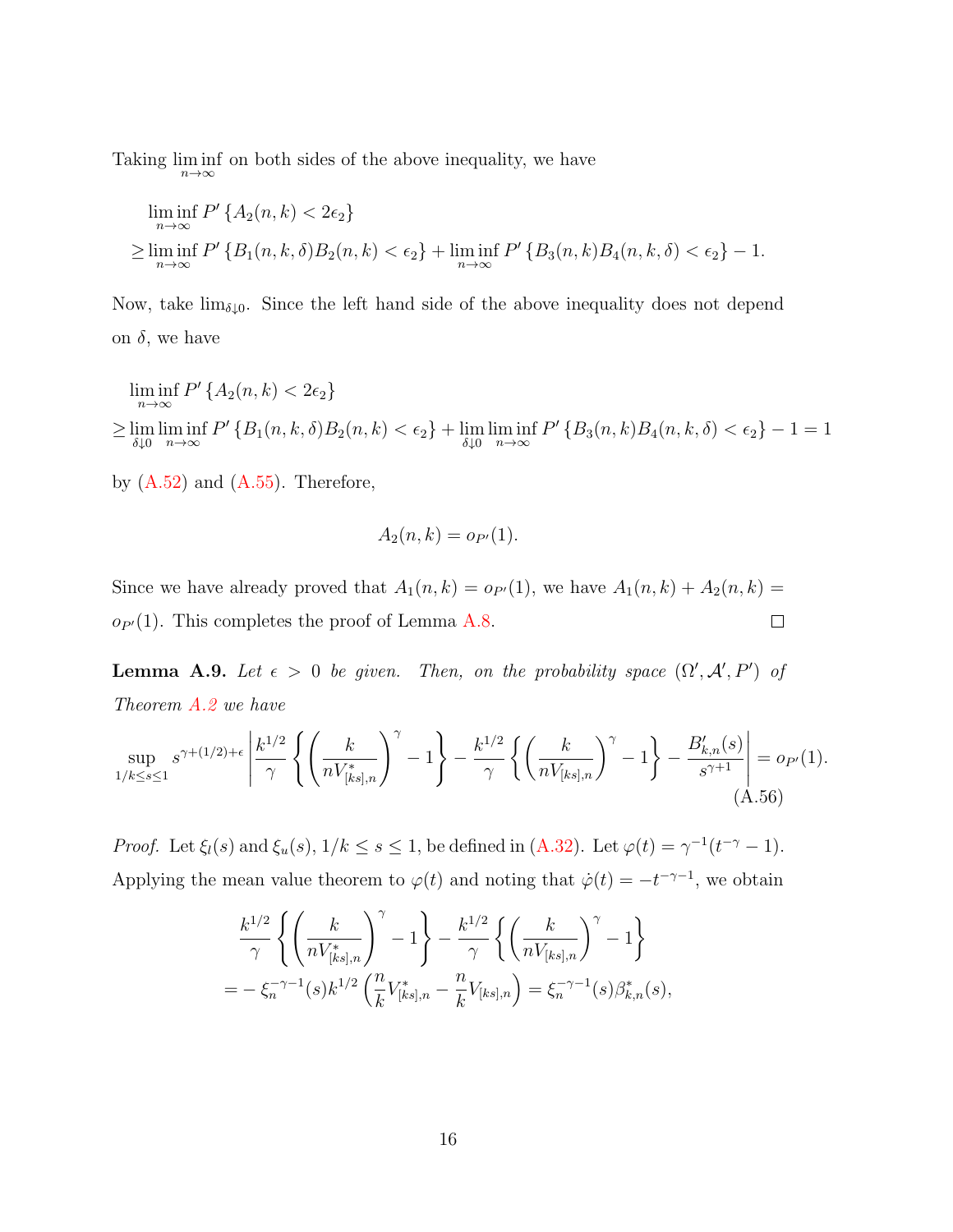where  $\xi_n(s) \in [\xi_l(s), \xi_u(s)]$ . Substituting this in [\(A.56\)](#page-31-0), we have

$$
\sup_{1/k \le s \le 1} s^{\gamma + (1/2) + \epsilon} \left| \frac{k^{1/2}}{\gamma} \left\{ \left( \frac{k}{n V_{[ks],n}^*} \right)^{\gamma} - 1 \right\} - \frac{k^{1/2}}{\gamma} \left\{ \left( \frac{k}{n V_{[ks],n}} \right)^{\gamma} - 1 \right\} - \frac{B'_{k,n}(s)}{s^{\gamma + 1}} \right\} \n= \sup_{1/k \le s \le 1} s^{\gamma + (1/2) + \epsilon} \left| \xi_n(s)^{-\gamma - 1} \beta_{k,n}^*(s) - \frac{B'_{k,n}(s)}{s^{\gamma + 1}} \right| \n\le \sup_{1/k \le s \le 1} \frac{s^{\gamma + (1/2) + \epsilon}}{\xi_n^{\gamma + 1}(s)} \left| \beta_{k,n}^*(s) - B'_{k,n}(s) \right| + \sup_{1/k \le s \le 1} s^{\gamma + (1/2) + \epsilon} |B'_{k,n}(s)| \left| \frac{1}{s^{\gamma + 1}} - \frac{1}{\xi_n^{\gamma + 1}(s)} \right| \n= \sup_{1/k \le s \le 1} \left( \frac{s}{\xi_n(s)} \right)^{\gamma + 1} \frac{\left| \beta_{k,n}^*(s) - B'_{k,n}(s) \right|}{s^{(1/2) - \epsilon}} + \sup_{1/k \le s \le 1} \frac{\left| B'_{k,n}(s) \right|}{s^{(1/2) - \epsilon}} s^{\gamma + 1} \left| \frac{1}{s^{\gamma + 1}} - \frac{1}{\xi_n^{\gamma + 1}(s)} \right| \n\le A_1 + A_2,
$$

where

$$
A_1 = \sup_{1/k \le s \le 1} \left( \frac{s}{\xi_n(s)} \right)^{\gamma+1} \sup_{1/k \le s \le 1} \frac{|\beta^*_{k,n}(s) - \beta'_{k,n}(s)|}{s^{1/2 - \epsilon}},
$$
  

$$
A_2 = \sup_{1/k \le s \le 1} \frac{|B'_{k,n}(s)|}{s^{1/2 - \epsilon}} s^{\gamma+1} \left| \frac{1}{s^{\gamma+1}} - \frac{1}{\xi_n^{\gamma+1}(s)} \right|.
$$

By [\(A.39\)](#page-26-4), [\(A.40\)](#page-26-6) and [\(A.29\)](#page-24-1),  $A_1 = o_{P'}(1)$ . Next, we show that  $A_2$  is also  $o_{P'}(1)$ . Let  $\delta \in (0,1)$ . Choose  $k > \delta^{-1}$ , then  $1/k < \delta \leq 1$ . Then,

$$
A_{2} = \sup_{1/k \leq s \leq 1} \frac{|B'_{k,n}(s)|}{s^{1/2 - \epsilon}} s^{\gamma + 1} \left| \frac{1}{s^{\gamma + 1}} - \frac{1}{\xi_{n}^{\gamma + 1}(s)} \right|
$$
  
\n
$$
\leq \sup_{1/k \leq s \leq \delta} \frac{|B'_{k,n}(s)|}{s^{1/2 - \epsilon}} s^{\gamma + 1} \left| \frac{1}{s^{\gamma + 1}} - \frac{1}{\xi_{n}^{\gamma + 1}(s)} \right| + \sup_{\delta < s \leq 1} \frac{|B'_{k,n}(s)|}{s^{1/2 - \epsilon}} s^{\gamma + 1} \left| \frac{1}{s^{\gamma + 1}} - \frac{1}{\xi_{n}^{\gamma + 1}(s)} \right|
$$
  
\n
$$
\leq \sup_{1/k \leq s \leq \delta} \frac{|B'_{k,n}(s)|}{s^{1/2 - \epsilon}} \sup_{1/k \leq s \leq \delta} s^{\gamma + 1} \left| \frac{1}{s^{\gamma + 1}} - \frac{1}{\xi_{n}^{\gamma + 1}(s)} \right| + \sup_{\delta < s \leq 1} \frac{|B'_{k,n}(s)|}{s^{1/2 - \epsilon}} \sup_{\delta < s \leq 1} s^{\gamma + 1} \left| \frac{1}{s^{\gamma + 1}} - \frac{1}{\xi_{n}^{\gamma + 1}(s)} \right|
$$
  
\n
$$
\leq \sup_{0 < s \leq \delta} \frac{|B'_{k,n}(s)|}{s^{1/2 - \epsilon}} \sup_{1/k \leq s \leq 1} s^{\gamma + 1} \left| \frac{1}{s^{\gamma + 1}} - \frac{1}{\xi_{n}^{\gamma + 1}(s)} \right| + \sup_{0 < s \leq 1} \frac{|B'_{k,n}(s)|}{s^{1/2 - \epsilon}} \sup_{\delta < s \leq 1} s^{\gamma + 1} \left| \frac{1}{s^{\gamma + 1}} - \frac{1}{\xi_{n}^{\gamma + 1}(s)} \right|
$$
  
\n
$$
= B_{1}(n, k, \delta) B_{2}(n, k) + B_{3}(n, k) B_{4}(n, k, \delta),
$$

say. Next we consider  $B_1, B_2, B_3$ , and  $B_4$ . First, we show that

<span id="page-32-0"></span>
$$
B_2(n,k) = O_{P'}(1). \tag{A.57}
$$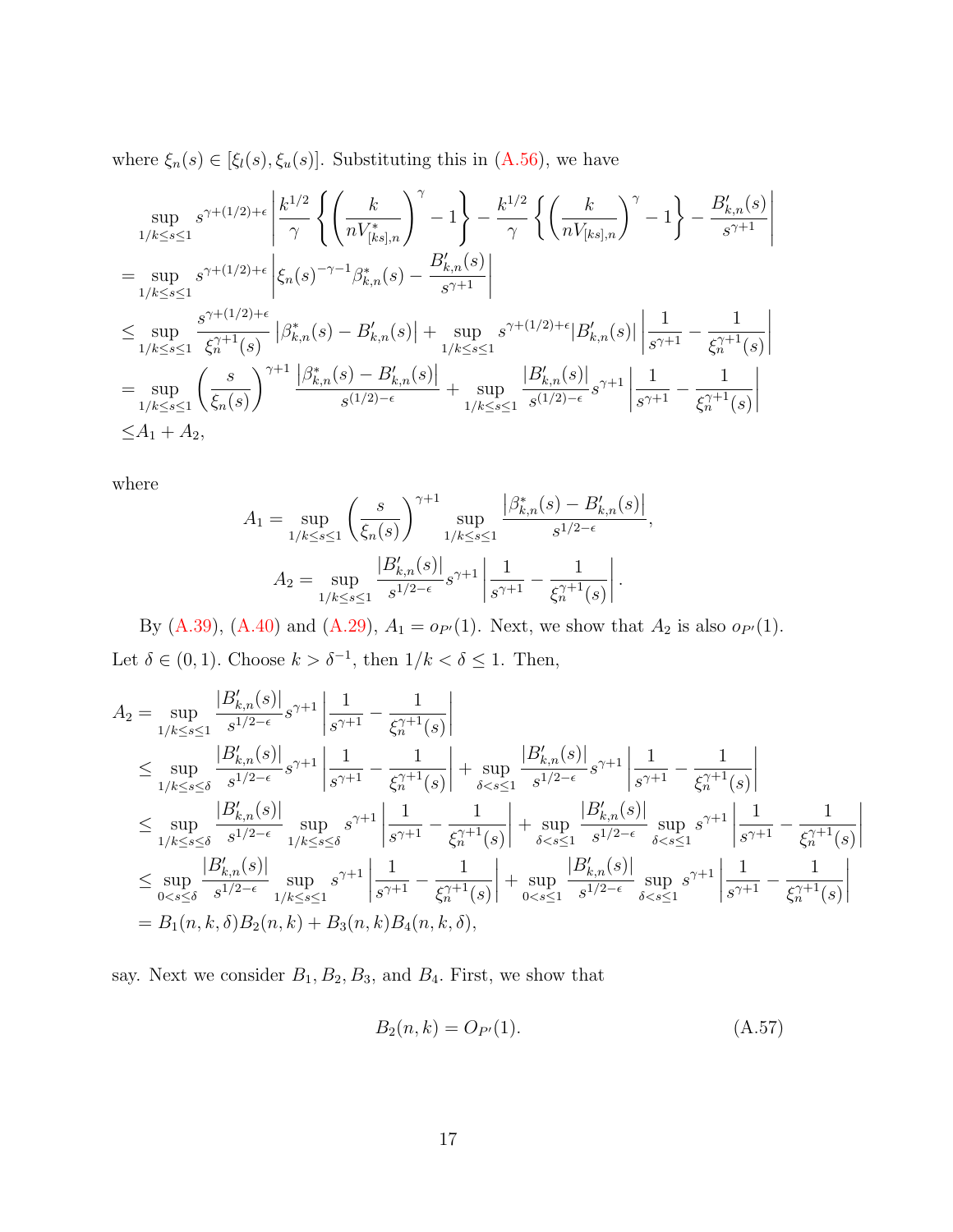By the definition of  $B_2$ , we have

$$
B_2(n,k) = \sup_{1/k \le s \le 1} s^{\gamma+1} \left| \frac{1}{s^{\gamma+1}} - \frac{1}{\xi_n^{\gamma+1}(s)} \right| = \sup_{1/k \le s \le 1} \left| 1 - \left( \frac{s}{\xi_n(s)} \right)^{\gamma+1} \right|
$$
  

$$
\le 1 + \sup_{1/k \le s \le 1} \left| \frac{s}{\xi_n(s)} \right|^{\gamma+1} = O_{P'}(1)
$$

by  $(A.39)$  and  $(A.40)$ . Next, we show that

<span id="page-33-0"></span>
$$
B_4(n, k, \delta) = o_{P'}(1). \tag{A.58}
$$

Let  $\varphi(t) = t^{-\gamma-1}$ ; then  $\dot{\varphi}(t) = (-\gamma - 1)t^{-\gamma-2}$ . By the mean value theorem applied to  $\varphi(t)$ , we have

$$
\frac{1}{s^{\gamma+1}} - \frac{1}{\xi_n^{\gamma+1}(s)} = (s - \xi_n(s)) \frac{(-\gamma - 1)}{\tilde{\xi}_n(s)^{\gamma+2}}
$$

for some  $\tilde{\xi}_n(s) \in [s, \xi_n(s)]$ . Then,

$$
s^{\gamma+1} \left| \frac{1}{s^{\gamma+1}} - \frac{1}{\xi_n^{\gamma+1}(s)} \right| = |-\gamma - 1||s - \xi_n(s)| \frac{s^{\gamma+1}}{\tilde{\xi}_n(s)^{\gamma+2}} = |-\gamma - 1| \frac{|s - \xi_n(s)|}{\tilde{\xi}_n(s)} \left(\frac{s}{\tilde{\xi}_n(s)}\right)^{\gamma+1} \leq |-\gamma - 1| \frac{|s - \xi_n(s)|}{\min\{s, \xi_n(s)\}} \left(\frac{s}{\min\{s, \xi_n(s)\}}\right)^{\gamma+1};
$$

the last inequality follows since  $0 < \min\{s, \tilde{\xi}_n(s)\} < \tilde{\xi}_n(s)$ . Starting with the definition of  $B_4$ , we have

$$
B_{4}(n, k, \delta) = (\gamma + 1) \sup_{\delta < s \le 1} s^{\gamma + 1} \left| \frac{1}{s^{\gamma + 1}} - \frac{1}{\xi_n^{\gamma + 1}(s)} \right|
$$
  
\n
$$
\leq (\gamma + 1) \sup_{\delta < s \le 1} \frac{|s - \xi_n(s)|}{\min\{s, \xi_n(s)\}} \sup_{\delta < s \le 1} \left( \frac{s}{\min\{s, \xi_n(s)\}} \right)^{\gamma + 1}
$$
  
\n
$$
\leq (\gamma + 1) \sup_{\delta < s \le 1} \frac{1}{\min\{s, \xi_n(s)\}} \sup_{\delta < s \le 1} |s - \xi_n(s)| O_{P'}(1) \qquad [by (A.39), (A.40)]
$$
  
\n
$$
= O_{P'}(1) o_{P'}(1) O_{P'}(1) \qquad [by (A.44), (A.45), (A.49)]
$$
  
\n
$$
= o_{P'}(1).
$$

Next, we consider  $B_2$ . Let  $\epsilon_1 > 0$  and  $\epsilon_2 > 0$  be given. Since  $B_2(n, k) = O_{P'}(1)$  as  $n \to \infty$  by [\(A.57\)](#page-32-0), there exists  $M_1 = M_1(\epsilon)$  and  $n_1 = n_1(\epsilon)$  such that for all  $n \ge n_1$ 

$$
P'[B_2(n,k) < M_1] > 1 - \epsilon_1.
$$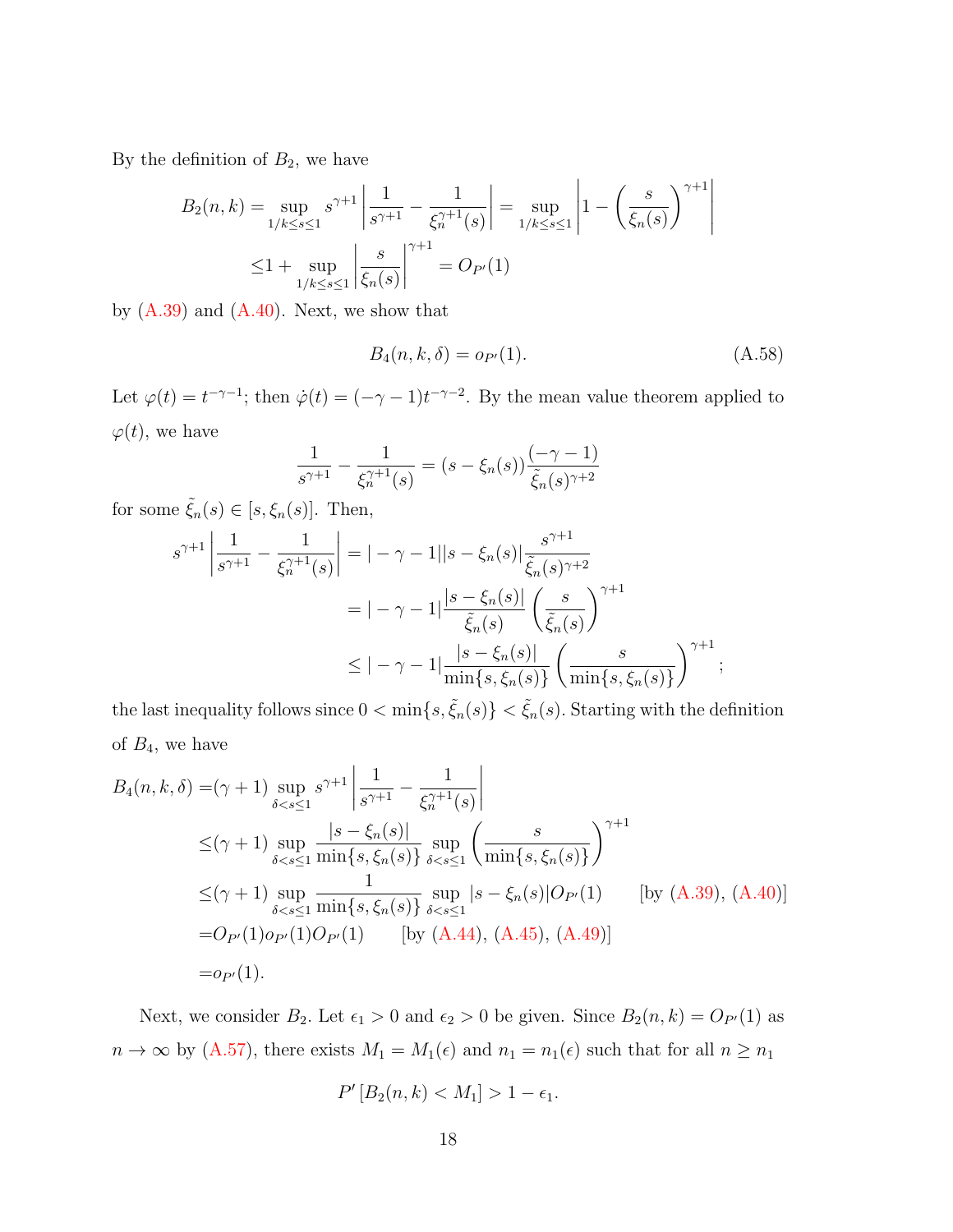Therefore,

<span id="page-34-0"></span>
$$
\liminf_{n \to \infty} P'[B_2(n, k) < M_1] \ge 1 - \epsilon_1. \tag{A.59}
$$

Note that

$$
P'\left\{B_1(n,k,\delta)B_2(n,k) < \epsilon_2\right\} \ge P'\left\{B_1(n,k,\delta) < \frac{\epsilon_2}{M_1} \cap B_2(n,k) < M_1\right\}
$$
\n
$$
\ge P'\left\{B_1(n,k,\delta) < \frac{\epsilon_2}{M_1}\right\} + P'\left\{B_2(n,k) < M_1\right\} - 1.
$$

Taking  $\liminf_{n\to\infty}$  on both sides of the last inequality, we obtain

$$
\liminf_{n \to \infty} P' \{B_1(n, k, \delta) B_2(n, k) < \epsilon_2\}
$$
\n
$$
\geq \liminf_{n \to \infty} P' \left\{ B_1(n, k, \delta) < \frac{\epsilon_2}{M_1} \right\} + \liminf_{n \to \infty} P' \{B_2(n, k) < M_1\} - 1
$$

Next, take  $\lim_{\delta \downarrow 0}$  on both sides.

$$
\lim_{\delta \downarrow 0} \lim_{n \to \infty} f' \{ B_1(n, k, \delta) B_2(n, k) < \epsilon_2 \}
$$
\n
$$
\geq \lim_{\delta \downarrow 0} \lim_{n \to \infty} f' \{ B_1(n, k, \delta) < \frac{\epsilon_2}{M_1} \} + \lim_{\delta \downarrow 0} \lim_{n \to \infty} f' \{ B_2(n, k) < M_1 \} - 1
$$
\n
$$
= 1 + \lim_{\delta \downarrow 0} \lim_{n \to \infty} f' \{ B_2(n, k) < M_1 \} - 1 \qquad \text{[ by (A.27)]}
$$
\n
$$
= \lim_{n \to \infty} f' \{ B_2(n, k) < M_1 \}
$$
\n
$$
\geq 1 - \epsilon_1. \qquad \text{[ by (A.59)]}
$$

Thus, for any arbitrary  $\epsilon_1 > 0$  we have

$$
1 \geq \lim_{\delta \downarrow 0} \liminf_{n \to \infty} P' \left\{ B_1(n, k, \delta) B_2(n, k) < \epsilon_2 \right\} \geq 1 - \epsilon_1,
$$

and hence

<span id="page-34-1"></span>
$$
\lim_{\delta \downarrow 0} \liminf_{n \to \infty} P' \{ B_1(n, k, \delta) B_2(n, k) < \epsilon_2 \} = 1. \tag{A.60}
$$

Similarly, we evaluate  $P'$  { $B_3(n,k)B_4(n,k,\delta) < \epsilon_2$ }. Since  $B_3(n,k) = O_{P'}(1)$  as  $n \to \infty$ ∞ by [\(A.26\)](#page-22-0), there exists  $M_2 = M_2(\epsilon_1)$  and  $n_2 = n_2(\epsilon_1)$  such that for all  $n \ge n_2$ 

$$
P'[B_3(n,k) < M_2] > 1 - \frac{\epsilon_1}{2}.
$$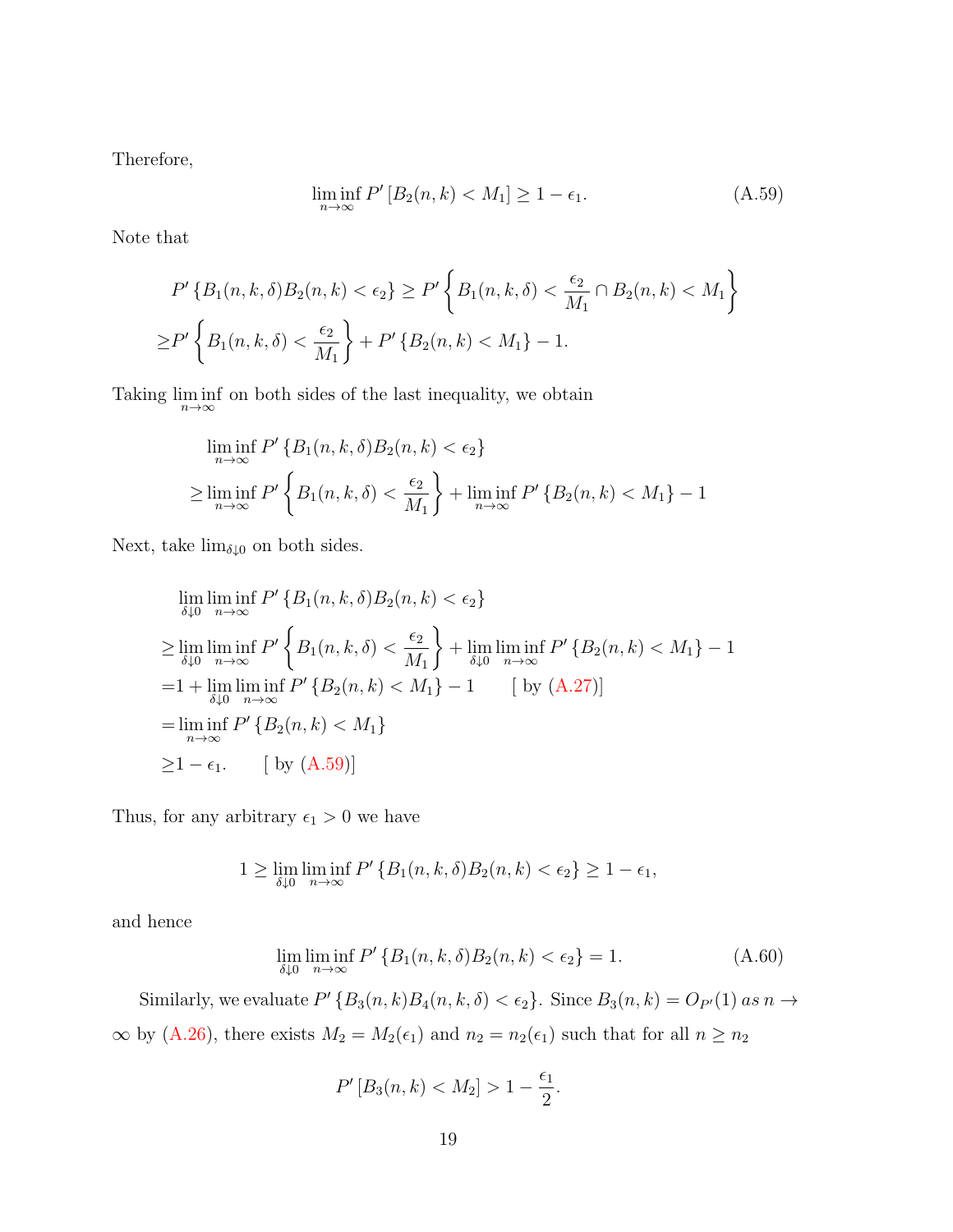Therefore,

<span id="page-35-0"></span>
$$
\liminf_{n \to \infty} P'[B_3(n, k) < M_2] \ge 1 - \frac{\epsilon_1}{2}.\tag{A.61}
$$

.

Since by [\(A.58\)](#page-33-0)  $B_4(n, k, \delta) = o_{P'}(1)$  as  $n \to \infty$  for every  $\delta > 0$ , there exists  $n_3 = n_3(\epsilon_1)$  such that for all  $n \geq n_3$ 

$$
P'\left[B_4(n,k,\delta) < \frac{\epsilon_2}{M_1}\right] > 1 - \frac{\epsilon_1}{2}
$$

Therefore,

<span id="page-35-1"></span>
$$
\liminf_{n \to \infty} P' \left[ B_4(n, k, \delta) < \frac{\epsilon_2}{M_1} \right] \ge 1 - \frac{\epsilon_1}{2}.\tag{A.62}
$$

Note that

$$
P'\left\{B_3(n,k)B_4(n,k,\delta) < \epsilon_2\right\} \ge P'\left\{B_3(n,k) < M_2 \cap B_4(n,k,\delta) < \frac{\epsilon_2}{M_2}\right\}
$$
\n
$$
\ge P'\left\{B_3(n,k) < M_2\right\} + P'\left\{B_4(n,k,\delta) < \frac{\epsilon_2}{M_2}\right\} - 1.
$$

Then, take  $\liminf_{n\to\infty}$  on both sides of the last inequality with  $\delta > 0$  held fixed:

$$
\liminf_{n \to \infty} P' \{ B_3(n, k) B_4(n, k, \delta) < \epsilon_2 \}
$$
\n
$$
\geq \liminf_{n \to \infty} P' \{ B_3(n, k) < M_2 \} + \liminf_{n \to \infty} P' \left\{ B_4(n, k, \delta) < \frac{\epsilon_2}{M_1} \right\} - 1
$$
\n
$$
\geq 1 - \frac{\epsilon_1}{2} + 1 - \frac{\epsilon_1}{2} - 1 \quad \text{[by (A.61) and (A.62)]}
$$
\n
$$
= 1 - \epsilon_1.
$$

Since  $\epsilon_1 > 0$  is arbitrary, and  $\liminf_{n \to \infty} P' \{B_3(n, k)B_4(n, k, \delta) < \epsilon_2\} \ge 1 - \epsilon_1$ , we have

$$
\liminf_{n \to \infty} P' \{B_3(n,k)B_4(n,k,\delta) < \epsilon_2\} = 1
$$

for any fixed  $\delta \in (0,1)$ , and hence

<span id="page-35-2"></span>
$$
\lim_{\delta \downarrow 0} \liminf_{n \to \infty} P' \{ B_3(n, k) B_4(n, k, \delta) < \epsilon_2 \} = 1. \tag{A.63}
$$

Now,

$$
P'\{A_2(n,k) < 2\epsilon_2\} \ge P'\{B_1(n,k,\delta)B_2(n,k) < \epsilon_2 \cap B_3(n,k)B_4(n,k,\delta) < \epsilon_2\}
$$
\n
$$
\ge P'\{B_1(n,k,\delta)B_2(n,k) < \epsilon_2\} + P'\{B_3(n,k)B_4(n,k,\delta) < \epsilon_2\} - 1.
$$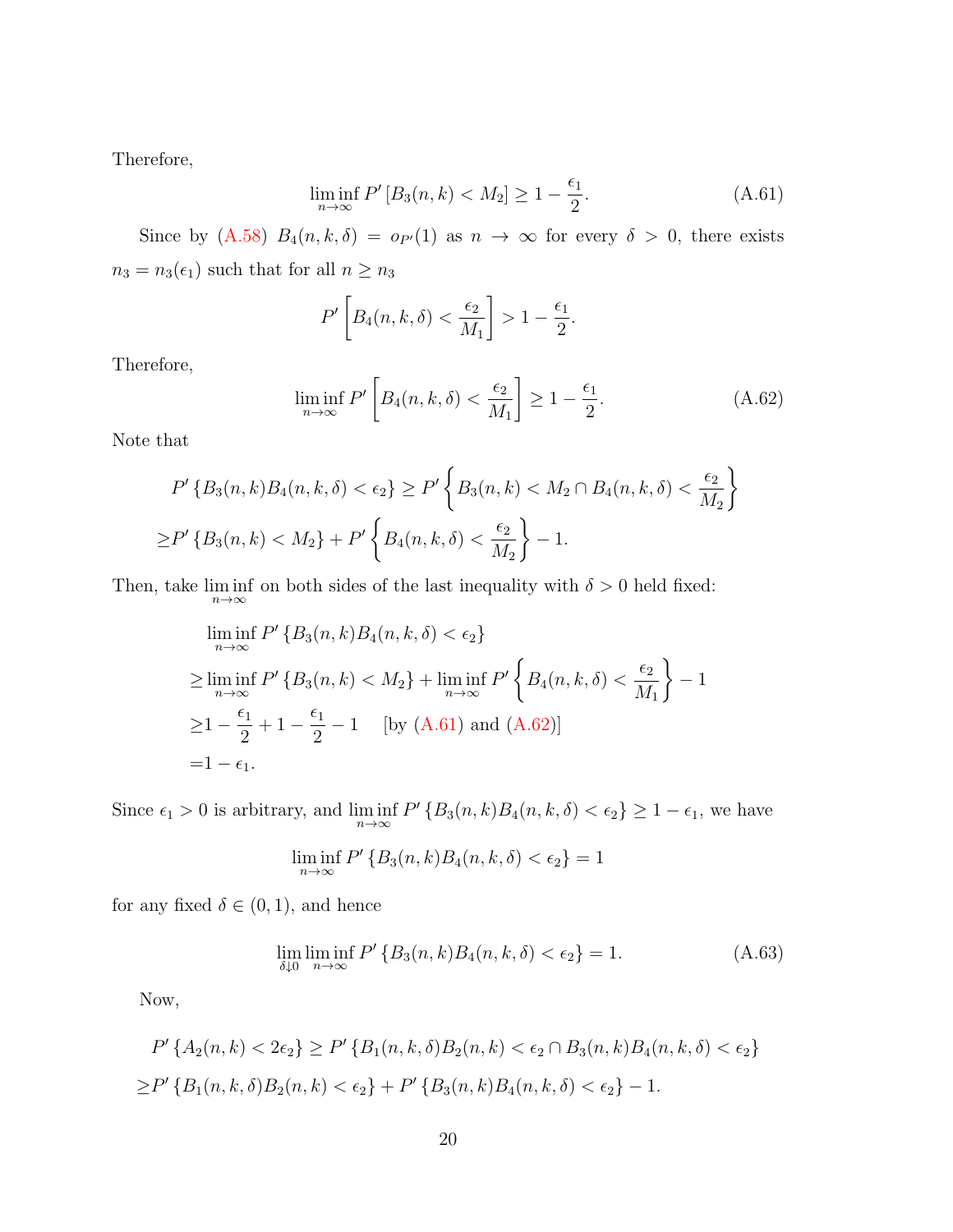Take  $\liminf_{n\to\infty}$  on both sides of the above inequality:

$$
\liminf_{n \to \infty} P' \{ A_2(n, k) < 2\epsilon_2 \}
$$
\n
$$
\geq \liminf_{n \to \infty} P' \{ B_1(n, k, \delta) B_2(n, k) < \epsilon_2 \} + \liminf_{n \to \infty} P' \{ B_3(n, k) B_4(n, k, \delta) < \epsilon_2 \} - 1.
$$

Next, take  $\lim_{\delta \downarrow 0}$ . Since the left hand side of the above inequality does not depend on  $\delta$ , we have

$$
\liminf_{n \to \infty} P' \{ A_2(n, k) < 2\epsilon_2 \}
$$
\n
$$
\geq \lim_{\delta \downarrow 0} \liminf_{n \to \infty} P' \{ B_1(n, k, \delta) B_2(n, k) < \epsilon_2 \} + \lim_{\delta \downarrow 0} \liminf_{n \to \infty} P' \{ B_3(n, k) B_4(n, k, \delta) < \epsilon_2 \} - 1 = 1
$$

by  $(A.60)$  and  $(A.63)$ . Therefore,

$$
A_2(n,k) = o_{P'}(1).
$$

Since we have already shown that  $A_1 = o_{P'}(1)$ , we have

$$
A_1(n,k) + A_2(n,k) = o_{P'}(1).
$$

 $\Box$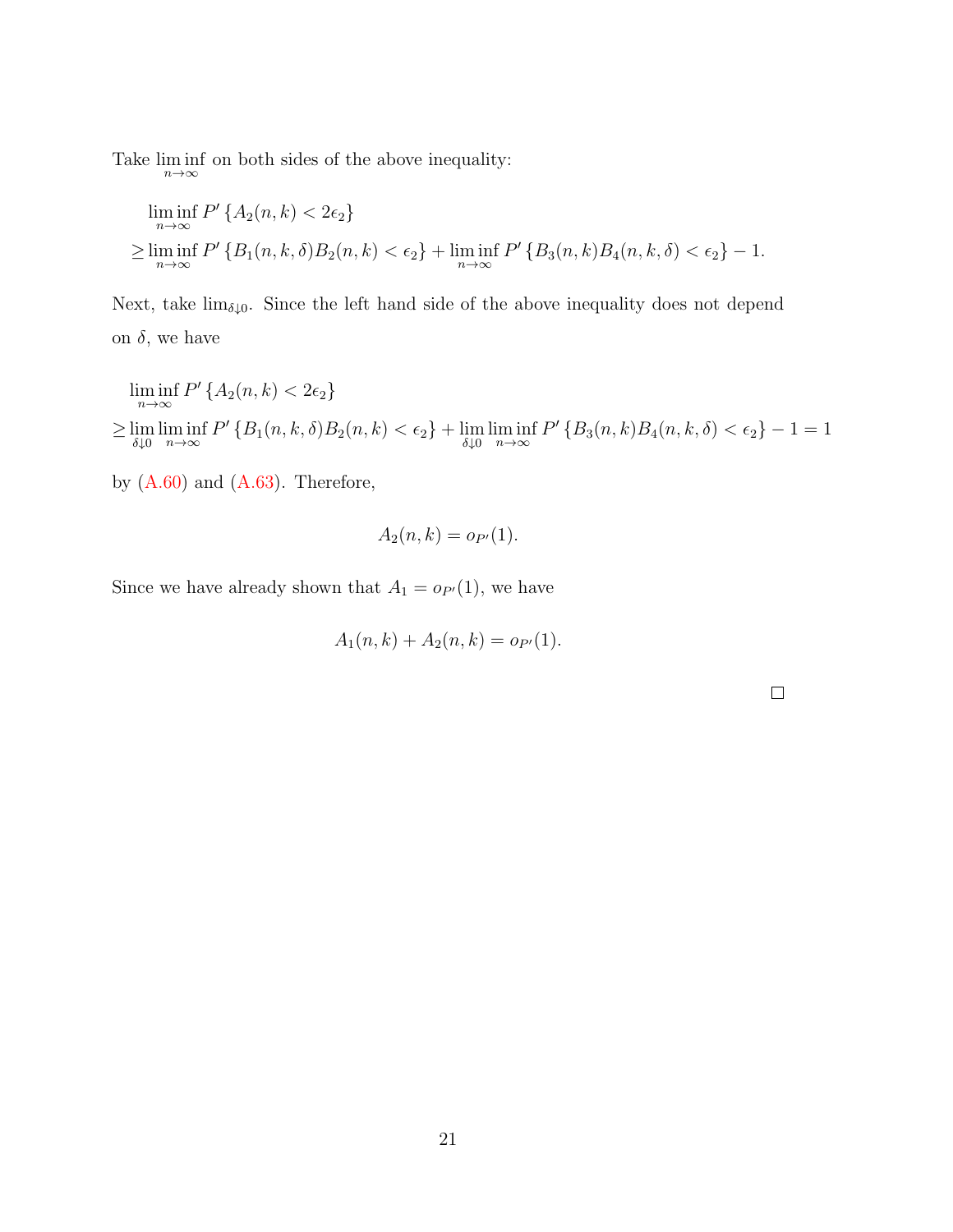### 4 Proofs of Theorems

Let  $X_1, \ldots, X_n$  be independent and identically distributed random variables from the distribution function F. Then,  $F(X_1), \ldots, F(X_n)$  are independent and identically distributed as  $Uniform(0,1)$ . Therefore, in what follows, we assume without loss of generality that  $V_i = F(X_i)$ ,  $i = 1, ..., n$ , where  $\{V_i\}_{i=1}^n$  are defined at the beginning of the section [1.](#page-17-1) Let  ${V_i'}_{i=1}^n$  and  ${V_i^*}_{i=1}^n$  also be as at the beginning of the section 1. Let

$$
X_i^* = F^{\leftarrow}(V_i^*), \ i = 1, \dots n.
$$

Since  $\{V_1^*, \ldots, V_n^*\} \subseteq \{V_1, \ldots, V_n\}$ , it follows that  $\{X_1^*, \ldots, X_n^*\} \subseteq \{X_1, \ldots, X_n\}$ . Let  $\{X_{1,n} \leq \ldots \leq X_{n,n}\}\$  and  $\{X_{1,n}^* \leq \ldots \leq X_{n,n}^*\}\$  denote order statistics of  $\{X_1,\ldots,X_n\}$  and  $\{X_1^*,\ldots,X_n^*\}$ , respectively. Then, since  $U(x) = F^{\leftarrow}(1-x^{-1})$ by [\(A.16\)](#page-20-3),  $V_{n-[ks],n} = 1 - V_{[ks],n}$  and  $V_{n-[ks],n}^* = 1 - V_{[ks],n}^*$  in distribution, we have, in distribution,

<span id="page-37-0"></span>
$$
X_{n-[ks],n} = F^{\leftarrow}(V_{n-[ks],n}) = F^{\leftarrow}(1 - V_{[ks],n}) = U(1/V_{[ks],n}), \tag{A.64}
$$

$$
X_{n-[ks],n}^* = F^{\leftarrow}(V_{n-[ks],n}^*) = F^{\leftarrow}(1 - V_{[ks],n}^*) = U(1/V_{[ks],n}^*).
$$
 (A.65)

#### 4.1 Proof of Theorem [5](#page-16-2)

<span id="page-37-1"></span>Proof. Let

$$
\Lambda_n(s; \gamma, \rho, \delta) = \max \left\{ \left( \frac{k}{n V_{[ks],n}^*} \right)^{\gamma + \rho + \delta}, \left( \frac{k}{n V_{[ks],n}^*} \right)^{\gamma + \rho - \delta} \right\}
$$
\n
$$
+ \max \left\{ \left( \frac{k}{n V_{[ks],n}} \right)^{\gamma + \rho + \delta}, \left( \frac{k}{n V_{[ks],n}} \right)^{\gamma + \rho - \delta} \right\}
$$
\n(A.66)

Let  $\epsilon > 0$  and  $\delta > 0$  be as in Lemma [A.4.](#page-21-1) We apply inequality  $(A.23)$  with  $t = n/k$ ,  $s \in [1/k, 1]$  and  $x = k/(nV_{[ks],n})$ . Since  $\sup_{1/k \le s \le 1} V_{[ks],n} \le V_{k,n} = o_{P'}(1)$ ,  $tx \to \infty$ , in probability  $[P']$ . Hence, for any fixed  $t_0$ ,  $tx > t_0$  with probability approaching 1. For the rest of the proof of this theorem, the inequalities are implicitly assumed to hold with probability approaching 1 as  $n \to \infty$ , without further comment.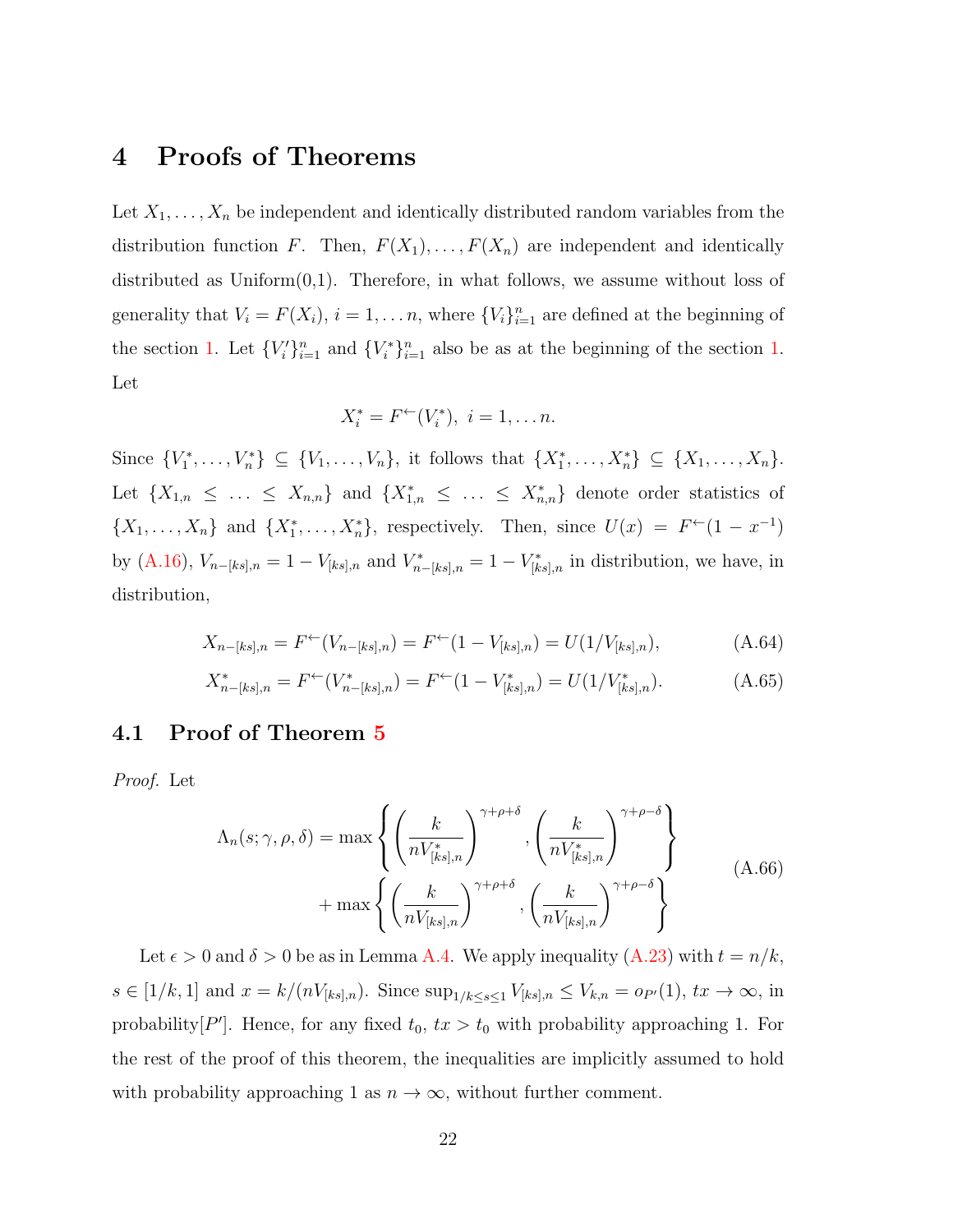Invoking inequality [\(A.23\)](#page-21-2) and multiplying by  $\{A_0(n/k)\}\$ , we obtain

<span id="page-38-0"></span>
$$
\left| \frac{U(1/V_{[ks],n}) - U(\frac{n}{k})}{a_0(\frac{n}{k})} - \frac{\left(k/(nV_{[ks],n})\right)^{\gamma} - 1}{\gamma} - A_0\left(\frac{n}{k}\right) \Psi_{\gamma,\rho}\left(\frac{k}{nV_{[ks],n}}\right) \right|
$$
\n
$$
\leq \varepsilon \left| A_0\left(\frac{n}{k}\right) \right| \left(\frac{k}{nV_{[ks],n}}\right)^{\gamma+\rho} \max \left\{ \left(\frac{k}{nV_{[ks],n}}\right)^{\delta}, \left(\frac{k}{nV_{[ks],n}}\right)^{-\delta} \right\}.
$$
\n(A.67)

Similarly, for the bootstrap sample, we apply inequality [\(A.23\)](#page-21-2) with  $t = n/k$  and  $x = k/(nV^*_{[ks],n}).$  Since  $\sup_{1/k \le s \le 1} V^*_{[ks],n} \le V^*_{k,n} = o_{P'}(1)$ , we have  $tx \to \infty$ , in probability  $[P']$ , as  $n \to \infty$ . Therefore, for any given  $t_0$ ,  $tx > t_0$  for large n. Hence,

<span id="page-38-1"></span>
$$
\frac{\left|U(1/V_{[ks],n}^*) - U(\frac{n}{k})}{a_0(\frac{n}{k})} - \frac{\left(k/(nV_{[ks],n}^*)\right)^{\gamma} - 1}{\gamma} - A_0\left(\frac{n}{k}\right)\Psi_{\gamma,\rho}\left(\frac{k}{nV_{[ks],n}^*}\right) \right|}{\left|\left(\frac{k}{nV_{[ks],n}^*}\right)^{\gamma+\rho} \max\left\{\left(\frac{k}{nV_{[ks],n}^*}\right)^{\delta}, \left(\frac{k}{nV_{[ks],n}^*}\right)^{-\delta}\right\}.
$$
\n(A.68)

Subtracting [\(A.67\)](#page-38-0) from [\(A.68\)](#page-38-1), multiplying throughout by  $k^{1/2}s^{\gamma+(1/2)+\epsilon}$ , and using [\(A.65\)](#page-37-0), [\(A.64\)](#page-37-0) and [\(A.66\)](#page-37-1) we obtain,

<span id="page-38-3"></span>
$$
s^{\gamma+1/2+\epsilon}k^{1/2}\left|\frac{X_{n-[ks],n}^{*}-X_{n-[ks],n}}{a_{0}(\frac{n}{k})}-\left(\frac{\left(k/(nV_{[ks],n}^{*})\right)^{\gamma}-1}{\gamma}-\frac{\left(k/(nV_{[ks],n})\right)^{\gamma}-1}{\gamma}\right)\right|
$$

$$
-A_{0}\left(\frac{n}{k}\right)\left\{\Psi_{\gamma,\rho}\left(\frac{k}{nV_{[ks],n}^{*}}\right)-\Psi_{\gamma,\rho}\left(\frac{k}{nV_{[ks],n}}\right)\right\}\right|
$$

$$
\leq\varepsilon k^{1/2}\left|A_{0}\left(\frac{n}{k}\right)\right|s^{\gamma+(1/2)+\epsilon}\Lambda_{n}(s;\gamma,\rho,\delta).
$$
(A.69)

We consider  $\sup_{1/k \le s \le 1}$  and  $\sup_{0 \le s \le k^{-1}}$  of the expression in the Theorem separately. By  $(A.56)$ ,

<span id="page-38-2"></span>
$$
\sup_{1/k \le s \le 1} s^{\gamma + (1/2) + \epsilon} \left| k^{1/2} \left( \frac{\left\{ k/(nV_{[ks],n}^*) \right\}^{\gamma} - 1}{\gamma} - \frac{\left\{ k/(nV_{[ks],n}) \right\}^{\gamma} - 1}{\gamma} \right) - s^{-\gamma - 1} B'_{k,n}(s) \right|
$$
\n
$$
= o_{P'}(1). \tag{A.70}
$$

By [\(A.56\)](#page-31-0) with  $\gamma = 1$ ,

$$
\sup_{1/k \le s \le 1} s^{(3/2)+\epsilon} |k^{1/2} (k/(nV^*_{[ks],n}) - k/(nV_{[ks],n})) - s^{-2}B'_{k,n}(s)| = o_{P'}(1).
$$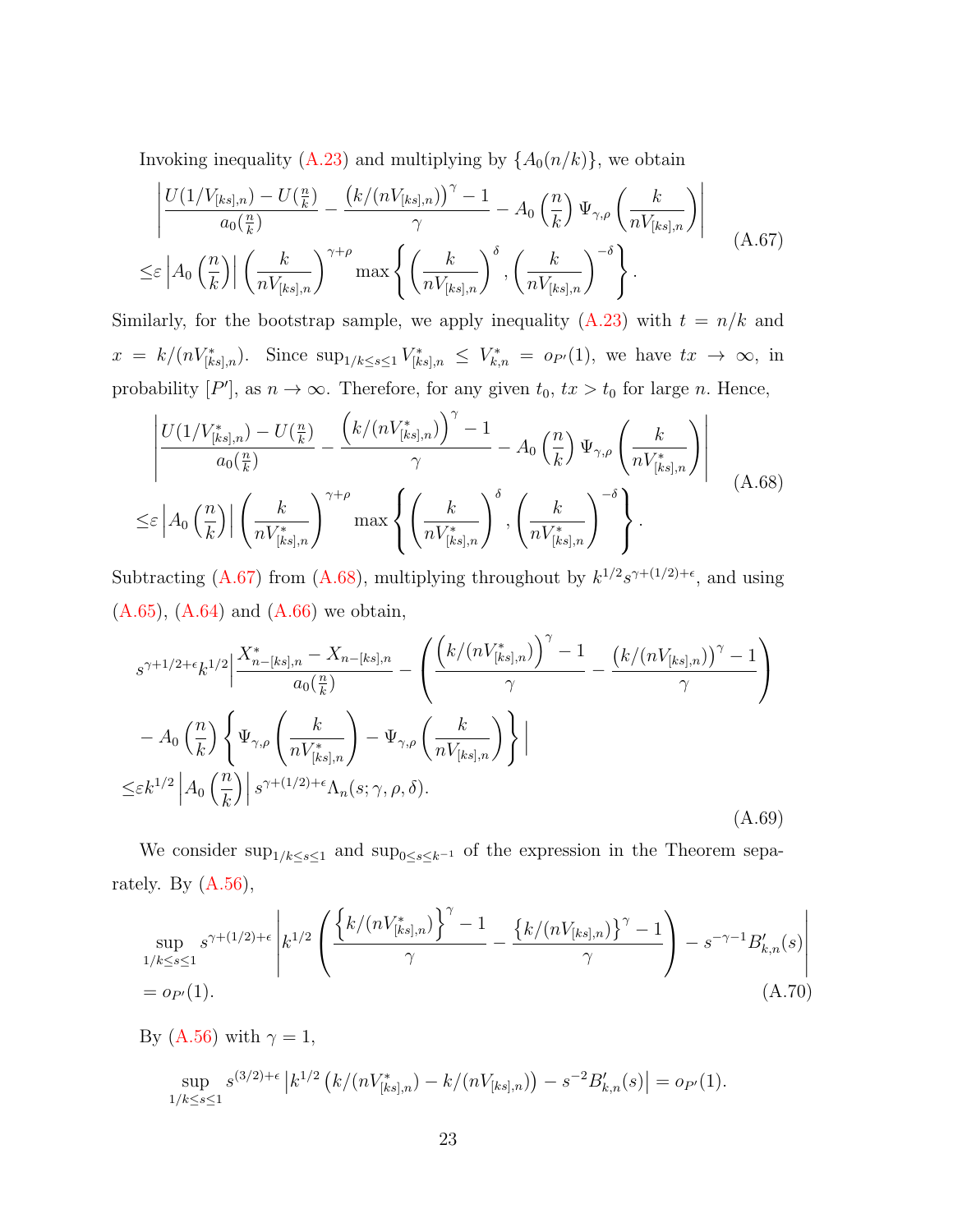Since  $\sup_{1/k \le s \le 1} s^{-(1/2)+\epsilon} B'_{k,n}(s) = O_{P'}(1)$ , by  $(A.26)$ ,

$$
\sup_{1/k \le s \le 1} s^{(3/2) + \epsilon} k^{1/2} |k/(nV^*_{[ks],n}) - k/(nV_{[ks],n})| = O_{P'}(1),
$$
\n(A.71)

Next, we show that

<span id="page-39-0"></span>
$$
\sup_{k^{-1} \le s \le 1} s^{\gamma + (1/2) + \varepsilon} [k^{1/2} A_0 \left( \frac{n}{k} \right)] \left\{ \Psi_{\gamma, \rho} \left( \frac{k}{n V_{[ks], n}} \right) - \Psi_{\gamma, \rho} \left( \frac{k}{n V_{[ks], n}} \right) \right\} = o_{P'}(k^{-1/2}).
$$
\n(A.72)

Let

$$
A = \frac{k}{n V^*_{[ks],n}}, \quad B = \frac{k}{n V_{[ks],n}}.
$$

By the mean value theorem,

$$
\Psi_{\gamma,\rho}(A) - \Psi_{\gamma,\rho}(B) = \dot{\Psi}_{\gamma,\rho}(\zeta_n(s))(A - B)
$$

where  $\zeta_n(s)$  lies between A and B. By [\(A.35\)](#page-26-0)-[\(A.38\)](#page-26-3), we have

<span id="page-39-1"></span>
$$
\sup_{k^{-1} \le s \le 1} s\zeta_n(s) = O_{P'}(1) \tag{A.73}
$$

$$
\sup_{k^{-1} \le s \le 1} \overline{\{s\zeta_n(s)\}}^{-1} = O_{P'}(1). \tag{A.74}
$$

Next consider, part of the expression in [\(A.72\)](#page-39-0):

$$
C_1(s) := s^{\gamma + (1/2) + \varepsilon} \{ \Psi_{\gamma,\rho}(A) - \Psi_{\gamma,\rho}(B) \}
$$
  
\n
$$
= s^{\gamma + (1/2) + \varepsilon} \dot{\Psi}_{\gamma,\rho} \{ \zeta_n(s) \} (A - B)
$$
  
\n
$$
= s^{\gamma + (1/2) + \varepsilon} s^{-(3/2) - \varepsilon} \dot{\Psi}_{\gamma,\rho} \{ \zeta_n(s) \} \{ s^{(3/2) + \varepsilon} (A - B) \}
$$
  
\n
$$
= s^{\gamma - 1} \dot{\Psi}_{\gamma,\rho} \{ \zeta_n(s) \} O_{P'}(k^{-1/2})
$$

Next, we consider the four cases  $\gamma+\rho=0$  and  $\rho<0,$   $\gamma+\rho\neq0$  and  $\rho<0,$   $\rho=0\neq\gamma,$ and  $\rho=0=\gamma$  separately.

Case 1:  $\gamma + \rho \neq 0$  and  $\rho < 0$ :

$$
\Psi_{\gamma,\rho}(x) = (\gamma + \rho)^{-1} (x^{\gamma+\rho} - 1), \quad \dot{\Psi}_{\gamma,\rho}(x) = x^{\gamma+\rho-1}.
$$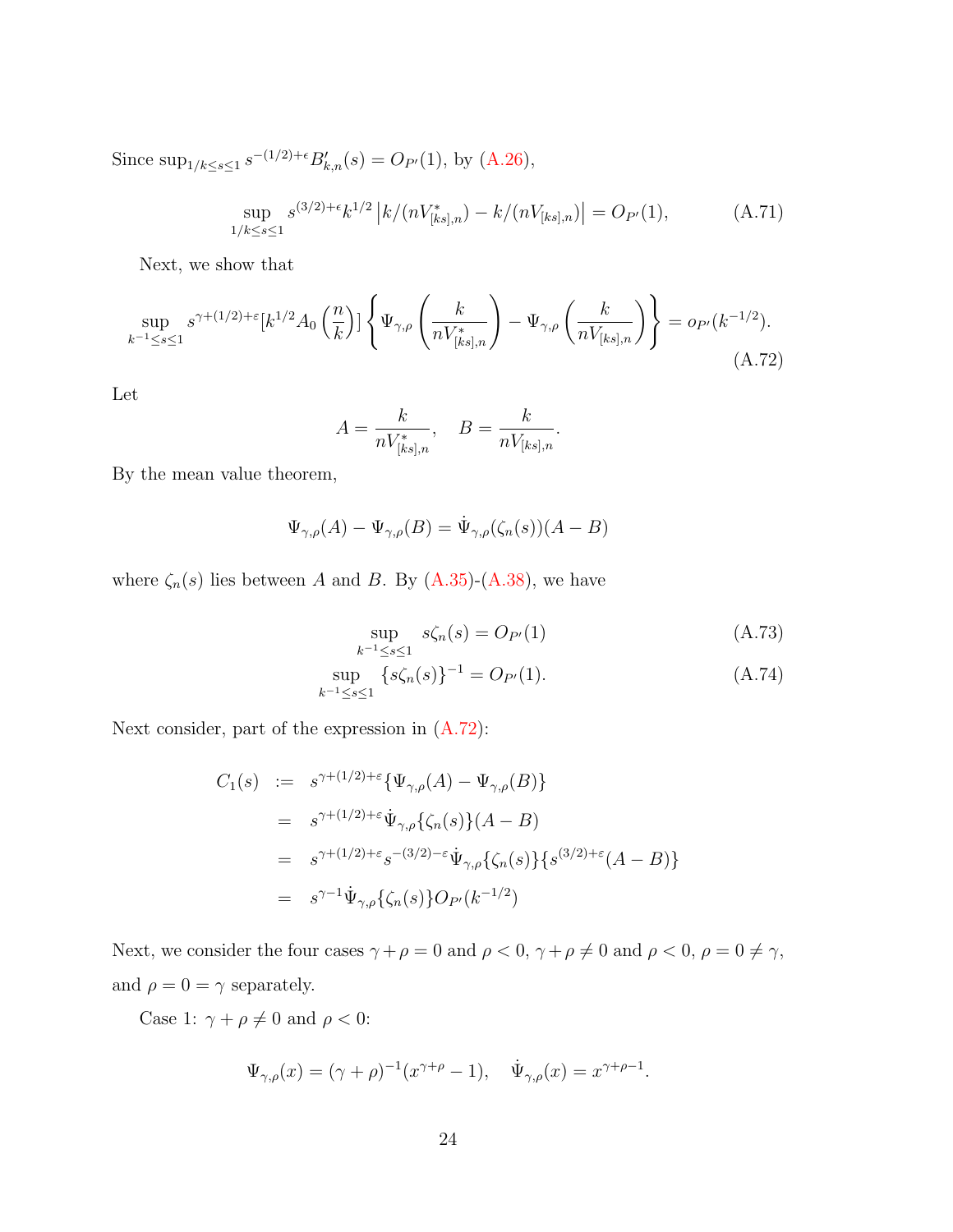$$
\sup_{k^{-1} \le s \le 1} C_1(s) = \sup_{k^{-1} \le s \le 1} s^{\gamma - 1} s^{-(\gamma + \rho - 1)} \{s \zeta_n(s)\}^{\gamma + \rho - 1} O_{P'}(k^{-1/2})
$$
  

$$
\le \sup_{k^{-1} \le s \le 1} s^{-\rho} \sup_{k^{-1} \le s \le 1} \{s \zeta_n(s)\}^{\gamma + \rho - 1} O_{P'}(k^{-1/2}) = O_{P'}(k^{-1/2}).
$$

Case 2:  $\gamma+\rho=0$  and  $\rho<0$  :

$$
\Psi_{\gamma,\rho}(x) = \log(x), \quad \dot{\Psi}_{\gamma,\rho}(x) = x^{-1}.
$$

$$
\sup_{k^{-1} \le s \le 1} C_1(s) = \sup_{k^{-1} \le s \le 1} s^{\gamma - 1} \{ \zeta_n(s) \}^{-1} O_{P'}(k^{-1/2})
$$
  

$$
\le \sup_{k^{-1} \le s \le 1} s^{\gamma} \{ s \zeta_n(s) \}^{-1} O_{P'}(k^{-1/2}) = O_{P'}(k^{-1/2}).
$$

Case 3:  $\rho=0\neq\gamma$  :

$$
\Psi_{\gamma,\rho}(x) = \gamma^{-1} x^{\gamma} \log x, \quad \dot{\Psi}_{\gamma,\rho}(x) = x^{\gamma-1} (\log x + \gamma^{-1}).
$$

In the following arguments, we use [\(A.73\)](#page-39-1) and [\(A.74\)](#page-39-1).

$$
\sup_{k^{-1} \le s \le 1} C_1(s) = \sup_{k^{-1} \le s \le 1} s^{\gamma - 1} \zeta_n^{\gamma - 1} [\log(\zeta_n) + \gamma^{-1}] O_{P'}(k^{-1/2})
$$
  
\n
$$
= \sup_{k^{-1} \le s \le 1} (s\zeta_n)^{\gamma - 1} [\log(s\zeta_n) + \gamma^{-1} - \log(s)] O_{P'}(k^{-1/2})
$$
  
\n
$$
\le \sup_{k^{-1} \le s \le 1} (s\zeta_n)^{\gamma - 1} [\sup_{k^{-1} \le s \le 1} |\log(s\zeta_n)| + |\gamma^{-1}| + |\log(s)|] O_{P'}(k^{-1/2})
$$
  
\n
$$
= O_{P'}(1)[O_{P'}(1) + |\gamma^{-1}| + |\log(k)|] O_{P'}(k^{-1/2})
$$
  
\n
$$
= O_{P'}(\log(k)k^{-1/2})
$$
  
\n
$$
= o_{P'}(1).
$$

Case 4:  $\rho=0=\gamma$  :

$$
\Psi_{\gamma,\rho}(x) = 2^{-1} (\log x)^2, \quad \dot{\Psi}_{\gamma,\rho}(x) = x^{-1} \log x.
$$

$$
\sup_{k^{-1} \le s \le 1} C_1(s) = \sup_{k^{-1} \le s \le 1} s^{\gamma - 1} \dot{\Psi}_{\gamma, \rho} \{ \zeta_n(s) \} O_{P'}(k^{-1/2})
$$
\n
$$
= \sup_{k^{-1} \le s \le 1} s^{\gamma - 1} \{ \Psi_{\gamma, \rho} \{ \zeta_n(s) \} \}^{-1} \log \{ \Psi_{\gamma, \rho} \{ \zeta_n(s) \} \} O_{P'}(k^{-1/2})
$$
\n
$$
= \sup_{k^{-1} \le s \le 1} \{ s \Psi_{\gamma, \rho} \{ \zeta_n(s) \} \}^{-1} \log \{ s \Psi_{\gamma, \rho} \{ \zeta_n(s) \} - \log(s) \} O_{P'}(k^{-1/2})
$$
\n
$$
\le O_{P'}(1) [O_{P'}(1) + \log(k)] O_{P'}(k^{-1/2}) = O_{P'}(\log(k)k^{-1/2})
$$
\n
$$
= o_{P'}(1).
$$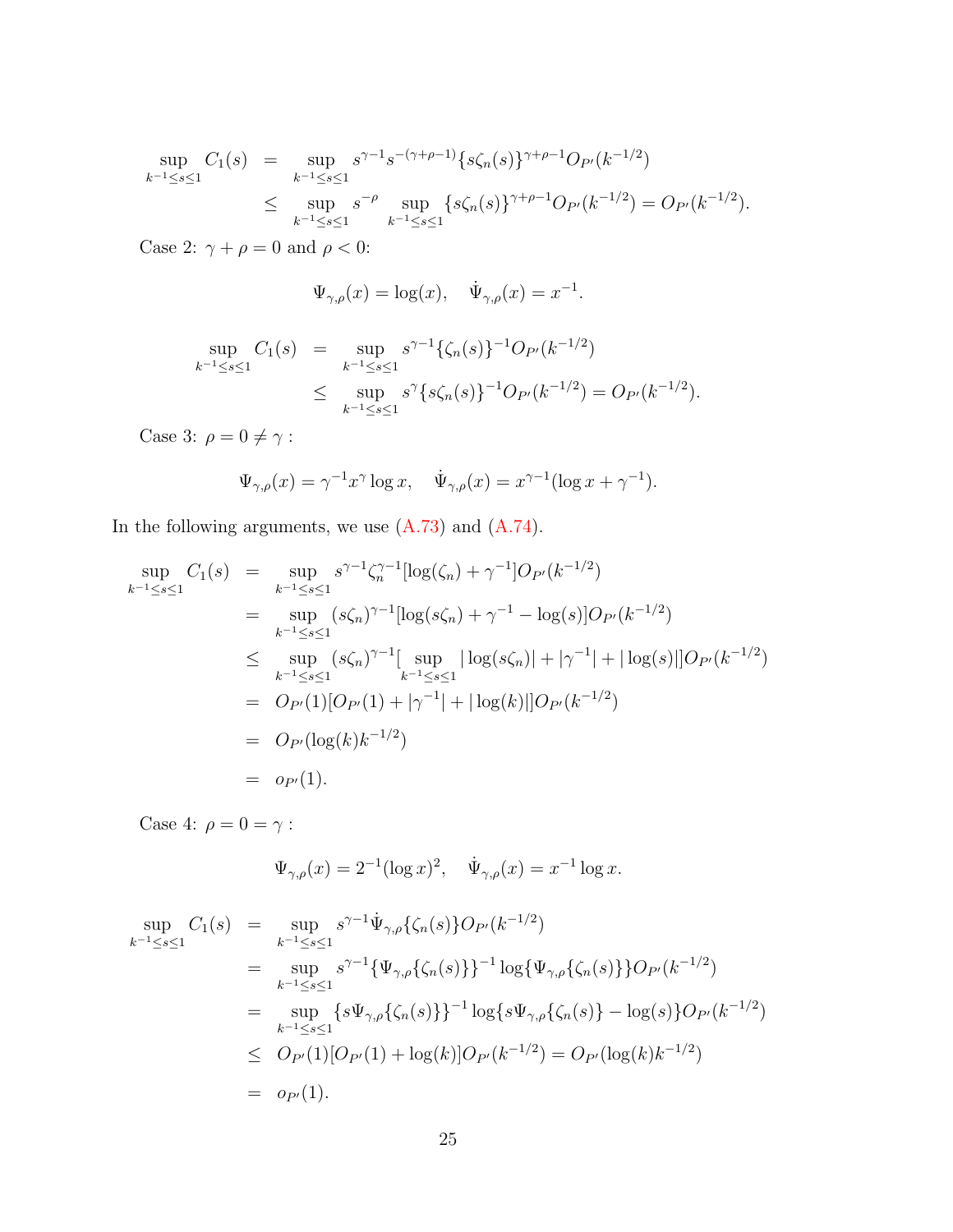Now  $(A.72)$  follows.

Next, let

$$
\sup_{1/k \le s \le 1} s^{\gamma + 1/2 + \epsilon} \left(\frac{k}{nV_{[ks],n}}\right)^{\gamma + \rho \pm \delta} = \sup_{1/k \le s \le 1} \left(\frac{ks}{nV_{[ks],n}}\right)^{\gamma + \rho \pm \delta} s^{1/2 + \epsilon - \rho \mp \delta}
$$

By [\(A.35\)](#page-26-0) and [\(A.36\)](#page-26-2),  $(ks/(nV_{[ks],n}))^{\gamma+\rho\pm\delta} = O_{P'}(1)$ . Choose  $\delta > 0$  such as  $\delta <$  $1/2 + \epsilon - \rho$ , then

$$
\sup_{1/k \le s \le 1} s^{1/2 + \epsilon - \rho \mp \delta} = 1.
$$

Therefore,

<span id="page-41-0"></span>
$$
\sup_{1/k \le s \le 1} s^{\gamma + 1/2 + \epsilon} \left( \frac{k}{n V_{[ks],n}} \right)^{\gamma + \rho \pm \delta} = O_{P'}(1). \tag{A.75}
$$

.

Similarly, by [\(A.37\)](#page-26-1) and [\(A.38\)](#page-26-3) for  $0<\delta<1/2+\epsilon-\rho$ 

<span id="page-41-1"></span>
$$
\sup_{1/k \le s \le 1} s^{\gamma + 1/2 + \epsilon} \left( \frac{k}{n V_{[ks],n}^*} \right)^{\gamma + \rho \pm \delta} = \sup_{1/k \le s \le 1} \left( \frac{k}{n V_{[ks],n}^*} \right)^{\gamma + \rho \pm \delta} s^{1/2 + \epsilon - \rho \mp \delta} = O_{P'}(1).
$$
\n(A.76)

By [\(A.75\)](#page-41-0) and [\(A.76\)](#page-41-1),

$$
\sup_{1/k \le s \le 1} s^{\gamma + 1/2 + \epsilon} \Lambda_n(s; \gamma, \rho, \delta) = O_{P'}(1).
$$

Since  $k^{1/2} A(n/k) = o(1)$ ,

<span id="page-41-2"></span>
$$
\sup_{1/k \le s \le 1} \varepsilon k^{1/2} \left| A_0 \left( \frac{n}{k} \right) \right| s^{\gamma + 1/2 + \epsilon} \Lambda_n(s; \gamma, \rho, \delta) = o_{P'}(1). \tag{A.77}
$$

By substituting  $(A.70)$  and  $(A.77)$  in  $(A.69)$ , we obtain

<span id="page-41-3"></span>
$$
\sup_{1/k \le s \le 1} s^{\gamma + 1/2 + \epsilon} \left| k^{1/2} \frac{X_{n-[ks],n}^* - X_{n-[ks],n}}{a_0(\frac{n}{k})} - \frac{B_{k,n}'(s)}{s^{\gamma+1}} \right| = o_{P'}(1). \tag{A.78}
$$

This completes the first part of the proof for the interval  $[k^{-1}, 1]$ . Next consider the interval [0, k<sup>-1</sup>]. We consider the cases  $\gamma \ge -1/2$  and  $\gamma \le -1/2$  separately. First,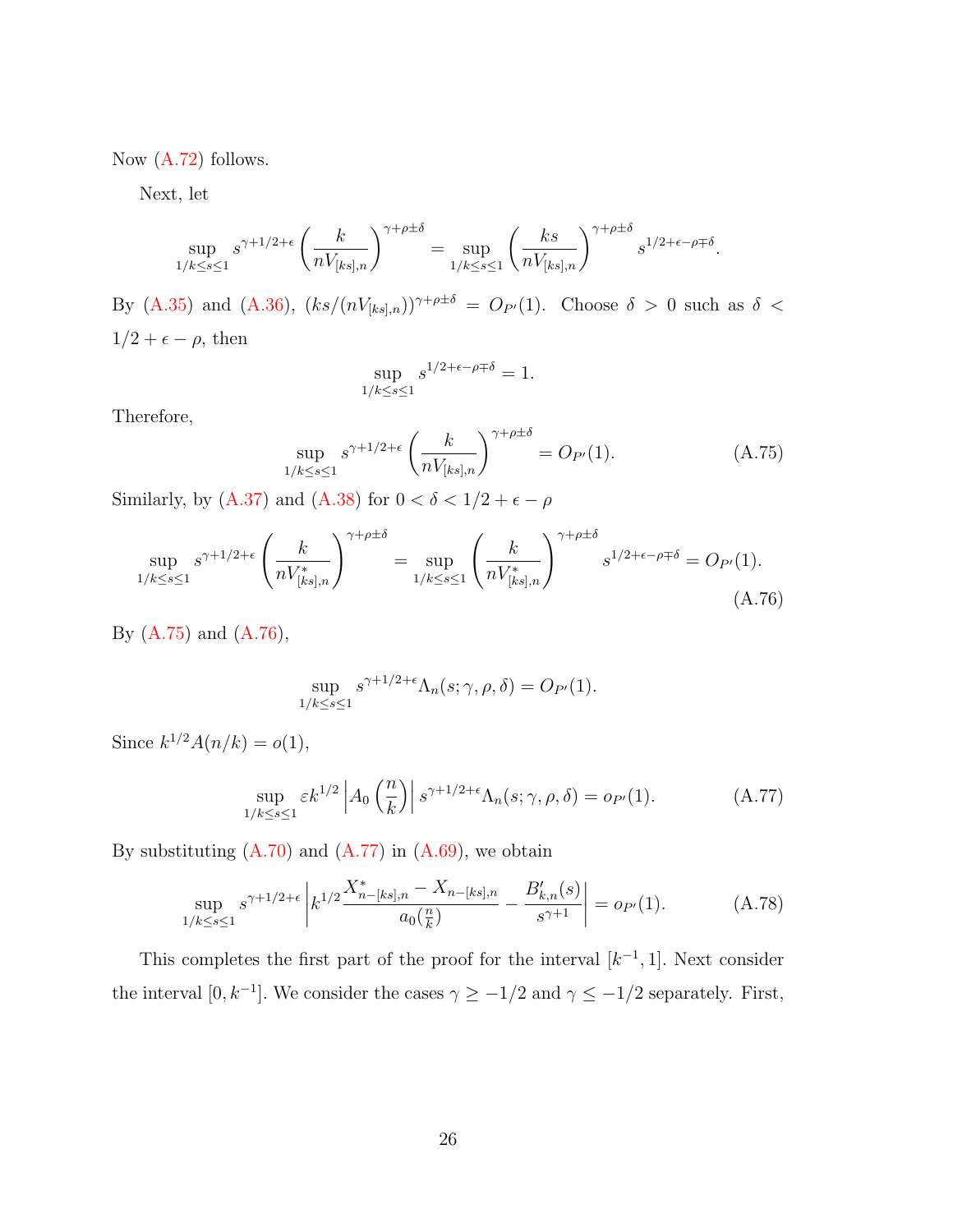consider the case when  $\gamma \ge -1/2$ . Since  $V_{[ks],n} = V_{1,n}$  and  $V_{[ks],n}^* = V_{1,n}^*$  for  $s \le 1/k$ ,

$$
\sup_{0 \le s \le 1/k} s^{\gamma + 1/2 + \epsilon} \left| k^{1/2} \frac{X_{n-[ks],n}^* - X_{n-[ks],n}}{a_0(\frac{n}{k})} - \frac{B'_{k,n}(s)}{s^{\gamma+1}} \right|
$$
\n
$$
= \sup_{0 \le s \le 1/k} s^{\gamma + 1/2 + \epsilon} \left| k^{1/2} \frac{U(1/V_{[ks],n}^*) - U(1/V_{[ks],n})}{a_0(\frac{n}{k})} - \frac{B'_{k,n}(s)}{s^{\gamma+1}} \right|
$$
\n
$$
= \sup_{0 \le s \le 1/k} s^{\gamma + 1/2 + \epsilon} \left| k^{1/2} \frac{U(1/V_{1,n}^*) - U(1/V_{1,n})}{a_0(\frac{n}{k})} - \frac{B'_{k,n}(s)}{s^{\gamma+1}} \right|
$$
\n
$$
\le \sup_{0 \le s \le 1/k} s^{\gamma + 1/2 + \epsilon} \left| k^{1/2} \frac{X_{n-1,n}^* - X_{n-1,n}}{a_0(\frac{n}{k})} - \frac{B'_{k,n}(k^{-1})}{k^{-(\gamma+1)}} \right| + \sup_{0 \le s \le 1/k} \frac{|B'_{k,n}(s)|}{s^{\gamma+1}}
$$
\n
$$
\le k^{-(\gamma + (1/2) + \epsilon)} \left| k^{1/2} \frac{X_{n-1,n}^* - X_{n-1,n}}{a_0(\frac{n}{k})} - \frac{B'_{k,n}(k^{-1})}{k^{-(\gamma+1)}} \right|
$$
\n
$$
+ \left| \frac{B'_{k,n}(k^{-1})}{k^{-(\gamma+1)}} \right| + \sup_{0 \le s \le 1/k} s^{\gamma + (1/2) + \epsilon} \frac{|B'_{k,n}(s)|}{s^{1/2 - \epsilon}}
$$
\n
$$
= o_{P'}(1)
$$

by  $(A.78)$  and and  $(A.27)$ .

Next, consider the case when  $\gamma<-1/2.$  In the following we show that

<span id="page-42-0"></span>
$$
\sup_{1/k \le s \le 1} s^{\gamma + 1/2 + \epsilon} \left| k^{1/2} \frac{U(1/V^*_{[ks],n}) - U(1/V_{[ks],n}) - (U(1/V^*_{1,n}) - U(1/V_{1,n}))}{a_0(\frac{n}{k})} - \frac{B'_{k,n}(s)}{s^{\gamma + 1}} \right| = o_{P'}(1).
$$
\n(A.79)

$$
\sup_{1/k \le s \le 1} s^{\gamma + 1/2 + \epsilon} \left| k^{1/2} \frac{U(1/V_{[ks],n}^*) - U(1/V_{[ks],n}) - (U(1/V_{1,n}^*) - U(1/V_{1,n}))}{a_0(\frac{n}{k})} - \frac{B'_{k,n}(s)}{s^{\gamma+1}} \right|
$$
  
\n
$$
\le \sup_{1/k \le s \le 1} s^{\gamma + 1/2 + \epsilon} \left| k^{1/2} \frac{U(1/V_{[ks],n}^*) - U(1/V_{[ks],n})}{a_0(\frac{n}{k})} - \frac{B'_{k,n}(s)}{s^{\gamma+1}} \right|
$$
  
\n
$$
+ \sup_{1/k \le s \le 1} s^{\gamma + 1/2 + \epsilon} \left| k^{1/2} \frac{U(1/V_{1,n}^*) - U(1/V_{1,n})}{a_0(\frac{n}{k})} \right|.
$$

The first term is  $o_{P'}(1)$  by Theorem [5.](#page-16-2) The second term

$$
\sup_{1/k \le s \le 1} s^{\gamma + 1/2 + \epsilon} \left| k^{1/2} \frac{U(1/V_{1,n}^*) - U(1/V_{1,n})}{a_0(\frac{n}{k})} \right|
$$
\n
$$
\le k^{-\gamma - 1/2 - \epsilon} \left| k^{1/2} \frac{U(1/V_{1,n}^*) - U(1/V_{1,n})}{a_0(\frac{n}{k})} \right|
$$
\n
$$
\le k^{-\gamma - 1/2 - \epsilon} \left| k^{1/2} \frac{U(1/V_{1,n}^*) - U(1/V_{1,n})}{a_0(\frac{n}{k})} - \frac{B'_{k,n}(k^{-1})}{k^{-(\gamma + 1)}} \right| + \frac{|B'_{k,n}(k^{-1})|}{k^{1/2 - \epsilon}} = o_{P'}(1)
$$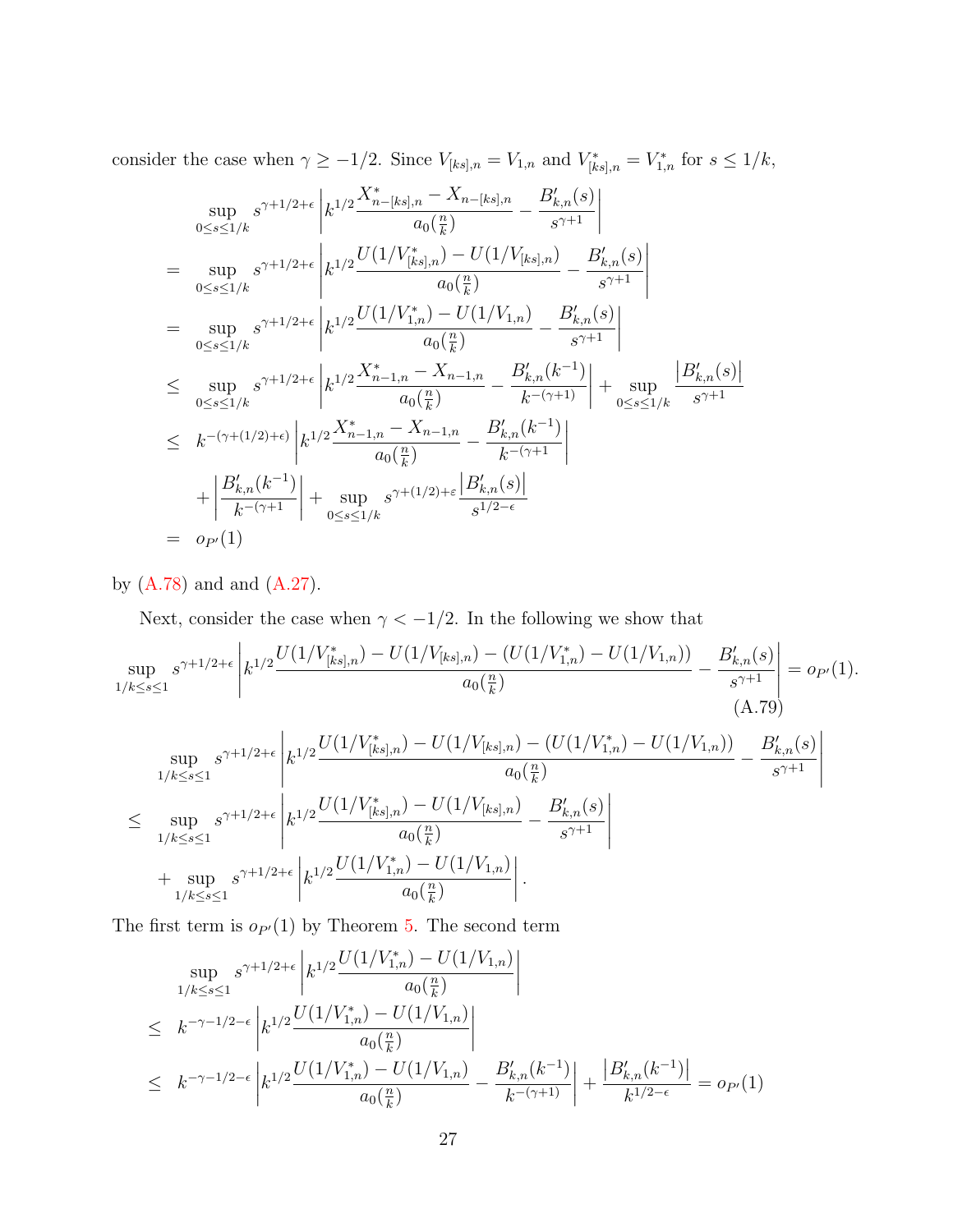by Theorem [5](#page-16-2) with  $s = 1/k$  and  $(A.27)$ . Therefore,  $(A.79)$  holds. Now,

$$
\sup_{0 \le s \le 1/k} s^{\gamma + 1/2 + \epsilon} \left| k^{1/2} \frac{U(1/V_{[ks],n}^*) - U(1/V_{[ks],n}) - (U(1/V_{1,n}^*) - U(1/V_{1,n}))}{a_0(\frac{n}{k})} - \frac{B'_{k,n}(s)}{s^{\gamma+1}} \right|
$$
\n
$$
= \sup_{0 \le s \le 1/k} s^{\gamma + 1/2 + \epsilon} \left| k^{1/2} \frac{U(1/V_{1,n}^*) - U(1/V_{1,n}) - (U(1/V_{1,n}^*) - U(1/V_{1,n}))}{a_0(\frac{n}{k})} - \frac{B'_{k,n}(s)}{s^{\gamma+1}} \right|
$$
\n
$$
= \sup_{0 \le s \le 1/k} \frac{|B'_{k,n}(s)|}{s^{1/2 - \epsilon}} = o_{P'}(1)
$$
\nby (A.27).

 $\bigg\}$  $\overline{\phantom{a}}$  $\overline{\phantom{a}}$  $\mid$  $\begin{array}{c} \hline \end{array}$ 

*Proof.* (Theorem [6\)](#page-16-2). By Theorem [5](#page-16-2) with  $s = 1$ ,

$$
\left| k^{1/2} \frac{X_{n-k,n}^* - X_{n-k,n}}{a_0(\frac{n}{k})} - B'_{k,n}(1) \right| = o_{P'}(1).
$$

Then,

<span id="page-43-0"></span>
$$
k^{1/2} \frac{X_{n-k,n}^* - X_{n-k,n}}{a_0(\frac{n}{k})} = B'_{k,n}(1) + o_{P'}(1) = (n/k)^{1/2} B'_n(k/n) + o_{P'}(1)
$$
 (A.80)

and  $(n/k)^{1/2}B'_n(k/n)$  is distributed as  $N(0, 1 - (k/n))$ . Therefore, the expression on the left of  $(A.80)$  converges in distribution to  $N(0, 1)$ , which completes the proof of the theorem.  $\Box$ 

### 4.2 Proof for the Hill estimator, Theorem [7](#page-16-2)

The proof for Theorem [7](#page-16-2) can be deduced from the general Theorem [5.](#page-16-2) Here we provide a more direct proof. Since the Hill estimator appears frequently in different contexts in statistical inference, it would be helpful and instructive to derive the results without using a powerful general result.

Let

$$
\Delta_n(s; \rho, \delta) = \left(\frac{k}{nV_{[ks],n}}\right)^{\rho} \max \left\{ \left(\frac{k}{nV_{[ks],n}}\right)^{\delta}, \left(\frac{k}{nV_{[ks],n}}\right)^{-\delta} \right\}
$$

$$
+ \left(\frac{k}{nV_{[ks],n}^*}\right)^{\rho} \max \left\{ \left(\frac{k}{nV_{[ks],n}^*}\right)^{\delta}, \left(\frac{k}{nV_{[ks],n}^*}\right)^{-\delta} \right\}.
$$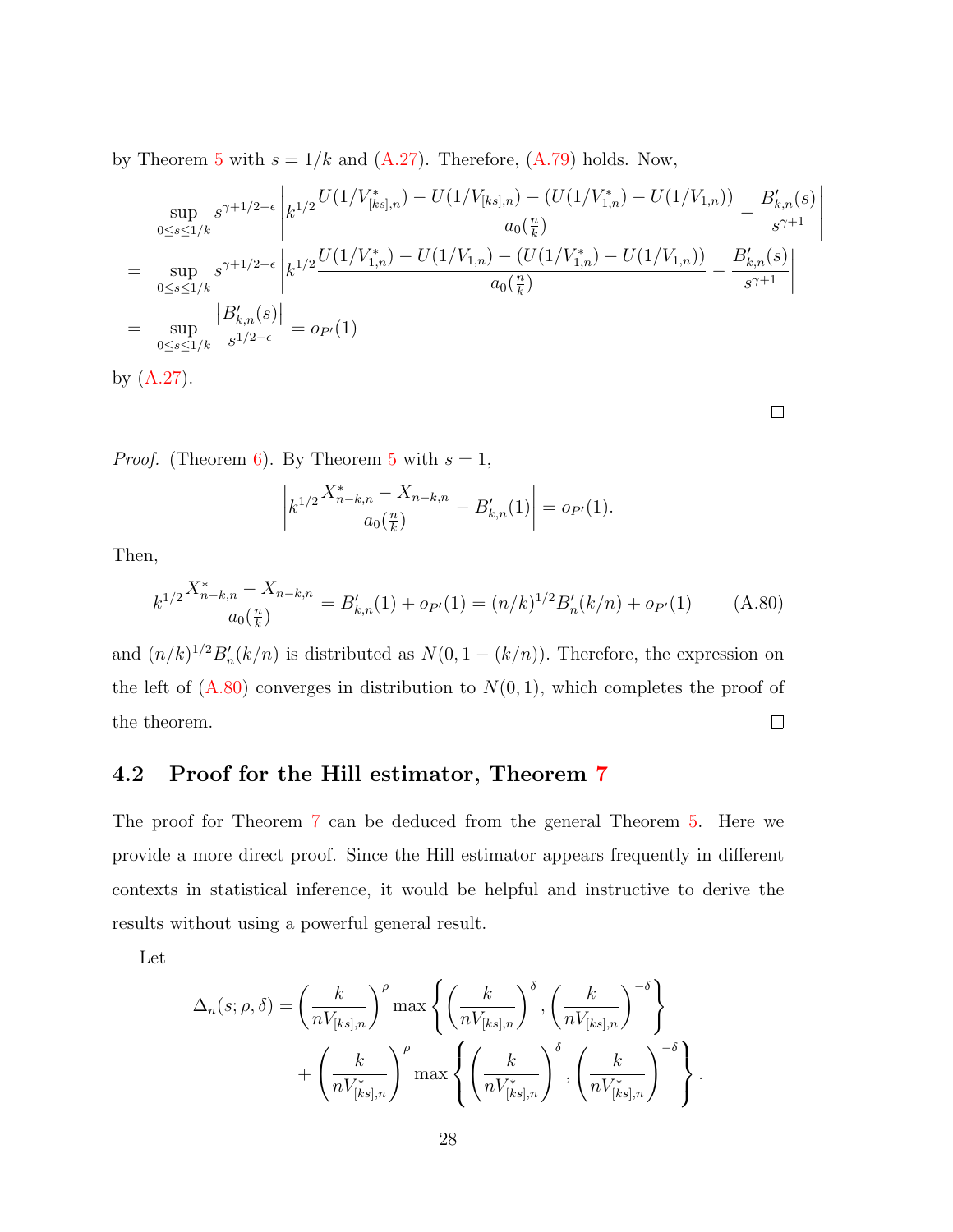<span id="page-44-2"></span>**Lemma A.10.** Let  $\gamma > 0$  and  $\rho \leq 0$ . Suppose that condition [\(A.18\)](#page-20-1) is satisfied and  $k^{1/2}A(n/k) = o(1)$ . Let  $\varepsilon > 0$  and  $\delta > 0$  be given. Then

$$
\sup_{0 \le s \le 1} s^{1/2 + \epsilon} \left| k^{1/2} \left( \log X_{n-[ks],n}^* - \log X_{n-[ks],n} \right) - \gamma \frac{B'_{k,n}(s)}{s} \right| = o_{P'}(1). \tag{A.81}
$$

Proof. First, we prove that

<span id="page-44-1"></span>
$$
\sup_{1/k \le s \le 1} s^{1/2 + \epsilon} \left| k^{1/2} \left( \log X_{n-[ks],n}^* - \log X_{n-[ks],n} \right) - \gamma \frac{B'_{k,n}(s)}{s} \right| = o_{P'}(1). \tag{A.82}
$$

We wish to invoke inequality [\(A.25\)](#page-21-3). Let  $t = t(n, k) = n/k$ ,  $s \in [1/k, 1]$  and  $x = x(n, k, s) = k/(nV_{[ks], n})$ . Then

$$
1/V_{[ks],n} = t(n,k)x(n,k,s) \ge t(n,k)x(n,k,1) = 1/V_{k,n} \quad (1/k \le s \le 1).
$$

Let  $\varepsilon_1 > 0$  and  $t_0 > 0$  be a given. Let A denote the event " $1/V_{k,n} > t_0$ ". Since  $1/V_{k,n} \to \infty$  in probability, there exists an  $n_0$  such that  $P'[A] > 1 - \varepsilon_1$  for  $n \geq n_0$ . Suppose that A occurred and that  $n \ge n_0$ . Then  $t(n, k)x(n, k, s) > t_0$  and hence by the inequality [\(A.25\)](#page-21-3) the following claims, between the lines, hold with probability at least  $(1 - \varepsilon_1)$  for any  $s \in [1/k, 1]$ :

$$
\left| \frac{\log U\left\{k/(nV_{[ks],n})\right\} - \log U\left(n/k\right) - \gamma \log \left\{k/(nV_{[ks],n})\right\}}{A_0\left(n/k\right)} - \frac{\left\{k/(nV_{[ks],n})\right\}^{\rho} - 1}{\rho} \right|
$$
  

$$
\leq \varepsilon \left(\frac{k}{nV_{[ks],n}}\right)^{\rho} \max \left\{\left(\frac{k}{nV_{[ks],n}}\right)^{\delta}, \left(\frac{k}{nV_{[ks],n}}\right)^{-\delta}\right\},
$$

which is equivalent to

<span id="page-44-0"></span>
$$
\left| \left\{ \log U \left( \frac{k}{n V_{[ks],n}} \right) - \log U \left( \frac{n}{k} \right) \right\} - \gamma \log \left( \frac{k}{n V_{[ks],n}} \right) - A_0 \left( \frac{n}{k} \right) \frac{\left\{ k / (n V_{[ks],n}) \right\}^{\rho} - 1}{\rho} \right|
$$
  

$$
\leq \varepsilon \left| A_0 \left( \frac{n}{k} \right) \right| \left( \frac{k}{n V_{[ks],n}} \right)^{\rho} \max \left\{ \left( \frac{k}{n V_{[ks],n}} \right)^{\delta}, \left( \frac{k}{n V_{[ks],n}} \right)^{-\delta} \right\}.
$$
 (A.83)

Similarly, for the bootstrap sample, apply inequality [\(A.25\)](#page-21-3) with  $t = n/k$ ,  $s \in$  $[1/k, 1]$  and  $x_* = k/(nV^*_{[ks],n})$ . Since  $V^*_{[ks],n} \leq V^*_{k,n} \to 0$  as  $n \to \infty$  in probability,  $\inf_{0 \le s \le 1} tx_* = 1/(V^*_{[k],n}) \to \infty$  in probability, therefore,  $\inf_{1/k \le s \le 1} tx_* > t_0$  with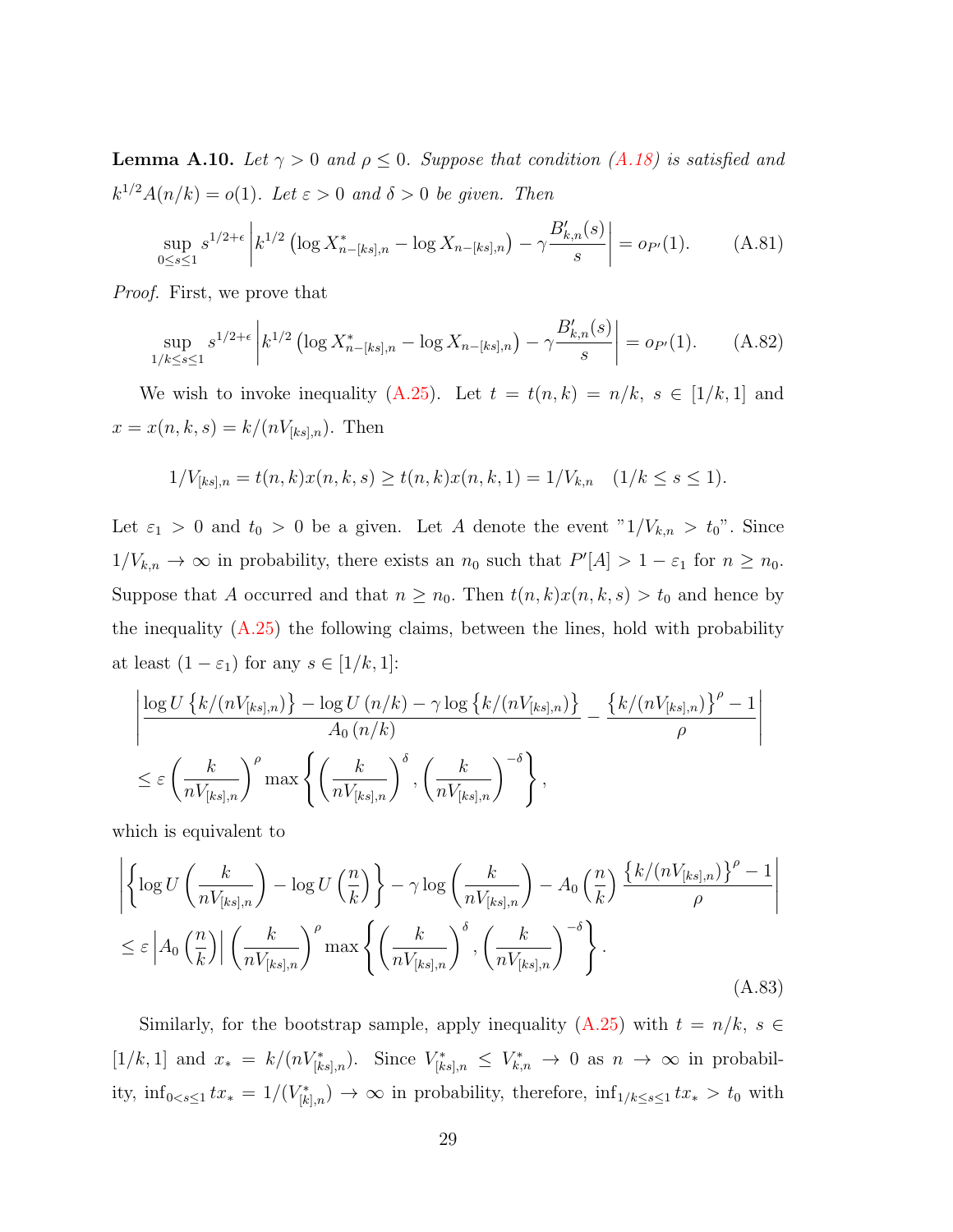probability approaching 1. Then we have,

<span id="page-45-0"></span>
$$
\left| \left\{ \log U \left( \frac{k}{n V_{[ks],n}^*} \right) - \log U \left( \frac{n}{k} \right) \right\} - \gamma \log \left( \frac{k}{n V_{[ks],n}^*} \right) - A_0 \left( \frac{n}{k} \right) \frac{\left\{ k/(n V_{[ks],n}^* \right\}^{\rho} - 1}{\rho} \right|
$$
  

$$
\leq \varepsilon \left| A_0 \left( \frac{n}{k} \right) \right| \left( \frac{k}{n V_{[ks],n}^*} \right)^{\rho} \max \left\{ \left( \frac{k}{n V_{[ks],n}^*} \right)^{\delta}, \left( \frac{k}{n V_{[ks],n}^*} \right)^{-\delta} \right\}
$$
(A.84)

Subtracting [\(A.83\)](#page-44-0) from [\(A.84\)](#page-45-0), we get,

$$
\left| \left( \log X_{n-[ks],n}^* - \log X_{n-[ks],n} \right) - \gamma \left\{ \log \left( \frac{k}{n V_{[ks],n}^*} \right) - \log \left( \frac{k}{n V_{[ks],n}} \right) \right\} \right|
$$
  
-  $A_0 \left( \frac{n}{k} \right) \left( \frac{\left\{ k/(n V_{[ks],n}^*) \right\}^{\rho} - 1}{\rho} - \frac{\left\{ k/(n V_{[ks],n}) \right\}^{\rho} - 1}{\rho} \right) \left| \le \varepsilon \left| A_0 \left( \frac{n}{k} \right) \right| \Delta_n(s;\rho,\delta)$ 

and

<span id="page-45-2"></span>
$$
s^{1/2+\epsilon}k^{1/2}\left(\log X_{n-[ks],n}^* - \log X_{n-[ks],n}\right) - \gamma \left\{ \log \left(\frac{k}{nV_{[ks],n}^*}\right) - \log \left(\frac{k}{nV_{[ks],n}^*}\right) \right\}
$$

$$
- A_0 \left(\frac{n}{k}\right) \left(\frac{\left\{k/(nV_{[ks],n}^*)\right\}^{\rho} - 1}{\rho} - \frac{\left\{k/(nV_{[ks],n})\right\}^{\rho} - 1}{\rho}\right) \Big|
$$

$$
\leq \epsilon s^{1/2+\epsilon}k^{1/2} \left| A_0 \left(\frac{n}{k}\right) \right| \Delta_n(s;\rho,\delta). \tag{A.85}
$$

By [\(A.31\)](#page-25-3),

<span id="page-45-1"></span>
$$
\sup_{1/k \le s \le 1} s^{1/2 + \epsilon} \left| k^{1/2} \left\{ \log \left( \frac{k}{n V_{[ks],n}^*} \right) - \log \left( \frac{k}{n V_{[ks],n}} \right) \right\} - \frac{B'_{k,n}(s)}{s} \right| = o_{P'}(1). \tag{A.86}
$$

By [\(A.56\)](#page-31-0),

$$
\sup_{1/k \le s \le 1} s^{\rho + 1/2 + \epsilon} \left| k^{1/2} \left( \frac{\left\{ k/(nV_{[ks],n}^*) \right\}^\rho - 1}{\rho} - \frac{\left\{ k/(nV_{[ks],n}) \right\}^\rho - 1}{\rho} \right) - s^{-\rho - 1} B'_{k,n}(s) \right| = o_{P'}(1).
$$

Since  $\sup_{1/k \le s \le 1} s^{-1/2+\epsilon} B'_{k,n}(s) = O_{P'}(1)$  by  $(A.26)$ ,

$$
\sup_{1/k \leq s \leq 1} s^{\rho+1/2+\epsilon} \left| \frac{\left\{k/(nV^*_{[ks],n})\right\}^{\rho}-1}{\rho} - \frac{\left\{k/(nV_{[ks],n})\right\}^{\rho}-1}{\rho} \right| = O_{P'}(k^{-1/2}) = o_{P'}(1).
$$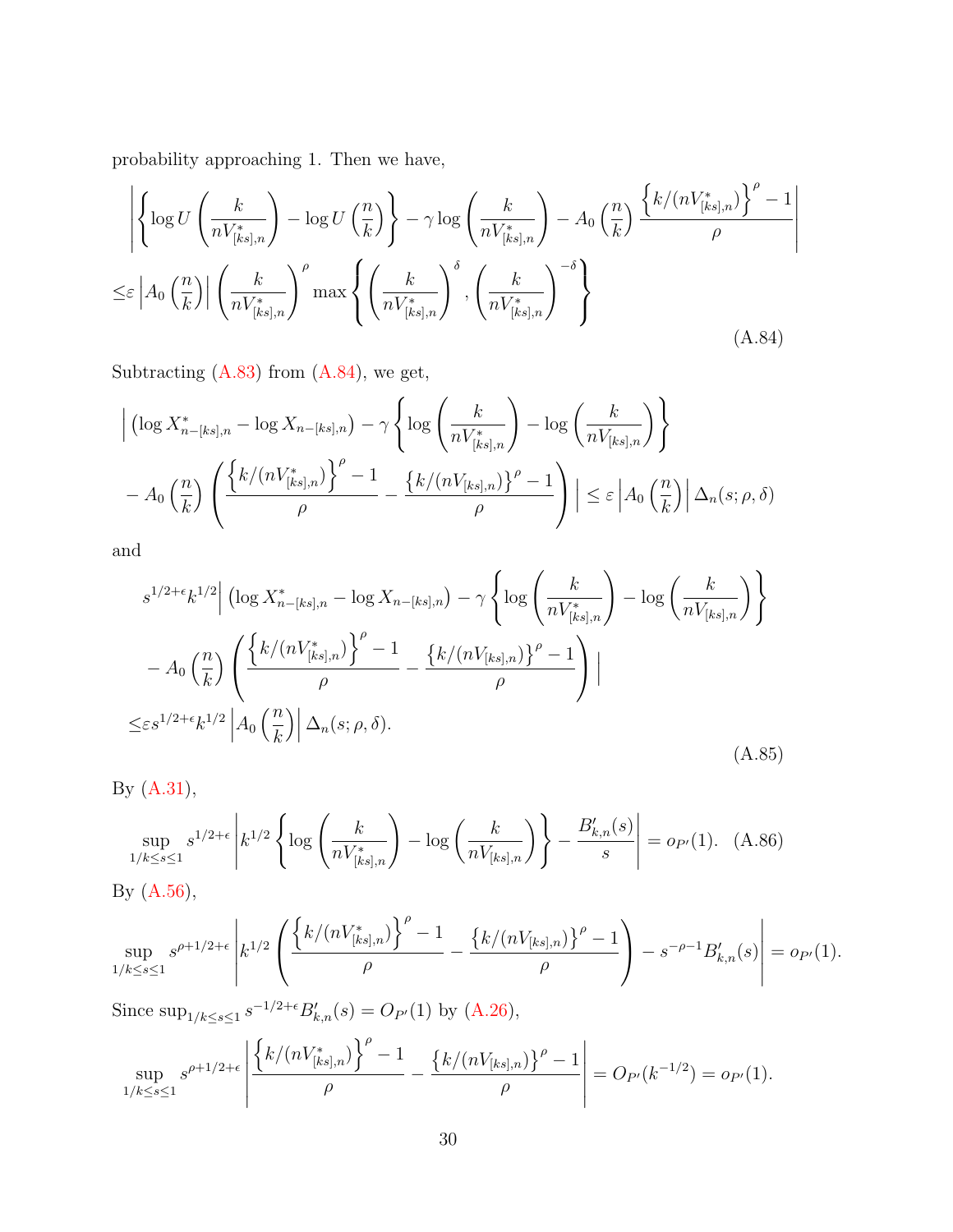Since  $\rho \leq 0$  and  $k^{1/2}A(n/k) = o(1)$ ,

<span id="page-46-0"></span>
$$
\sup_{1/k \le s \le 1} k^{1/2} A_0 \left(\frac{n}{k}\right) s^{1/2+\epsilon} \left| \frac{\left\{k/(nV_{[ks],n}^*)\right\}^\rho - 1}{\rho} - \frac{\left\{k/(nV_{[ks],n})\right\}^\rho - 1}{\rho} \right| = o_{P'}(k^{-1/2}).
$$
\n(A.87)

By [\(A.35\)](#page-26-0)–[\(A.38\)](#page-26-3), for  $1/k \leq s \leq 1,$ 

$$
\left(\frac{k}{nV_{[ks],n}}\right)^{\rho\pm\delta} = O_{P'}(1)s^{-\rho\mp\delta}, \qquad \left(\frac{k}{nV_{[ks],n}^*}\right)^{\rho\pm\delta} = O_{P'}(1)s^{-\rho\mp\delta}.
$$

Then

$$
\sup_{1/k \le s \le 1} s^{1/2 + \epsilon} \Delta_n(s; \rho, \delta) = O_{P'}(1) \sup_{1/k \le s \le 1} s^{1/2 + \epsilon - \rho + \delta} = O_{P'}(1)
$$

by choosing  $\delta > 0$  such that  $\delta < 1/2 + \epsilon - \rho$ . Since  $k^{1/2}A(n/k) = o(1)$ ,

<span id="page-46-1"></span>
$$
\sup_{1/k \le s \le 1} \varepsilon k^{1/2} \left| A_0 \left( \frac{n}{k} \right) \right| s^{1/2 + \epsilon} \Delta_n(s; \rho, \delta) = o_{P'}(1). \tag{A.88}
$$

By substituting  $(A.86)$ ,  $(A.87)$  and  $(A.88)$  in  $(A.85)$ , we obtain  $(A.82)$ .

Next, we show that

$$
\sup_{0 \le s \le 1/k} s^{1/2 + \epsilon} \left| k^{1/2} \left( \log X_{n-[ks],n}^* - \log X_{n-[ks],n} \right) - \gamma \frac{B'_{k,n}(s)}{s} \right| = o_{P'}(1). \tag{A.89}
$$

Since  $V_{[ks],n} = V_{1,n}$  and  $V_{[ks],n}^* = V_{1,n}^*$  for  $s \le 1/k$ ,

$$
\sup_{0 \le s \le 1/k} s^{1/2 + \epsilon} \left| k^{1/2} \left( \log X_{n-[ks],n}^* - \log X_{n-[ks],n} \right) - \gamma \frac{B'_{k,n}(s)}{s} \right|
$$
\n
$$
= \sup_{0 \le s \le 1/k} s^{1/2 + \epsilon} \left| k^{1/2} \left( \log U(1/V_{[ks],n}^*) - \log U(1/V_{[ks],n} \right) \right| - \gamma \frac{B'_{k,n}(s)}{s} \right|
$$
\n
$$
= \sup_{0 \le s \le 1/k} s^{1/2 + \epsilon} \left| k^{1/2} \left( \log U(1/V_{1,n}^*) - \log U(1/V_{1,n}) \right) - \gamma \frac{B'_{k,n}(s)}{s} \right|
$$
\n
$$
\le \sup_{0 \le s \le 1/k} s^{1/2 + \epsilon} \left| k^{1/2} \left( \log U(1/V_{1,n}^*) - \log U(1/V_{1,n}) \right) - \gamma \frac{B'_{k,n}(k^{-1})}{k^{-1}} \right| + \gamma \sup_{0 \le s \le 1/k} \frac{|B'_{k,n}(s)|}{s^{1/2 - \epsilon}}
$$
\n
$$
= k^{-1/2 - \epsilon} \left| k^{1/2} \left( \log U(1/V_{1,n}^*) - \log U(1/V_{1,n}) \right) - \gamma \frac{B'_{k,n}(k^{-1})}{k^{-1}} \right| + \gamma \sup_{0 \le s \le 1/k} \frac{|B'_{k,n}(s)|}{s^{1/2 - \epsilon}} = o_{P'}(1)
$$

by [\(A.82\)](#page-44-1) with  $s = 1/k$  and [\(A.27\)](#page-22-0).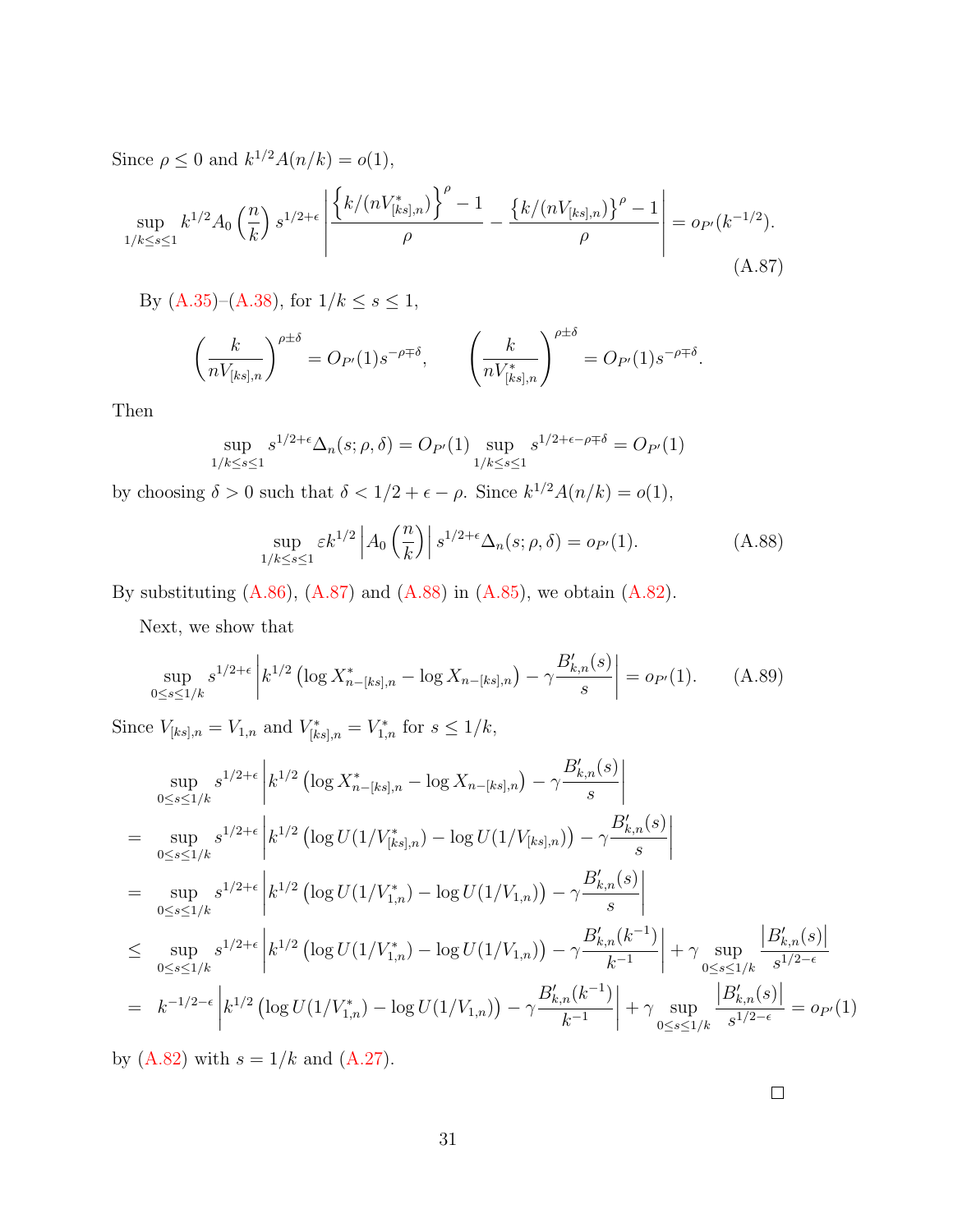Proof. ( Theorem [7\)](#page-16-2) By definition,

$$
\hat{\gamma} = \int_0^1 \left( \log X_{n-[ks],n} - \log X_{n-k,n} \right) ds, \quad \hat{\gamma}^* = \int_0^1 \left( \log X_{n-[ks],n}^* - \log X_{n-k,n}^* \right) ds.
$$

By Lemma [A.10](#page-44-2)

$$
k^{1/2} \left( \log X_{n-[ks],n}^* - \log X_{n-[ks],n} \right) = \gamma \frac{B'_{k,n}(s)}{s} + o_{P'}(1) s^{-1/2 - \epsilon}
$$

for  $0\leq s\leq 1,$  therefore

$$
k^{1/2}(\hat{\gamma}^* - \hat{\gamma}) = \int_0^1 (k^{1/2} (\log X_{n-[ks],n}^* - \log X_{n-[ks],n}) - k^{1/2} (\log X_{n-k,n}^* - \log X_{n-k,n})) ds
$$
  
=  $\gamma \int_0^1 (s^{-1} B_{k,n}'(s) - B_{k,n}'(1)) ds + o_{P'}(1) \int_0^1 s^{-1/2-\epsilon} ds$   
=  $\gamma \int_0^1 (s^{-1} B_{k,n}'(s) - B_{k,n}'(1)) ds + o_{P'}(1)$ 

since  $\int_0^1 s^{-1/2-\epsilon} ds < \infty$ .

Let  $W(s)$ ,  $0 \le s \le 1$ , denote a standard Wiener process. Then,

$$
B'_{k,n}(s) = \left(\frac{n}{k}\right)^{1/2} B'_n\left(\frac{ks}{n}\right) = W(s) - \frac{ks}{n}W\left(\frac{n}{k}\right) \quad (0 \le s \le 1)
$$

in distribution [p.253 in Csörgő and Horváth  $(1987)$ ], and

$$
\frac{B'_{k,n}(s)}{s} - B'_{k,n}(1) = \frac{W(s)}{s} - \frac{k}{n}W\left(\frac{n}{k}\right) - \left(W(1) - \frac{k}{n}W\left(\frac{n}{k}\right)\right) = \frac{W(s)}{s} - W(1) \quad (0 \le s \le 1).
$$

Therefore, the asymptotic distribution of  $k^{1/2} (\hat{\gamma}^* - \hat{\gamma})$  is  $\gamma \int_0^1 (W(s)/s - W(1)) ds$ , which is a centered normal with variance  $\gamma^2$  [p.22 in [Peng and Qi](#page-56-3) [\(2017\)](#page-56-3)].

 $\Box$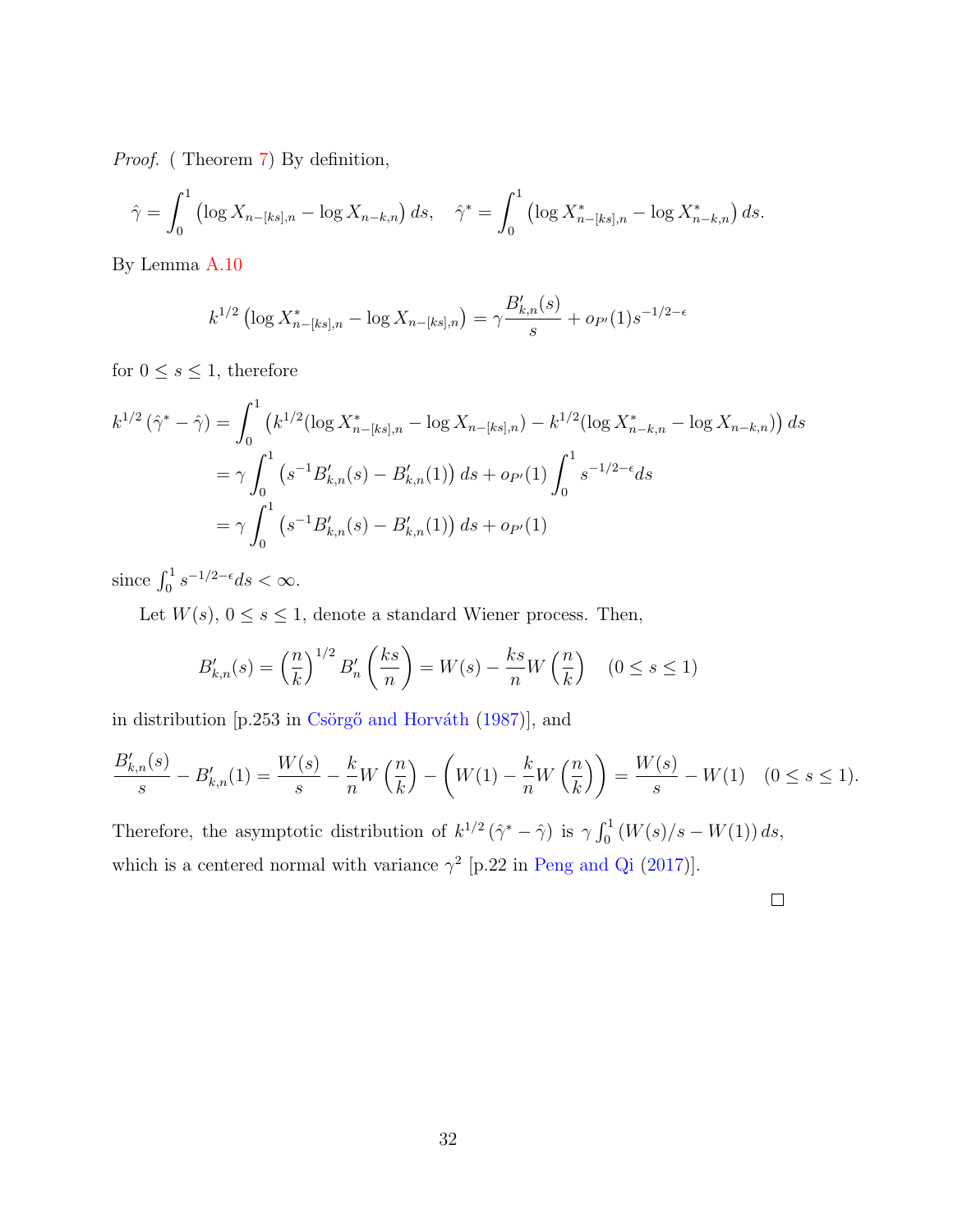### 4.3 Proof for bootstrap consistency of high quantile

*Proof.* (Theorem [8\)](#page-16-2). By definition of  $\hat{x}_{p_n}$  and  $\hat{x}_{p_n}^*$ ,

$$
\frac{k^{1/2}}{\log d_n} \log \frac{\hat{x}_{p_n}^*}{\hat{x}_{p_n}} = \frac{k^{1/2}}{\log d_n} \log \frac{X_{n-k,n}^* d_n^{\hat{\gamma}^*}}{X_{n-k,n} d_n^{\hat{\gamma}}} = \frac{k^{1/2}}{\log d_n} \log \frac{X_{n-k,n}^*}{X_{n-k,n}} + \frac{k^{1/2}}{\log d_n} \log \frac{d_n^{\hat{\gamma}^*}}{d_n^{\hat{\gamma}}}.
$$

The first term is  $o_{P'}(1)$  as shown below. By lemma [A.10,](#page-44-2)

$$
k^{1/2} \left| \log X_{n-k,n}^* - \log X_{n-k,n} - \gamma W_n(1) \right| = o_{P'}(1),
$$

and hence

$$
k^{1/2} |\log X_{n-k,n}^* - \log X_{n-k,n}| = O_{P'}(1).
$$

Since  $\log d_n \to \infty$  by condition,  $k^{1/2} (\log d_n)^{-1} \log(X_{n-k,n}^*/X_{n-k,n}) = o_{P'}(1)$ .

The second term

$$
\frac{k^{1/2}}{\log d_n} \log \frac{d_n^{\hat{\gamma}^*}}{d_n^{\hat{\gamma}}} = \frac{k^{1/2}}{\log d_n} (\hat{\gamma}^* \log d_n - \hat{\gamma} \log d_n) = k^{1/2} (\hat{\gamma}^* - \hat{\gamma}) \to N(0, \gamma^2)
$$

in distribution by theorem [7.](#page-16-2)

*Proof.* (Proposition [1\)](#page-21-4): Let us recall from section [1](#page-17-1) that  $\{V_i\}$  and  $\{V'_i\}$  are two independent sequences of uniform random variables generating the original random variables  $\{X_i\}$  and the bootstrap random variables  $\{X_i^*\}$  respectively. To indicate the dependence on  $\{V_i\}$  and  $\{V'_i\}$  let us use the symbols v and v' respectively. Let  $\zeta_{n,\alpha}$  denote the  $\alpha$ -quantile of the distribution  $P'(\log(\hat{x}_{p_n}^*(v, v')/\hat{x}_{p_n}(v)) \leq x)$ . Then

$$
P'[\log \hat{x}_{p_n}^*(v, v') - \log \hat{x}_{p_n}(v) \le \zeta_{n,\alpha}] = 1 - \alpha.
$$

Recall that  $\hat{x}_{p_n,\alpha}(v)$  satisfies  $P^*\{\hat{x}_{p_n}(v,v') \leq \hat{x}_{p_n,\alpha}(v) \mid v\} = 1 - \alpha$ , where  $P^*$  denotes the bootstrap probability conditional on  $\{X_1, \ldots, X_n\}$ . Hence

$$
P'\{\hat{x}_{p_n}^*(v, v') \le \hat{x}_{p_n,\alpha}(v)\} = 1 - \alpha.
$$

Therefore,

<span id="page-48-0"></span>
$$
\log \hat{x}_{p_n,\alpha}(v) = \log \hat{x}_{p_n}(v) + \zeta_{n,\alpha},\tag{A.90}
$$

 $\Box$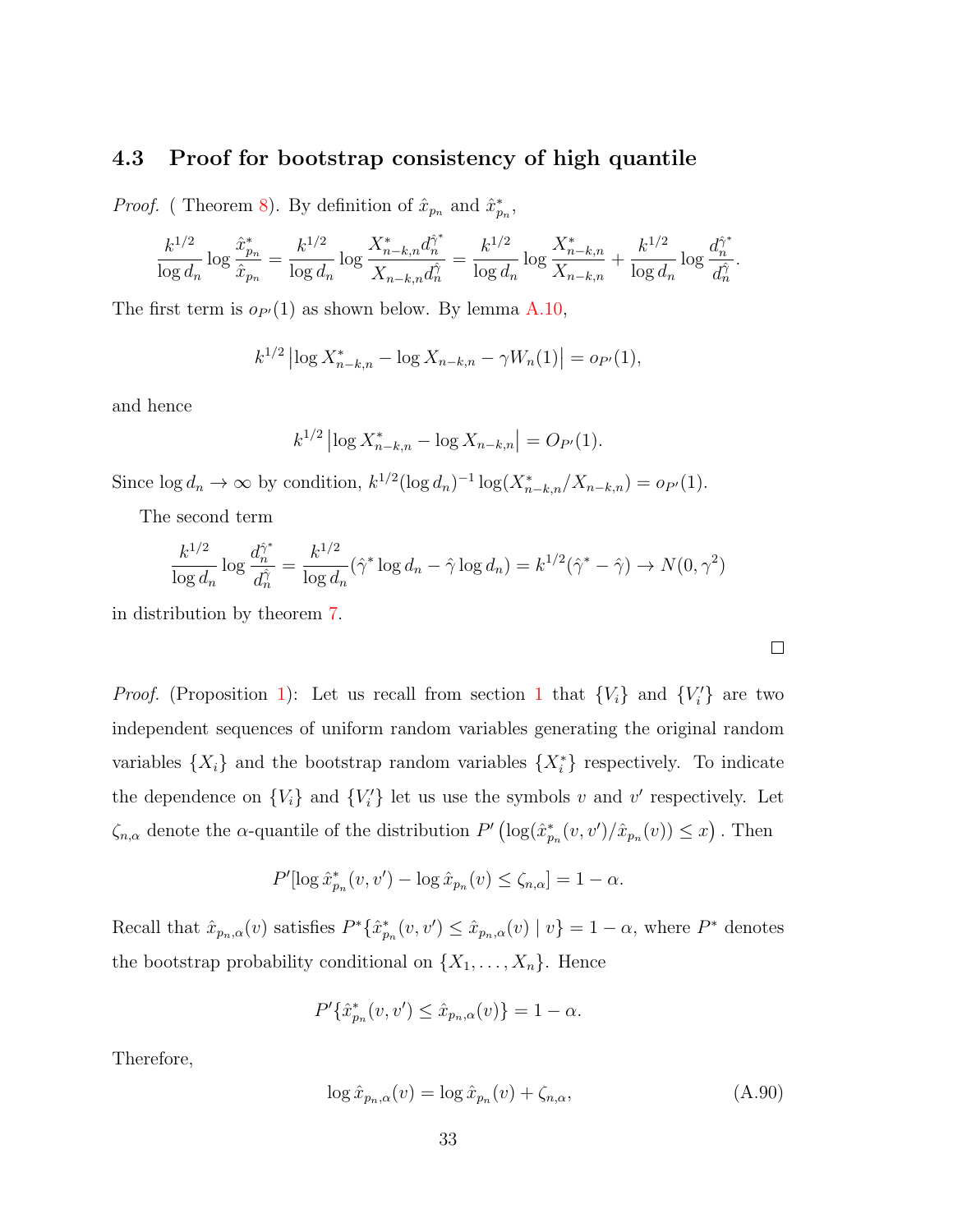Let  $N_{(0,\gamma)}$  be a random variable having normal distribution with zero mean and variance  $\gamma$ . Let  $N_{(0,1)}$  be random variable with the standard normal distribution. By Theorem [4,](#page-16-2)

<span id="page-49-1"></span>
$$
P\left(\log \frac{\hat{x}_{p_n}(v)}{x_{p_n}} \le x\right) \to P\left(N_{(0,\gamma)} \le x\right) = \Psi(x). \tag{A.91}
$$

By Theorem [8,](#page-16-2)

<span id="page-49-0"></span>
$$
P'\left(\log \frac{\hat{x}_{p_n}^*(v, v')}{\hat{x}_{p_n}(v)} \le x\right) \to P\left(N_{(0, \gamma)} \le x\right) = \Psi(x). \tag{A.92}
$$

Choose a subsequence along which convergence in  $(A.92)$  is almost sure. By Lemma 21.2 in [van der Vaart](#page-56-5) [\(1998\)](#page-56-5), weak convergence of a sequence of distribution functions implies convergence of the corresponding quantile functions at every continuity point. Applying this result to [\(A.92\)](#page-49-0) at points  $\alpha/2$  and  $1 - \alpha/2$ , we obtain, respectively,

<span id="page-49-2"></span>
$$
\zeta_{n,\alpha/2} \to \Psi^{\leftarrow}(\alpha/2) = -z_{\alpha/2}\gamma, \quad \zeta_{n,1-\alpha/2} \to \Psi^{\leftarrow}(1-\alpha/2) = z_{\alpha/2}\gamma. \tag{A.93}
$$

Then,

$$
P\left(\hat{x}_{p_n,\alpha/2} \le x_{p_n} \le \hat{x}_{p_n,1-\alpha/2}\right)
$$
  
\n
$$
= P\left(\log \hat{x}_{p_n,\alpha/2} \le \log x_{p_n} \le \log \hat{x}_{p_n,1-\alpha/2}\right)
$$
  
\n
$$
= P\left(\log \hat{x}_{p_n} + \zeta_{n,\alpha/2} \le \log x_{p_n} \le \log \hat{x}_{p_n} + \zeta_{n,1-\alpha/2}\right) \quad \text{[by (A.90)]}
$$
  
\n
$$
= P\left(\zeta_{n,\alpha/2} \le \log \frac{x_{p_n}}{\hat{x}_{p_n}} \le \zeta_{n,1-\alpha/2}\right)
$$
  
\n
$$
\to pr\left(-z_{\alpha/2}\gamma \le -N_{(0,\gamma^2)} \le z_{\alpha/2}\gamma\right) \quad \text{[by (A.91), (A.93)]}
$$
  
\n
$$
= pr\left(-z_{\alpha/2} \le -N_{(0,1)} \le z_{\alpha/2}\right) = 1 - \alpha.
$$

 $\Box$ 

### 5 Additional Simulation Results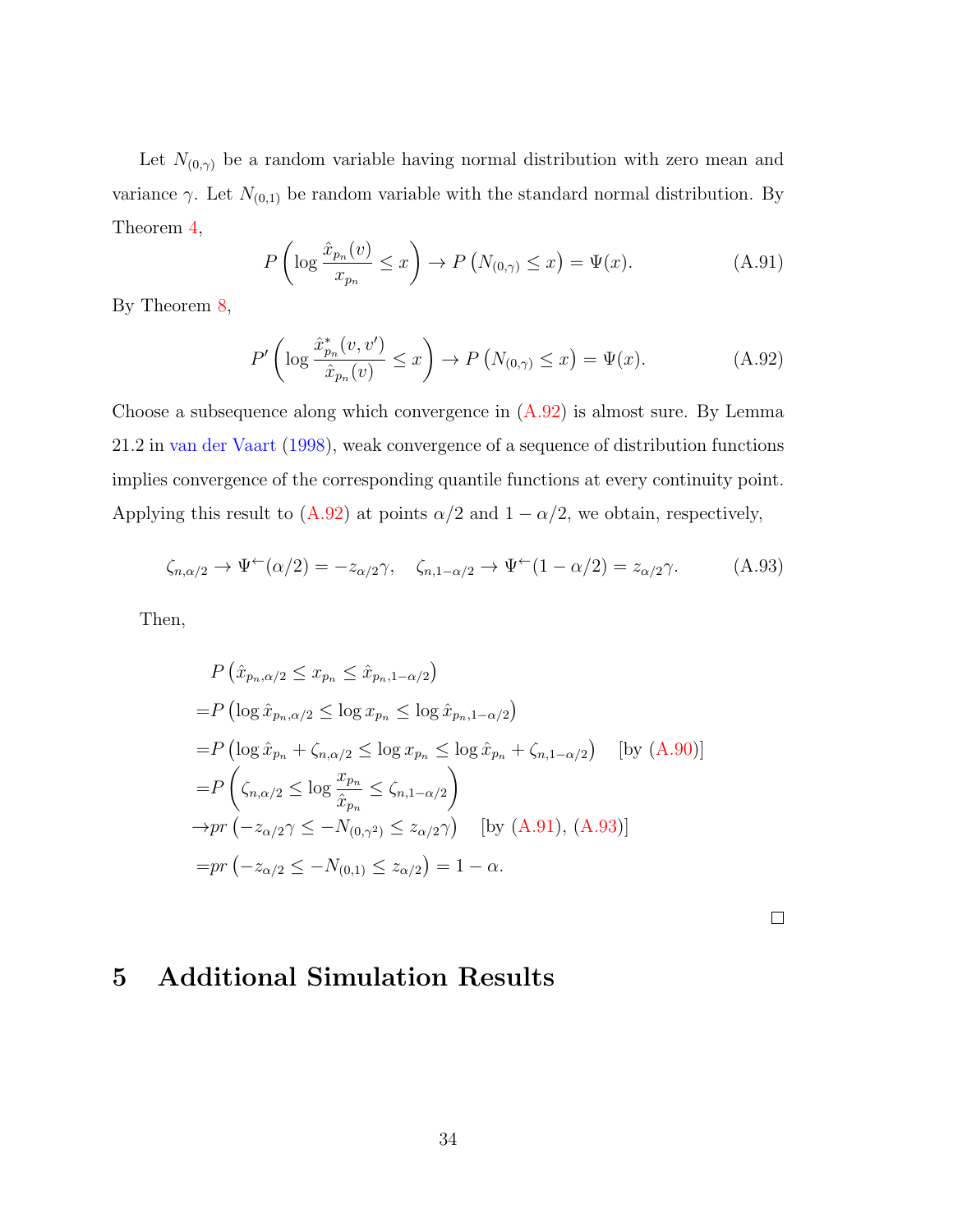

Figure 1: Coverage probabilities and average lengths of the bootstrap and data tilting 95% confidence intervals for the t(2)-distribution;  $n = 1000$ . The coverage probabilities and average lengths of the confidence intervals for quantiles corresponding to the tail probability  $1 - p_n$ , where: a)  $p_n = 0.001$ , b)  $p_n = 0.0001$  and c)  $p_n = 0.00001$  are plotted as a function of  $k$ .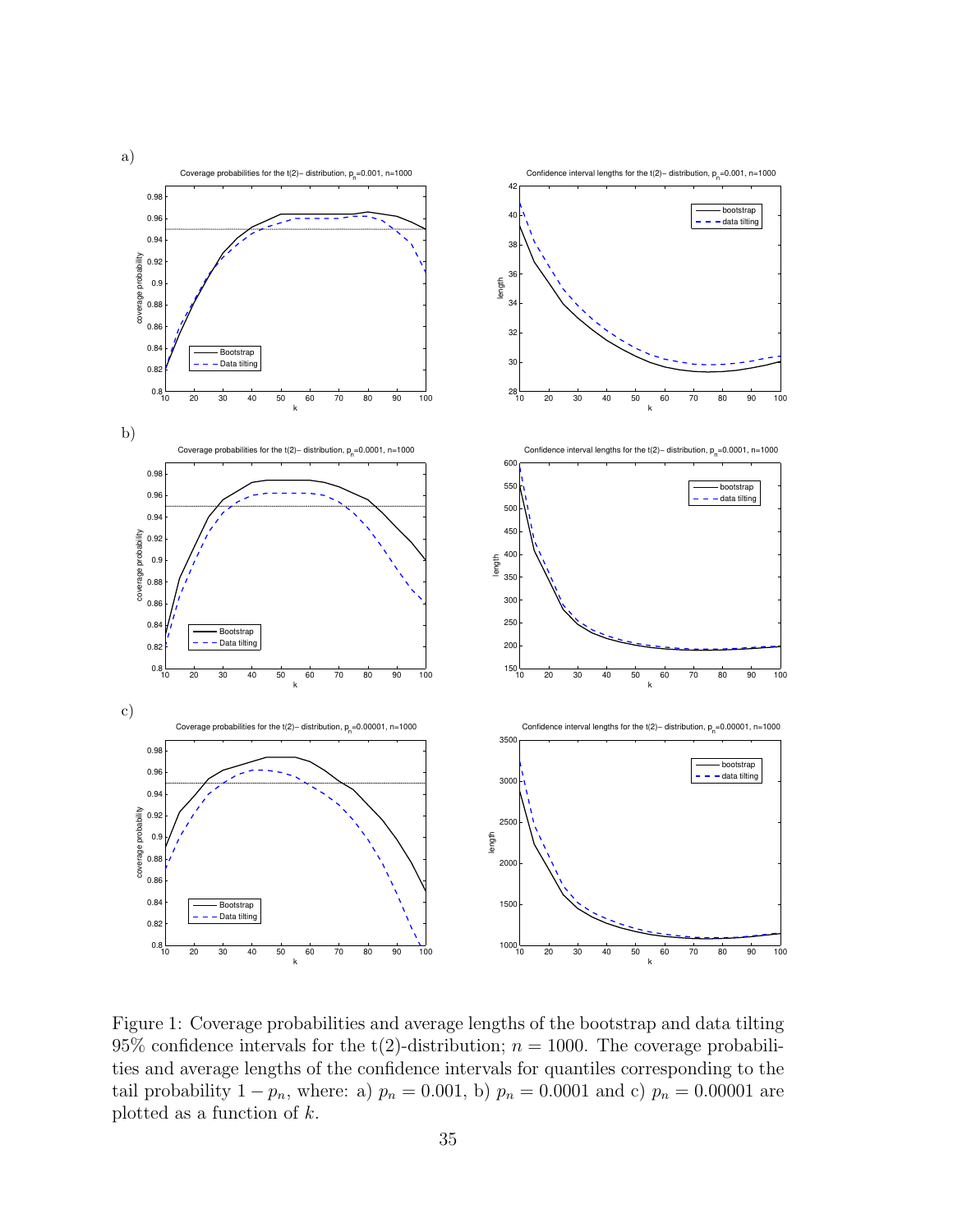

Figure 2: Coverage probabilities and average lengths of the bootstrap and data tilting 95% confidence intervals for the t(2)-distribution;  $n = 200$ . The coverage probabilities and average lengths of the confidence intervals for quantiles corresponding to the tail probability  $1 - p_n$ , where: a)  $p_n = 0.01$ , b)  $p_n = 0.001$  and c)  $p_n = 0.0001$  are plotted as a function of  $k$ .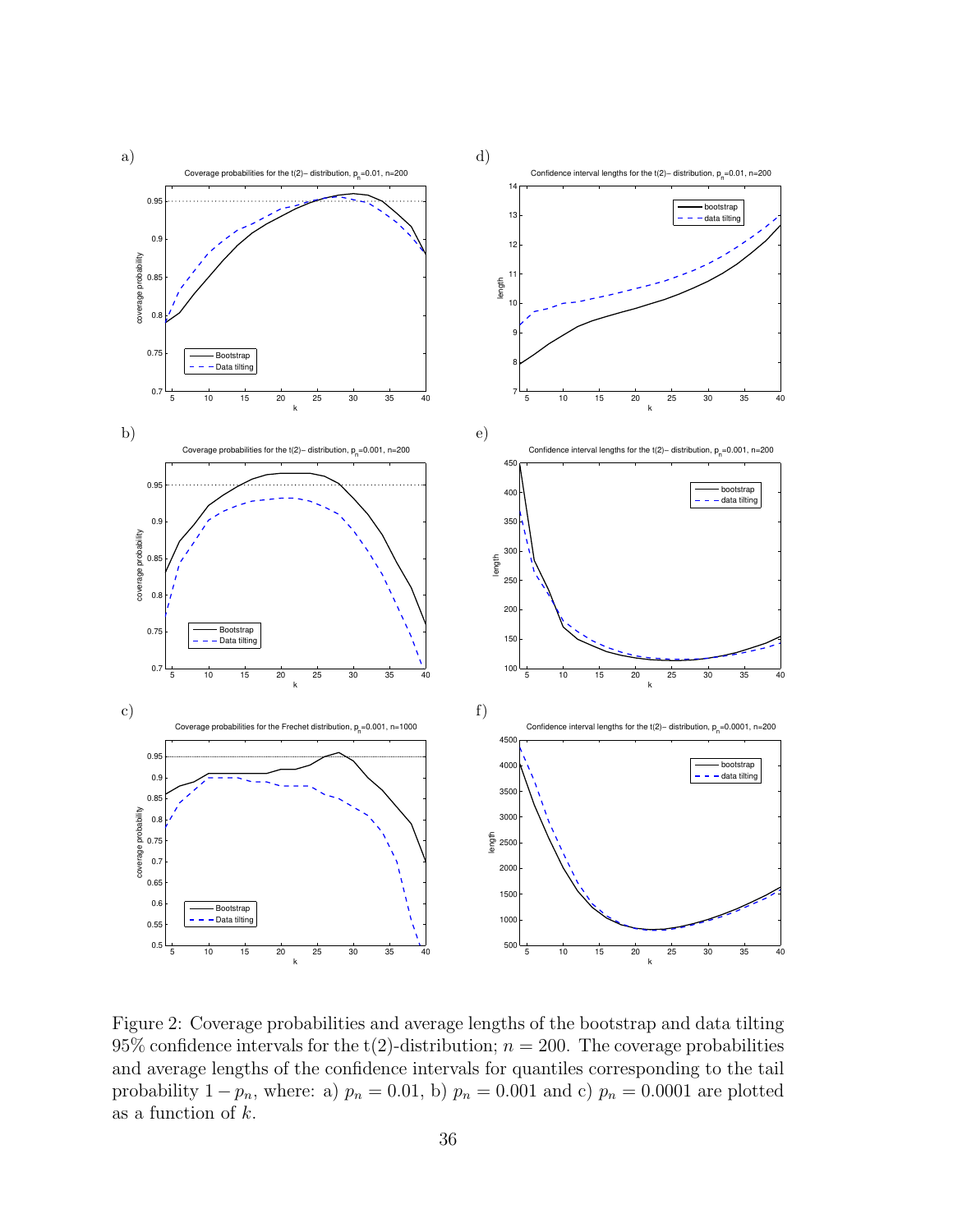

Figure 3: Coverage probabilities and average lengths of the bootstrap and data tilting 95% confidence intervals for the t(4)-distribution;  $n = 1000$ . The coverage probabilities and average lengths of the confidence intervals for quantiles corresponding to the tail probability  $1 - p_n$ , where: a)  $p_n = 0.001$ , b)  $p_n = 0.0001$  and c)  $p_n = 0.00001$  are plotted as a function of  $k$ .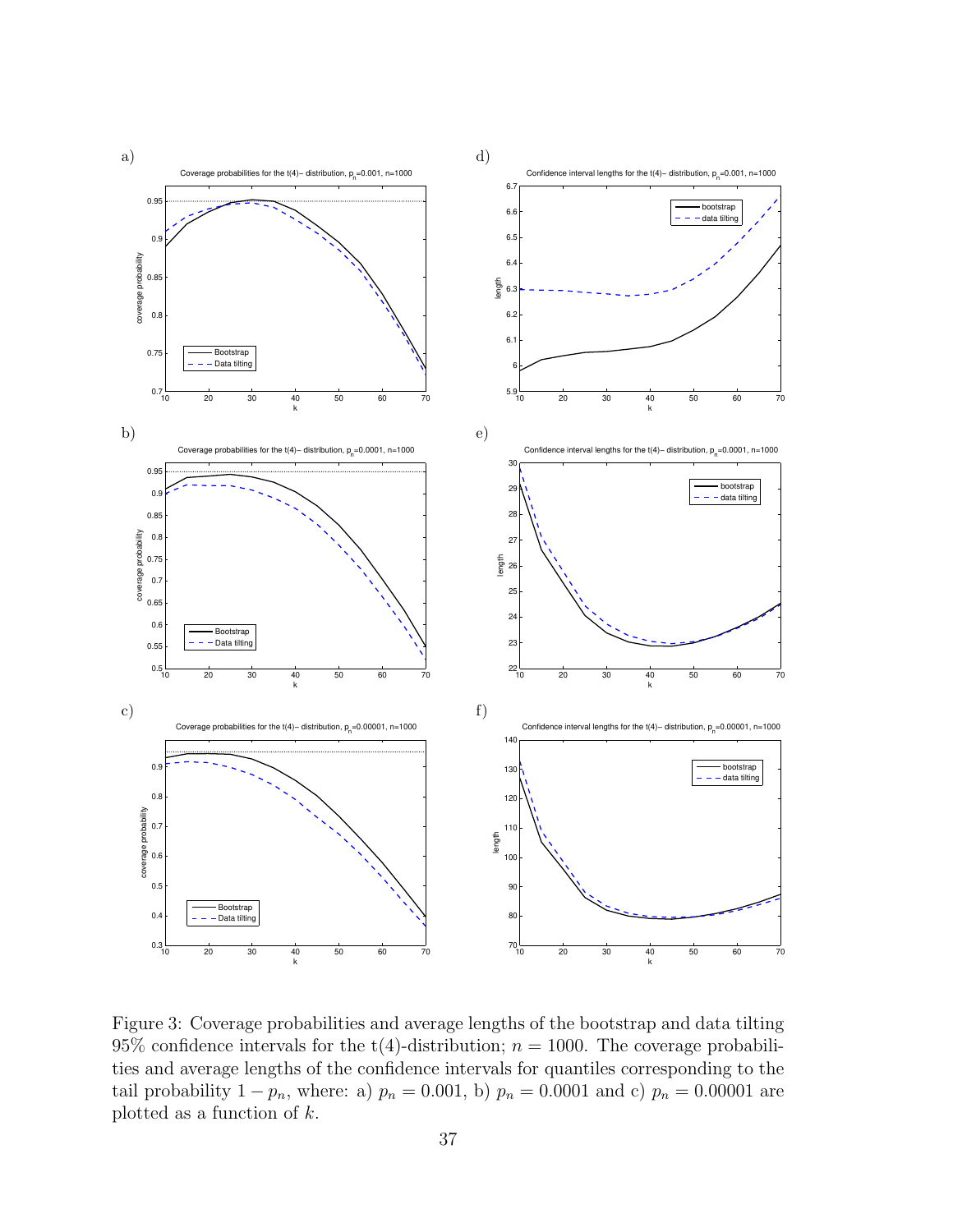

Figure 4: Coverage probabilities and average lengths of the bootstrap and data tilting 95% confidence intervals for the t(4)-distribution;  $n = 200$ . The coverage probabilities and average lengths of the confidence intervals for quantiles corresponding to the tail probability  $1 - p_n$ , where: a)  $p_n = 0.01$ , b)  $p_n = 0.001$  and c)  $p_n = 0.0001$  are plotted as a function of  $k$ .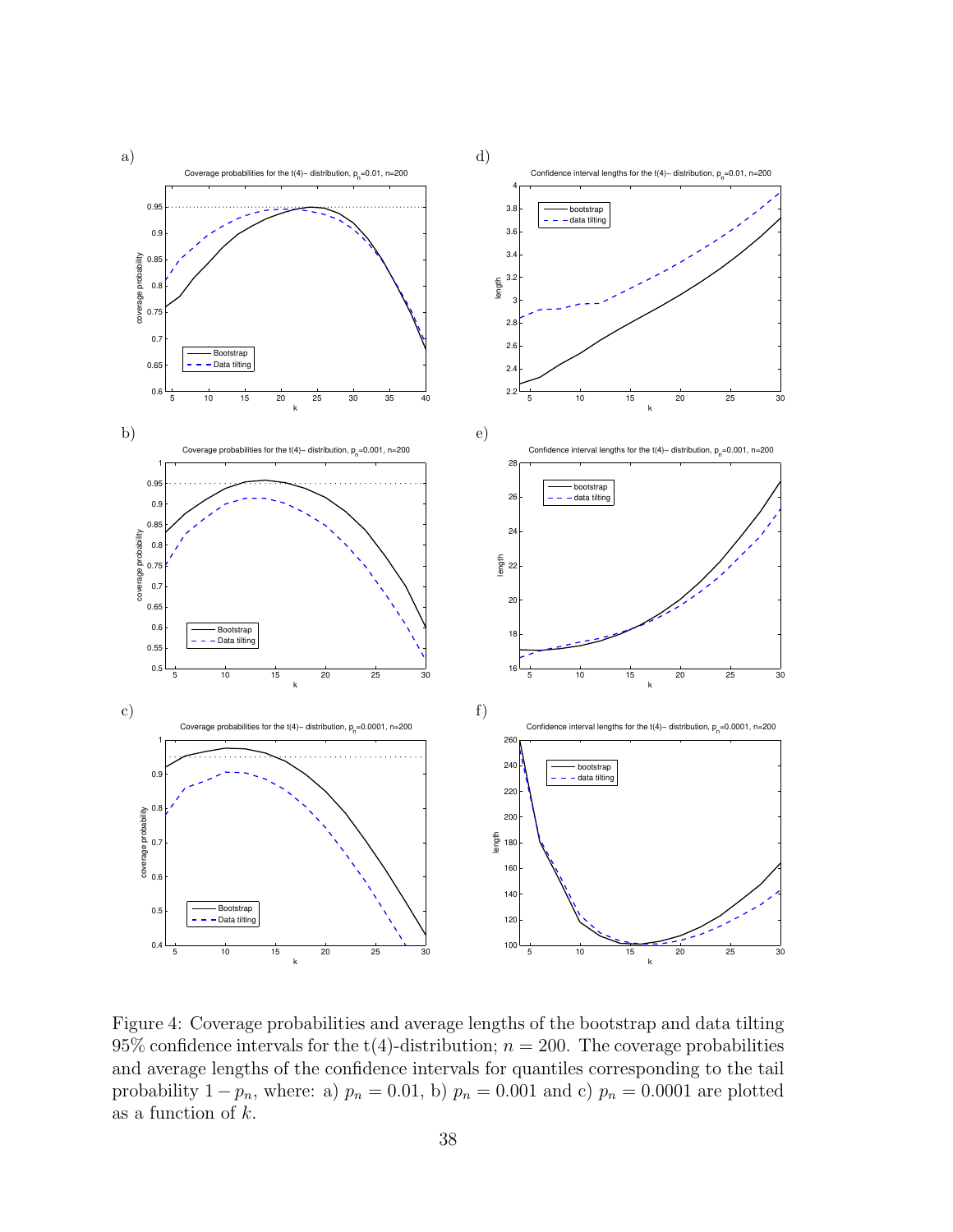

Figure 5: Coverage probabilities and average lengths of the bootstrap and data tilting 95% confidence intervals for the Frechet(2) distribution;  $n = 1000$ . The coverage probabilities and average lengths of the confidence intervals for quantiles corresponding to the tail probability  $1 - p_n$ , where: a)  $p_n = 0.001$ , b)  $p_n = 0.0001$  and c)  $p_n = 0.00001$  are plotted as a function of k.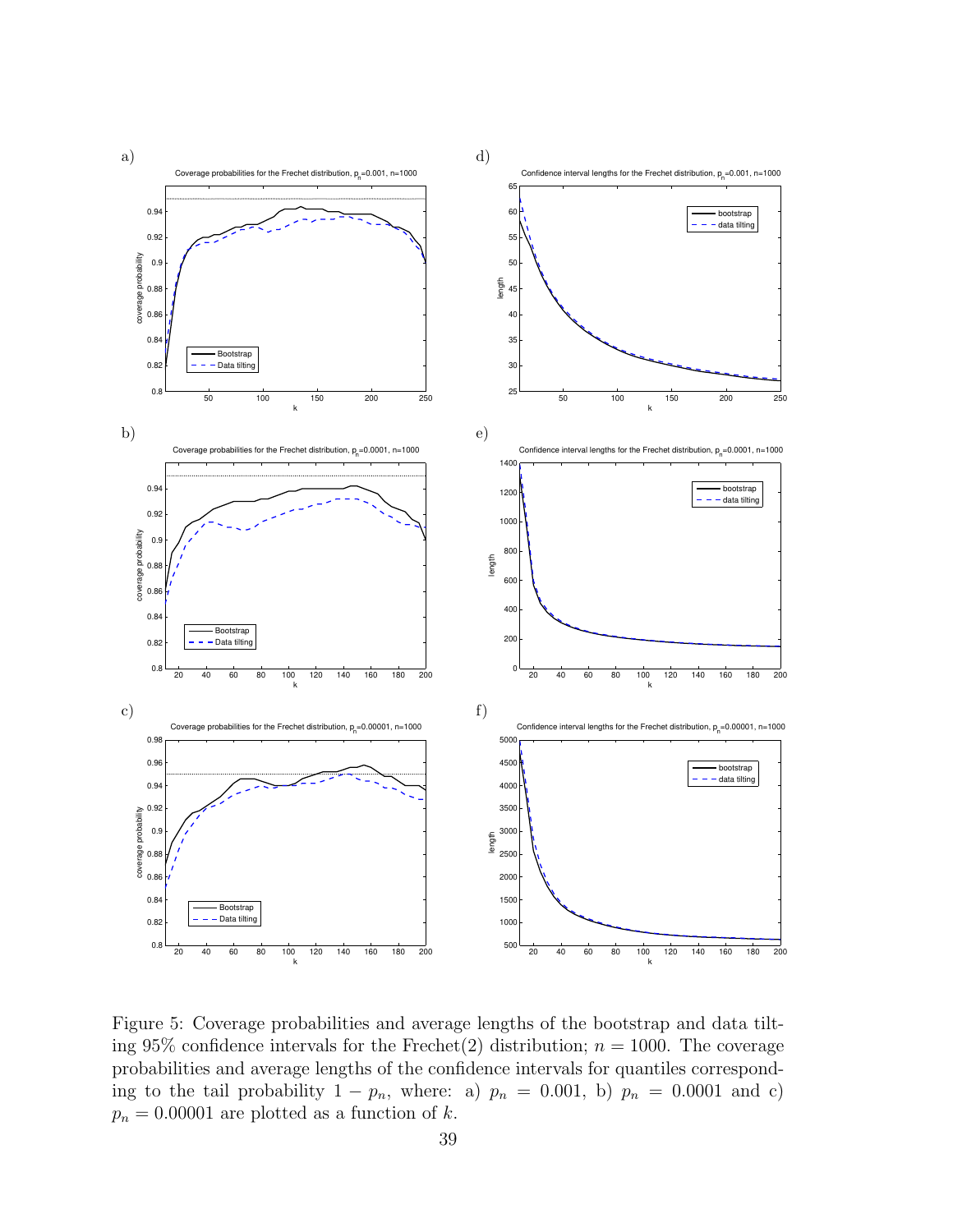

Figure 6: Coverage probabilities and average lengths of the bootstrap and data tilting 95% confidence intervals for the Frechet (2) distribution;  $n = 200$ . The coverage probabilities and average lengths of the confidence intervals for quantiles corresponding to the tail probability  $1 - p_n$ , where: a)  $p_n = 0.01$ , b)  $p_n = 0.001$  and c)  $p_n = 0.0001$ are plotted as a function of  $k$ .